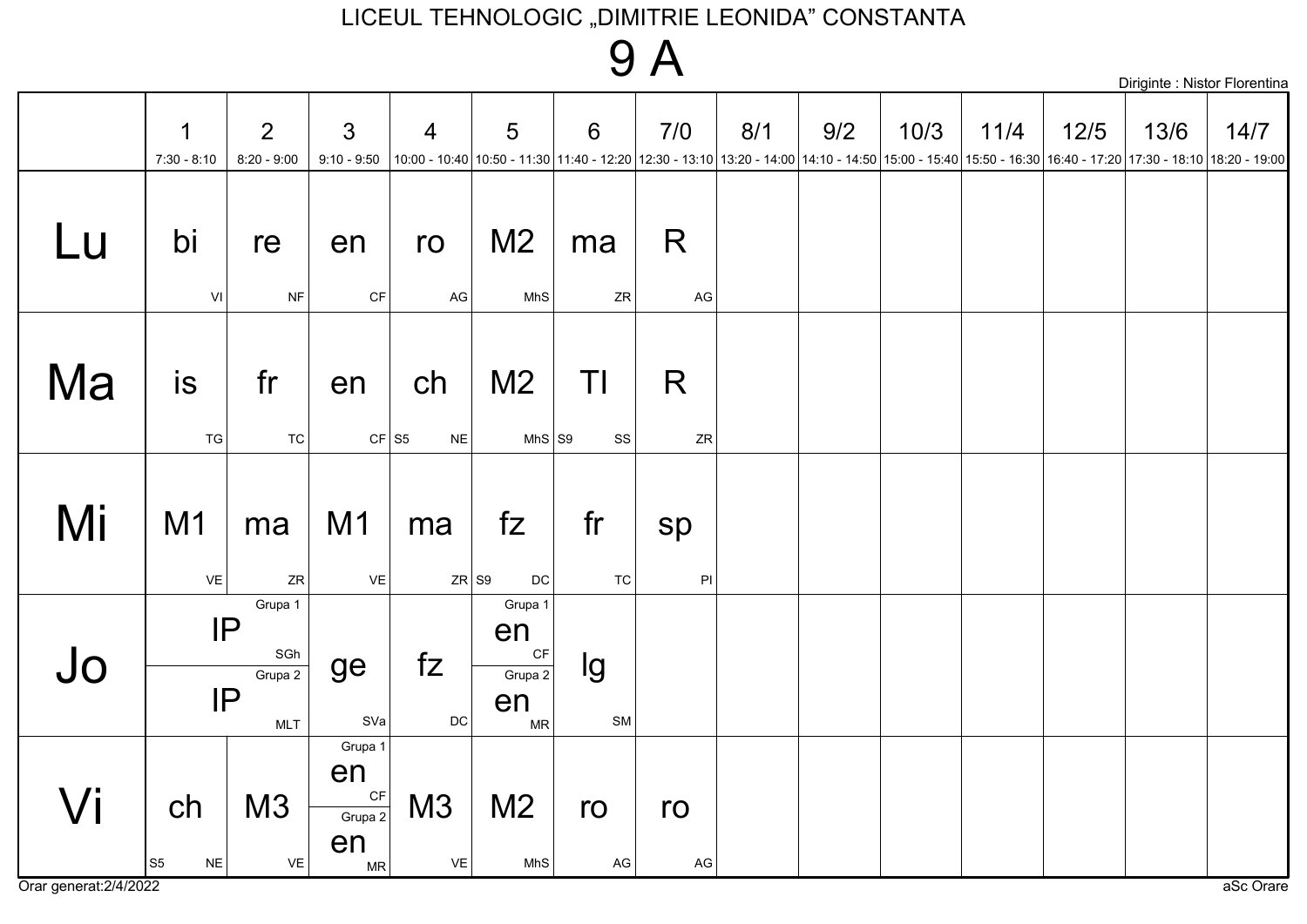### 9 B

|    |                              |                                                                  |                                 |                     |                                 |                                                    |                      |     |     |      |                                                                                                                                                                               |        |      | Diriginte : Teodosescu Corina |
|----|------------------------------|------------------------------------------------------------------|---------------------------------|---------------------|---------------------------------|----------------------------------------------------|----------------------|-----|-----|------|-------------------------------------------------------------------------------------------------------------------------------------------------------------------------------|--------|------|-------------------------------|
|    | $\mathbf 1$<br>$7:30 - 8:10$ | 2<br>$8:20 - 9:00$                                               | $\mathfrak{S}$<br>$9:10 - 9:50$ | $\overline{4}$      | 5                               | 6                                                  | 7/0                  | 8/1 | 9/2 | 10/3 | 11/4<br>10:00 - 17:20 17:30 - 18:10 18:20 17:30 - 19:00 18:20 12:30 - 13:10 13:20 - 14:00 14:10 - 14:50 15:00 - 15:40 15:50 - 16:30 16:40 - 17:20 17:30 - 18:10 18:20 - 19:00 | $12/5$ | 13/6 | 14/7                          |
| Lu | IP<br>IP                     | Grupa 1<br><b>MLT</b><br>Grupa 2<br>$\operatorname{\mathsf{SG}}$ | bi                              | fZ<br>$VI$ S9<br>DC | ro<br>VM                        | Grupa 1<br>en<br>${\sf MR}$<br>Grupa 2<br>en<br>CF | en<br><b>MR</b>      |     |     |      |                                                                                                                                                                               |        |      |                               |
| Ma | M3<br>DCC                    | M3<br>$DCC$ S5                                                   | ch<br>$N\mathsf{E}$             | fr<br>TC            | M <sub>2</sub><br>$\mathsf{PH}$ | M <sub>1</sub><br><b>DMih</b>                      | R<br>BM              |     |     |      |                                                                                                                                                                               |        |      |                               |
| Mi | ma<br>Dir                    | ma<br>Dir                                                        | re<br>$\sf{NF}$                 | en<br><b>MR</b>     | ro<br>$VM$ S9                   | fZ<br>$\mathsf{DC}$                                | R<br><b>DVF</b>      |     |     |      |                                                                                                                                                                               |        |      |                               |
| Jo | ge<br>SVa                    | is<br>${\tt TG}$                                                 | M1<br><b>DMih</b>               | lg<br>SM            | fr<br>${\tt TC}$                | Grupa 1<br>en<br>MR<br>Grupa 2<br>en<br>CF         | M <sub>2</sub><br>PH |     |     |      |                                                                                                                                                                               |        |      |                               |
| Vi | ma<br>$Dir$ S5               | ch<br>$N\mathsf{E}$                                              | sp<br>$\mathsf{PI}$             | TI<br>SS            | ro<br>VM                        | M3<br>$DCC$                                        |                      |     |     |      |                                                                                                                                                                               |        |      |                               |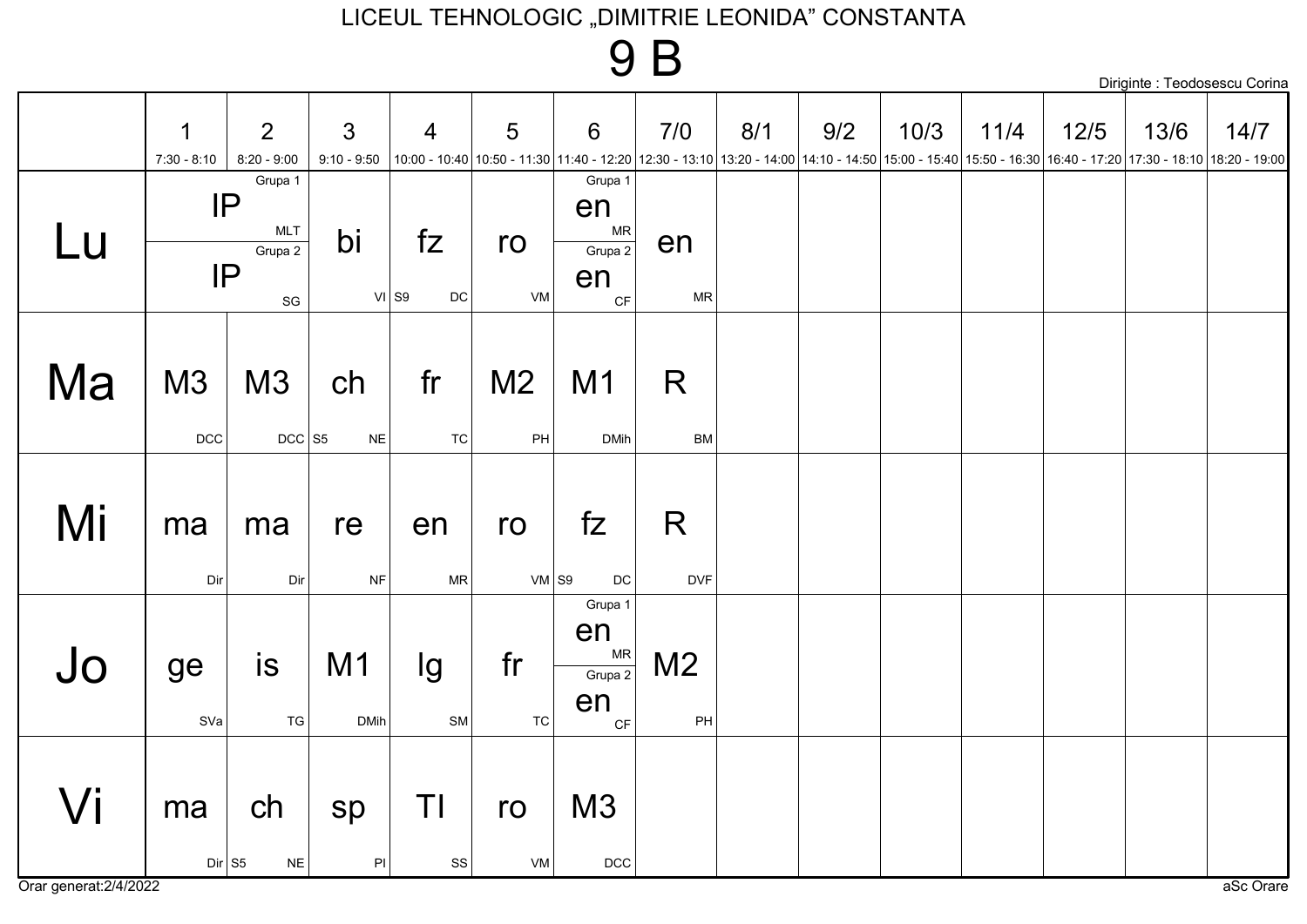## **9 C**

|    |                              |                                 |                                 |                |   |               |                                            |                             |                                                                                                                                                                                             |                                          |                             |                   |                  | Diriginte : Panait Paula |
|----|------------------------------|---------------------------------|---------------------------------|----------------|---|---------------|--------------------------------------------|-----------------------------|---------------------------------------------------------------------------------------------------------------------------------------------------------------------------------------------|------------------------------------------|-----------------------------|-------------------|------------------|--------------------------|
|    | $\mathbf 1$<br>$7:30 - 8:10$ | $\overline{2}$<br>$8:20 - 9:00$ | $\mathfrak{S}$<br>$9:10 - 9:50$ | $\overline{4}$ | 5 | 6             | 7/0                                        | 8/1                         | 9/2<br> 10:00 - 10:40  10:50 - 11:30  11:40 - 12:20  12:30 - 13:10  13:20 - 14:00  14:10 - 14:50  15:00 - 15:40  15:50 - 16:30  16:40 - 17:20  17:30 - 18:10  18:20 - 19:00   16:40 - 17:20 | 10/3                                     | 11/4                        | $12/5$            | 13/6             | 14/7                     |
| Lu |                              |                                 |                                 |                |   |               | ΤI<br>infoll Dir Adj                       | sp<br>$\mathsf{PI}$         | M <sub>2</sub><br>MhS                                                                                                                                                                       | M <sub>2</sub><br>MhS                    | fr<br><b>TC</b>             | is<br>TG          |                  |                          |
| Ma |                              |                                 |                                 |                |   |               |                                            | ge                          | ch<br>$SVa$ chim<br>VG                                                                                                                                                                      | Ig<br>SM                                 | ge<br>SVa                   | bi<br>VI          | en<br>SVio       | Grupa 2<br>$M1-3$<br>VE  |
| Mi |                              |                                 |                                 |                |   | $\mathsf{S}2$ | Grupa 1<br>IP<br>PP<br>Grupa 2<br>IP<br>MN | sp<br>$\mathsf{PI}$         | ro                                                                                                                                                                                          | TI<br>$DVF$ infoll Dir Adj chim          | ch<br>VG                    | $\mathsf C$<br>PP |                  |                          |
| Jo |                              |                                 |                                 |                |   |               | Grupa 1<br>$M1-3$<br>$\mathsf{VE}\xspace$  | ro<br>$DVF$ S5              | fZ<br>$N\mathsf{E}$                                                                                                                                                                         | $M1-$<br>$\overline{3}$<br>$\mathsf{CE}$ | $M1-$<br>3<br>$\mathsf{CE}$ | ma<br>ZR          | re<br><b>NF</b>  |                          |
| Vi |                              |                                 |                                 |                |   |               |                                            | $M1-$<br>3<br>$\mathsf{CE}$ | M <sub>2</sub><br>MhS                                                                                                                                                                       | ma<br>ZR                                 | ma<br>ZR                    | bi<br>VI          | is<br>${\tt TG}$ |                          |

Orar generat: 2/4/2022

aSc Orare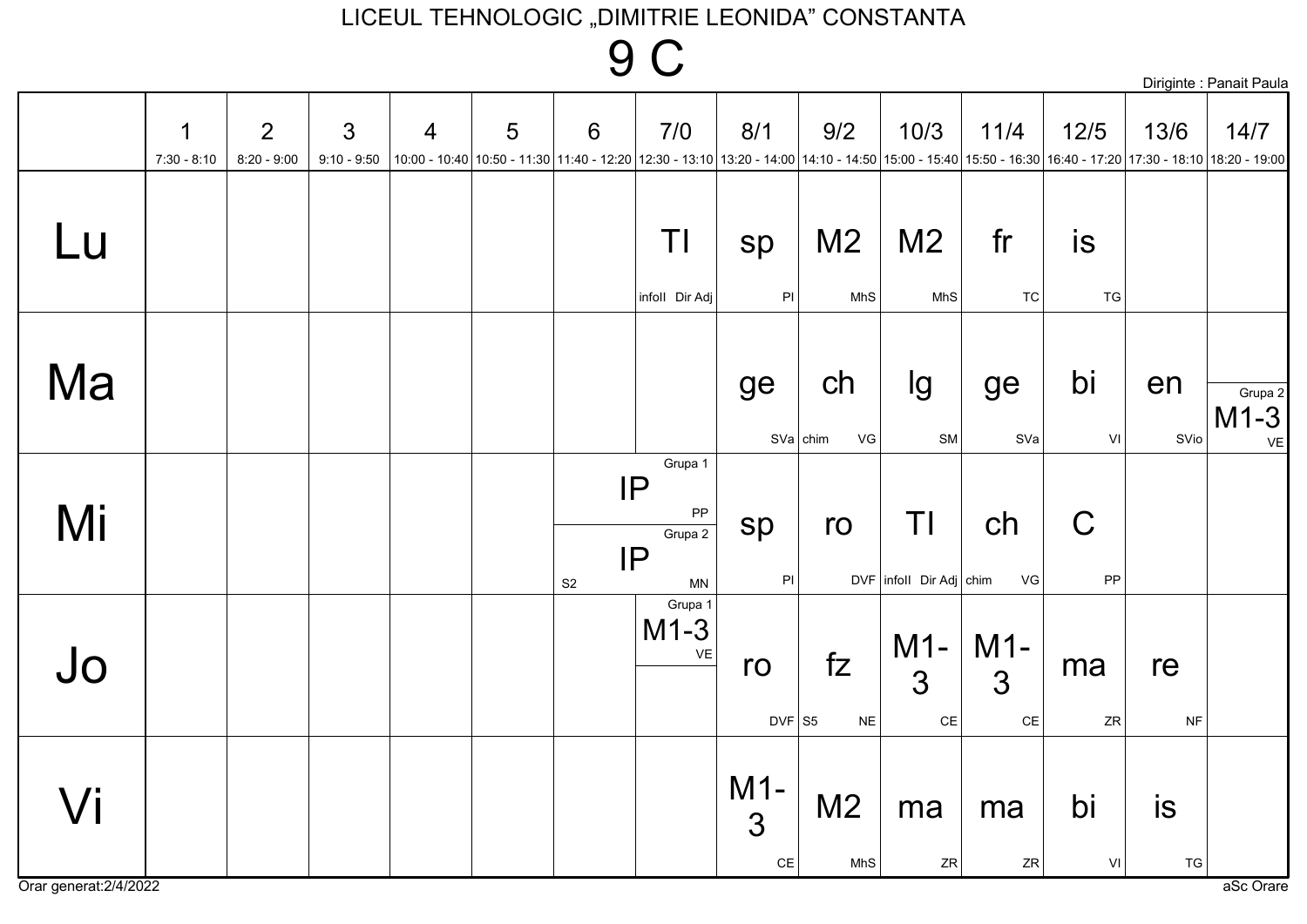## 9 D

|                     |                    |                                 |                                 |                |   |                |                                                                |                              |                              |                   |                     |                                                                                                                                                                             |                 | Diriginte : Giumba Mihai |
|---------------------|--------------------|---------------------------------|---------------------------------|----------------|---|----------------|----------------------------------------------------------------|------------------------------|------------------------------|-------------------|---------------------|-----------------------------------------------------------------------------------------------------------------------------------------------------------------------------|-----------------|--------------------------|
|                     | 1<br>$7:30 - 8:10$ | $\overline{2}$<br>$8:20 - 9:00$ | $\mathfrak{S}$<br>$9:10 - 9:50$ | $\overline{4}$ | 5 | 6              | 7/0                                                            | 8/1                          | 9/2                          | 10/3              | 11/4                | $12/5$<br>10:00 - 12:20 17:30 - 18:10 18:20 - 19:00 - 18:10 12:30 - 13:10 13:20 - 14:00 14:10 - 14:50 15:00 - 15:40 15:50 - 16:30 16:40 - 17:20 17:30 - 18:10 18:20 - 19:00 | 13/6            | 14/7                     |
| Lu                  |                    |                                 |                                 |                |   | S <sub>3</sub> | Grupa 1<br>IP<br>BV<br>Grupa 2<br>IP<br>$\mathsf{N}\mathsf{I}$ | $M1-$<br>3<br>$GMH$ chim     | ch<br>VG                     | ge<br>SVa         | is<br>${\tt TG}$    | M <sub>2</sub><br>$CE$                                                                                                                                                      |                 |                          |
| Ma                  |                    |                                 |                                 |                |   |                | Grupa 1<br>$M1-3$<br>GMH                                       | $\overline{C}$<br><b>GMH</b> | $M1-$<br>$\mathbf{3}$<br>GMH | sp<br>$\mathsf C$ | ma<br>MG            | M <sub>2</sub><br>$CE$                                                                                                                                                      | bi<br>VI        |                          |
| Mi                  |                    |                                 |                                 |                |   |                | Grupa 2<br>$M1-3$<br>GMH                                       | $M1-$<br>3<br>$GMH$ chim     | ch<br>VG                     | ro<br><b>DVF</b>  | ge<br>SVa           | M <sub>2</sub><br>$\mathsf{CE}$                                                                                                                                             |                 |                          |
| Jo                  |                    |                                 |                                 |                |   |                | ma<br>MG                                                       | lg<br>$SM$ S9                | TI<br>${\rm SS}$             | ro<br>$DVF$ S5    | fZ<br>$N\mathsf{E}$ | ma<br><b>MG</b>                                                                                                                                                             | en<br>AG        |                          |
| $\sqrt{\mathsf{i}}$ |                    |                                 |                                 |                |   |                |                                                                | Τl<br>$ $ S9<br>SS           | bi<br>VI                     | is<br>${\tt TG}$  | re<br><b>NF</b>     | fr<br>${\tt TC}$                                                                                                                                                            | sp<br>${\bf C}$ |                          |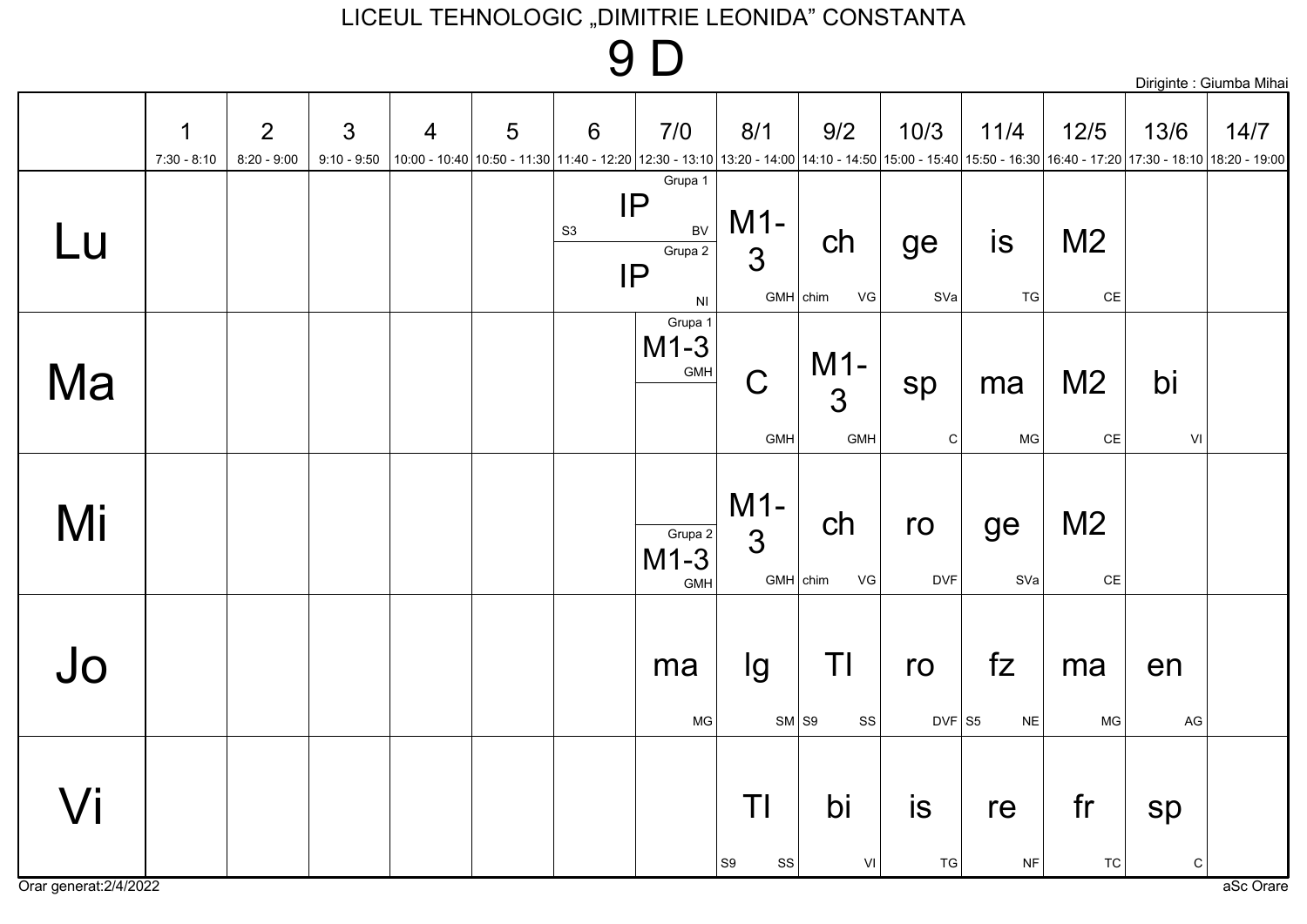|                  |                              |                    |                                 |                |   |                         | 9 E                                                                                                                                                              |                     |                           |                                     |                       |                                                 | Diriginte : Chirilov Florentina |      |
|------------------|------------------------------|--------------------|---------------------------------|----------------|---|-------------------------|------------------------------------------------------------------------------------------------------------------------------------------------------------------|---------------------|---------------------------|-------------------------------------|-----------------------|-------------------------------------------------|---------------------------------|------|
|                  | $\mathbf 1$<br>$7:30 - 8:10$ | 2<br>$8:20 - 9:00$ | $\mathfrak{S}$<br>$9:10 - 9:50$ | $\overline{4}$ | 5 | $6\phantom{1}6$         | 7/0<br>10:00 - 10:40 10:50 - 11:30 11:40 - 12:20 12:30 - 13:10 13:20 - 14:00 14:10 - 14:50 15:00 - 15:40 15:50 - 16:30 16:40 - 17:20 17:30 - 18:10 18:20 - 19:00 | 8/1                 | 9/2                       | 10/3                                | 11/4                  | $12/5$                                          | 13/6                            | 14/7 |
| Lu               |                              |                    |                                 |                |   |                         | Grupa 1<br>IP<br>C1<br>Grupa 2<br>IP<br>SGh                                                                                                                      | is<br><b>TG</b>     | ge<br>SVa                 | $M1 -   M1 -$<br>3<br>$\mathsf{CE}$ | 3<br>$\mathsf{CE}$    |                                                 |                                 |      |
| Ma               |                              |                    |                                 |                |   |                         | ΤI<br>S9<br>SS                                                                                                                                                   | ma<br><b>BM</b>     | ma<br>BM                  | bi                                  | ch<br>$V1$ chim<br>VG | lg<br><b>SM</b>                                 | $M1-$<br>3<br>$\mathsf{CE}$     |      |
| Mi               |                              |                    |                                 |                |   |                         | Grupa 2<br>$M1-3$<br><b>VE</b>                                                                                                                                   | ma<br><b>BM</b>     | sp<br>P Alx               | M <sub>2</sub><br>$\mathsf{CE}$     | ro<br><b>DVF</b>      | ge<br>SVa                                       |                                 |      |
| Jo               |                              |                    |                                 |                |   |                         | en<br>$CF$ S <sub>9</sub>                                                                                                                                        | TI<br>SS            | M <sub>2</sub><br>$CE$ S5 | fZ<br><b>NE</b>                     | re<br>$\sf{NF}$       | M <sub>2</sub><br>$\mathsf{CE}% _{\mathcal{A}}$ | ro<br><b>DVF</b>                |      |
| $\overline{J}$ i |                              |                    |                                 |                |   | Grupa 1<br>$M1-3$<br>VE | $\mathsf C$<br>CF                                                                                                                                                | bi<br>$\mathsf{VI}$ | is<br>${\tt TG}$          | sp<br>P Alx                         | fr                    | ch<br>$MS$ chim<br>VG                           |                                 |      |

Orar generat: 2/4/2022

aSc Orare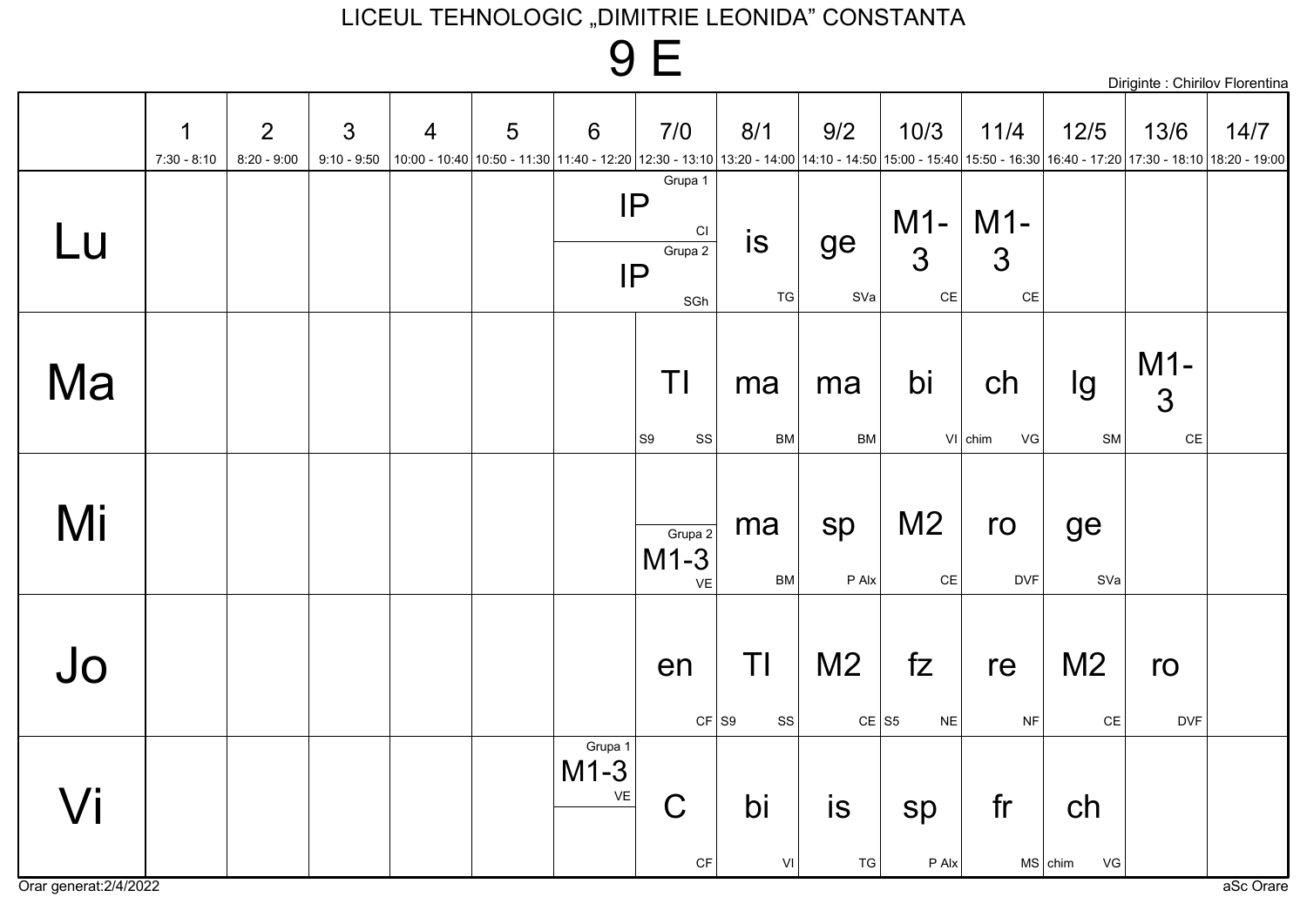|    |                    |                                 |                                 |   |   |                                                                                                                                                                              |                                                   |                                     |                             |                       |                    |                       |           | Diriginte : Ciulu Ruxandra-Ioana |
|----|--------------------|---------------------------------|---------------------------------|---|---|------------------------------------------------------------------------------------------------------------------------------------------------------------------------------|---------------------------------------------------|-------------------------------------|-----------------------------|-----------------------|--------------------|-----------------------|-----------|----------------------------------|
|    | 1<br>$7:30 - 8:10$ | $\overline{2}$<br>$8:20 - 9:00$ | $\mathfrak{S}$<br>$9:10 - 9:50$ | 4 | 5 | $6\phantom{1}6$<br>10:00 - 10:40 10:50 - 11:30 11:40 - 12:20 12:30 - 13:10 13:20 - 14:00 14:10 - 14:50 15:00 - 15:40 15:50 - 16:30 16:40 - 17:20 17:30 - 18:10 18:20 - 19:00 | 7/0                                               | 8/1                                 | 9/2                         | 10/3                  | 11/4               | $12/5$                | 13/6      | 14/7                             |
| Lu |                    |                                 |                                 |   |   |                                                                                                                                                                              | Grupa 2<br>$M1-3$                                 | ch<br>VG<br>$CRI$ chim              | M <sub>2</sub><br>CRI       | en<br>AG              | ro<br>TZ           | ge<br>SVa             | is<br>TG  | Grupa 1<br>$M1-3$<br>CRI         |
| Ma |                    |                                 |                                 |   |   |                                                                                                                                                                              |                                                   | bi<br>VI                            | $M1-$<br>3<br>$\mathsf{CE}$ | ma<br>MG              | lg<br>SM           | M <sub>2</sub><br>CRI | ge<br>SVa | $M1-$<br>3<br>$\mathsf{CE}$      |
| Mi |                    |                                 |                                 |   |   |                                                                                                                                                                              | Grupa 1<br>IP<br>CI<br>Grupa 2<br>IP<br><b>CT</b> | ΤI<br>infoll Dir Adj infoll Dir Adj | Τl                          | M <sub>2</sub><br>CRI | $\mathsf C$<br>CRI |                       |           |                                  |
| Jo |                    |                                 |                                 |   |   |                                                                                                                                                                              | ch<br>VG<br>chim                                  | $M1-$<br>3<br>$\mathsf{CE}$         | sp<br>PI                    | ma<br><b>MG</b>       | ro<br>$TZ$ S5      | fZ<br><b>NE</b>       | ma<br>MG  |                                  |
| Vi |                    |                                 |                                 |   |   |                                                                                                                                                                              |                                                   | sp<br>$\mathsf{PI}$                 | fr<br><b>MS</b>             | re<br><b>NF</b>       | bi<br>VI           | is<br>TG              |           |                                  |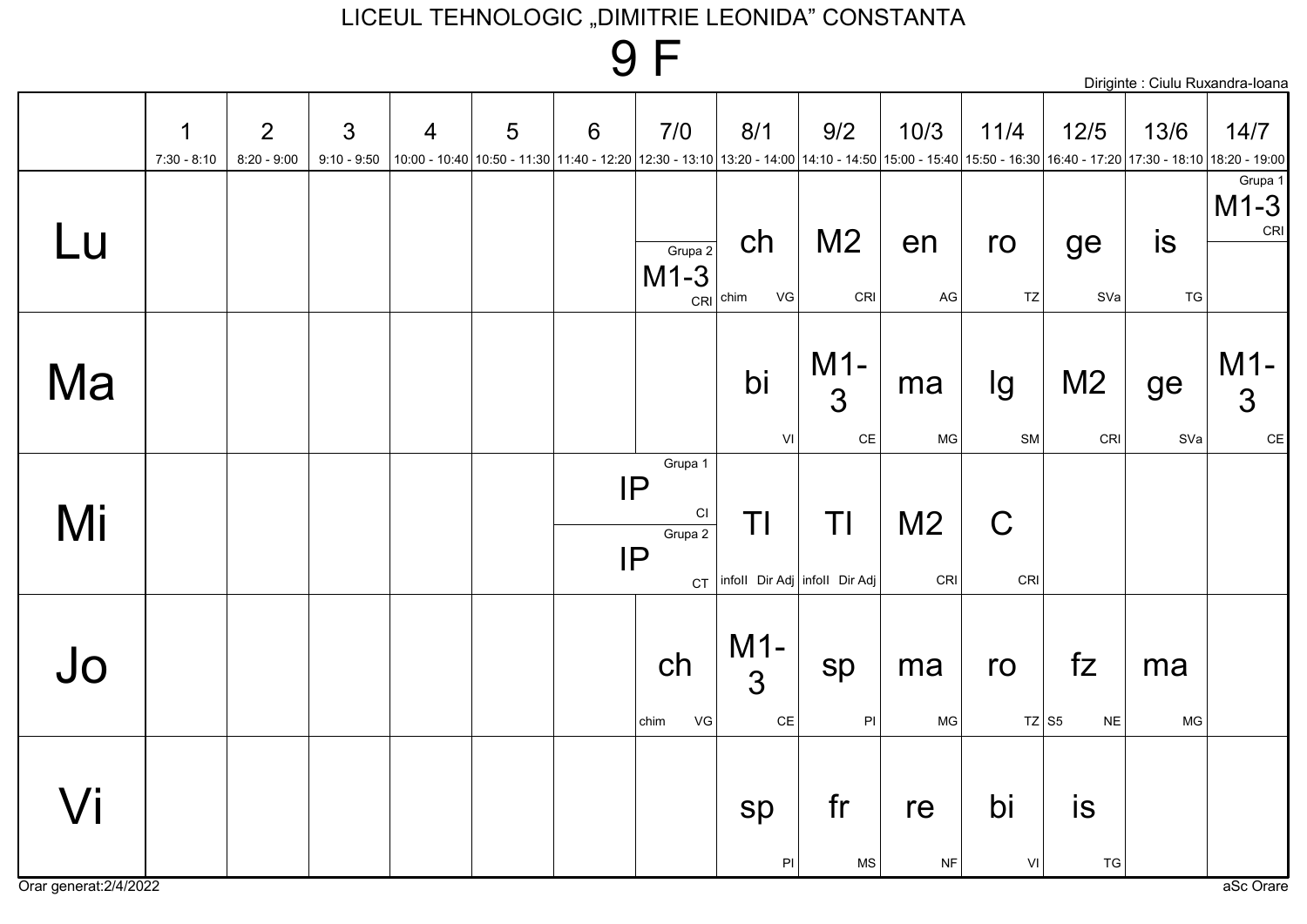### **9 G**

|                     |                              |                    |                                 |                |   |                 |                                                                                                                                                                                                                                       |                                              |                                 |                       |                             |                       |                                          | Diriginte : Cosma Eleonora |
|---------------------|------------------------------|--------------------|---------------------------------|----------------|---|-----------------|---------------------------------------------------------------------------------------------------------------------------------------------------------------------------------------------------------------------------------------|----------------------------------------------|---------------------------------|-----------------------|-----------------------------|-----------------------|------------------------------------------|----------------------------|
|                     | $\mathbf 1$<br>$7:30 - 8:10$ | 2<br>$8:20 - 9:00$ | $\mathfrak{Z}$<br>$9:10 - 9:50$ | $\overline{4}$ | 5 | $6\phantom{1}6$ | 7/0<br> 10:00 - 10:40  10:50 - 11:30  11:40 - 12:20  12:30 - 13:10  13:20 - 14:00  14:10 - 14:50  15:00 - 15:40  15:50 - 16:30  16:40 - 17:20  17:30 - 18:10  18:20 - 19:00   19:00 - 15:40   17:30 - 18:10   18:20 - 19:00   19:00 - | 8/1                                          | 9/2                             | 10/3                  | 11/4                        | $12/5$                | 13/6                                     | 14/7                       |
| Lu                  |                              |                    |                                 |                |   |                 | Grupa 1<br> P <br>$\mathsf{B}\mathsf{G}$<br>Grupa 2<br>IP<br><b>NCtin</b>                                                                                                                                                             | $\mathsf C$<br>$\mathsf{CE}% _{\mathcal{A}}$ | is<br>TG                        | M <sub>2</sub><br>DCC | ge<br>SVa                   |                       |                                          |                            |
| Ma                  |                              |                    |                                 |                |   |                 | fZ<br>S16                                                                                                                                                                                                                             | ch<br>$ROA  $ chim                           | ΤI<br>$VG$ infol<br><b>RChr</b> | $M1-$<br>3<br>$CE$    | $M1-$<br>3<br>$\mathsf{CE}$ | ma<br><b>MG</b>       | Ig<br>${\sf SM}$                         |                            |
| Mi                  |                              |                    |                                 |                |   |                 | GR2<br>$M1-3$                                                                                                                                                                                                                         | ΤI<br>$CE$ infol<br><b>RChr</b>              | bi<br>VI                        | ge<br>SVa             | M <sub>2</sub><br>DCC       | M <sub>2</sub><br>DCC | ro<br>TZ                                 | GR1<br>$M1-3$<br>$CE$      |
| Jo                  |                              |                    |                                 |                |   |                 |                                                                                                                                                                                                                                       | sp<br>P Alx                                  | ma<br>MG                        | ro<br>TZ              | ma<br>MG                    | en<br>SVio            | $M1-$<br>$\overline{3}$<br>$\mathsf{CE}$ |                            |
| $\sqrt{\mathsf{i}}$ |                              |                    |                                 |                |   |                 |                                                                                                                                                                                                                                       | is<br>${\tt TG}$                             | sp<br>P Alx                     | bi                    | ch<br>$V1$ chim<br>VG       | fr<br>MS              | re<br>$\sf{NF}$                          |                            |

Orar generat: 2/4/2022

 $\sim$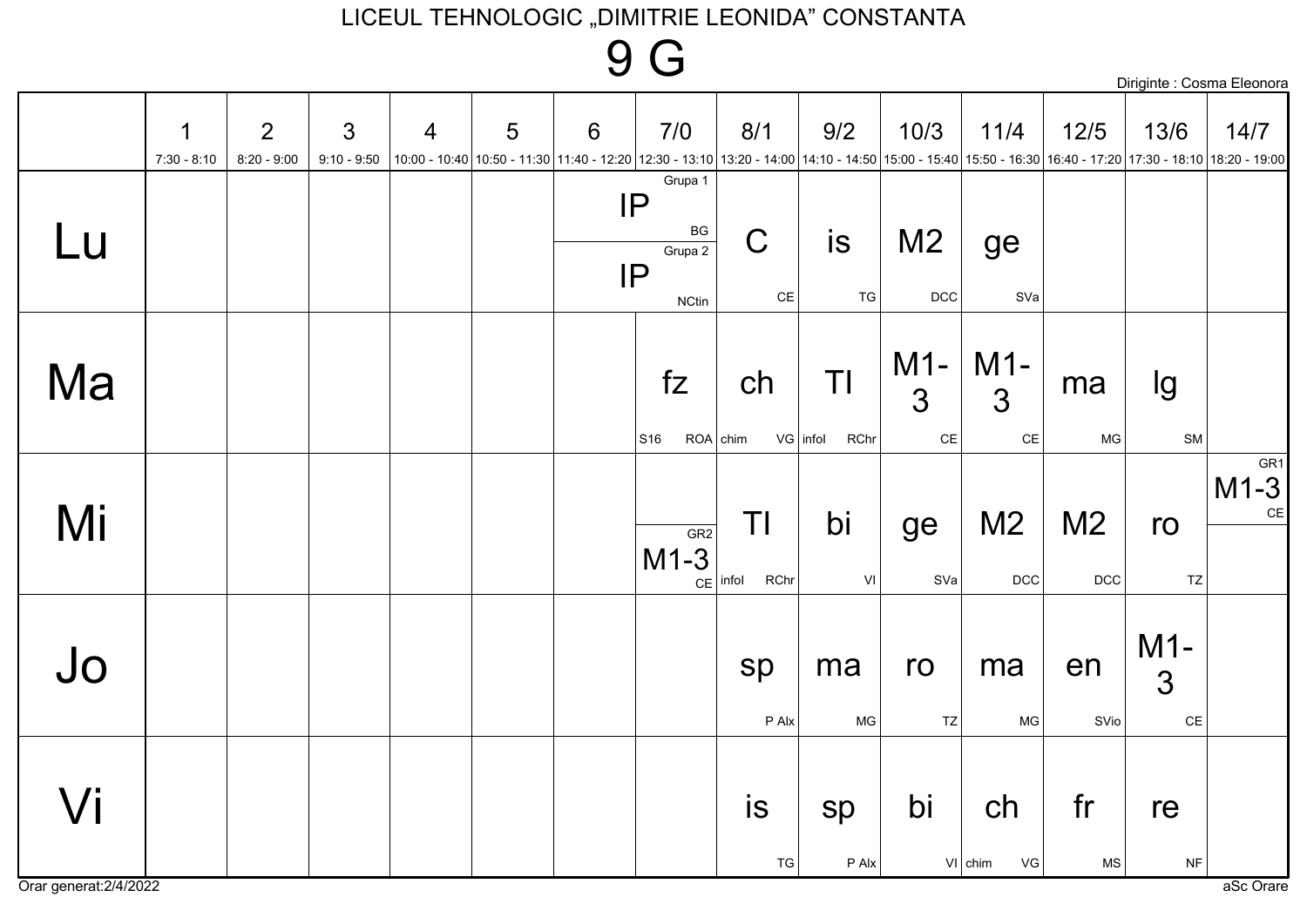### 9H

|                     |                              |                    |                                 |                |   |   |                                                   |                                                                                                                                                                                             |                                 |                        |                   |                              | Diriginte : Zaharia Roxana              |      |
|---------------------|------------------------------|--------------------|---------------------------------|----------------|---|---|---------------------------------------------------|---------------------------------------------------------------------------------------------------------------------------------------------------------------------------------------------|---------------------------------|------------------------|-------------------|------------------------------|-----------------------------------------|------|
|                     | $\mathbf 1$<br>$7:30 - 8:10$ | 2<br>$8:20 - 9:00$ | $\mathfrak{S}$<br>$9:10 - 9:50$ | $\overline{4}$ | 5 | 6 | 7/0                                               | 8/1<br> 10:00 - 10:40  10:50 - 11:30  11:40 - 12:20  12:30 - 13:10  13:20 - 14:00  14:10 - 14:50  15:00 - 15:40  15:50 - 16:30  16:40 - 17:20  17:30 - 18:10  18:20 - 19:00   16:40 - 17:20 | 9/2                             | 10/3                   | 11/4              | $12/5$                       | 13/6                                    | 14/7 |
| Lu                  |                              |                    |                                 |                |   |   |                                                   | ge<br>SVa                                                                                                                                                                                   | M <sub>2</sub><br>$\mathsf{CE}$ | is<br><b>TG</b>        | sp<br>C           | ro<br>$\mathsf{T}\mathsf{Z}$ | M <sub>2</sub><br>$\mathsf{CE}\,$       |      |
| Ma                  |                              |                    |                                 |                |   |   | Grupa 1<br>IP<br>C1<br>Grupa 2<br>IP<br><b>DM</b> | ΤI<br>RChr<br>infol                                                                                                                                                                         | ma                              | ch<br>VG<br>$ZR $ chim | bi<br>VI          | ge<br>SVa                    |                                         |      |
| Mi                  |                              |                    |                                 |                |   |   | ΤI<br><b>RChr</b><br>infol                        | bi<br>VI                                                                                                                                                                                    | en<br>$S$ Vio chim              | ch<br>VG               | ro<br>TZ          | $M1-$<br>3<br>GM             | GR <sub>1</sub><br>$M1-3$<br><b>BDt</b> |      |
| Jo                  |                              |                    |                                 |                |   |   | Ig<br>${\sf SM}$                                  | ma<br>${\sf ZR}$                                                                                                                                                                            | $\mathsf C$<br>${\sf ZR}$       | re<br>$\sf{NF}$        | sp<br>$\mathsf C$ | $M1-$<br>3<br>GM             | $M1-$<br>3<br>GM                        |      |
| $\sqrt{\mathsf{i}}$ |                              |                    |                                 |                |   |   |                                                   | fZ<br>S16<br><b>ROA</b>                                                                                                                                                                     | M <sub>2</sub><br>$\mathsf{CE}$ | fr<br>MS               | $i$ s<br>TG       | ma<br>${\sf ZR}$             | GR <sub>2</sub><br>$M1-3$<br><b>BDt</b> |      |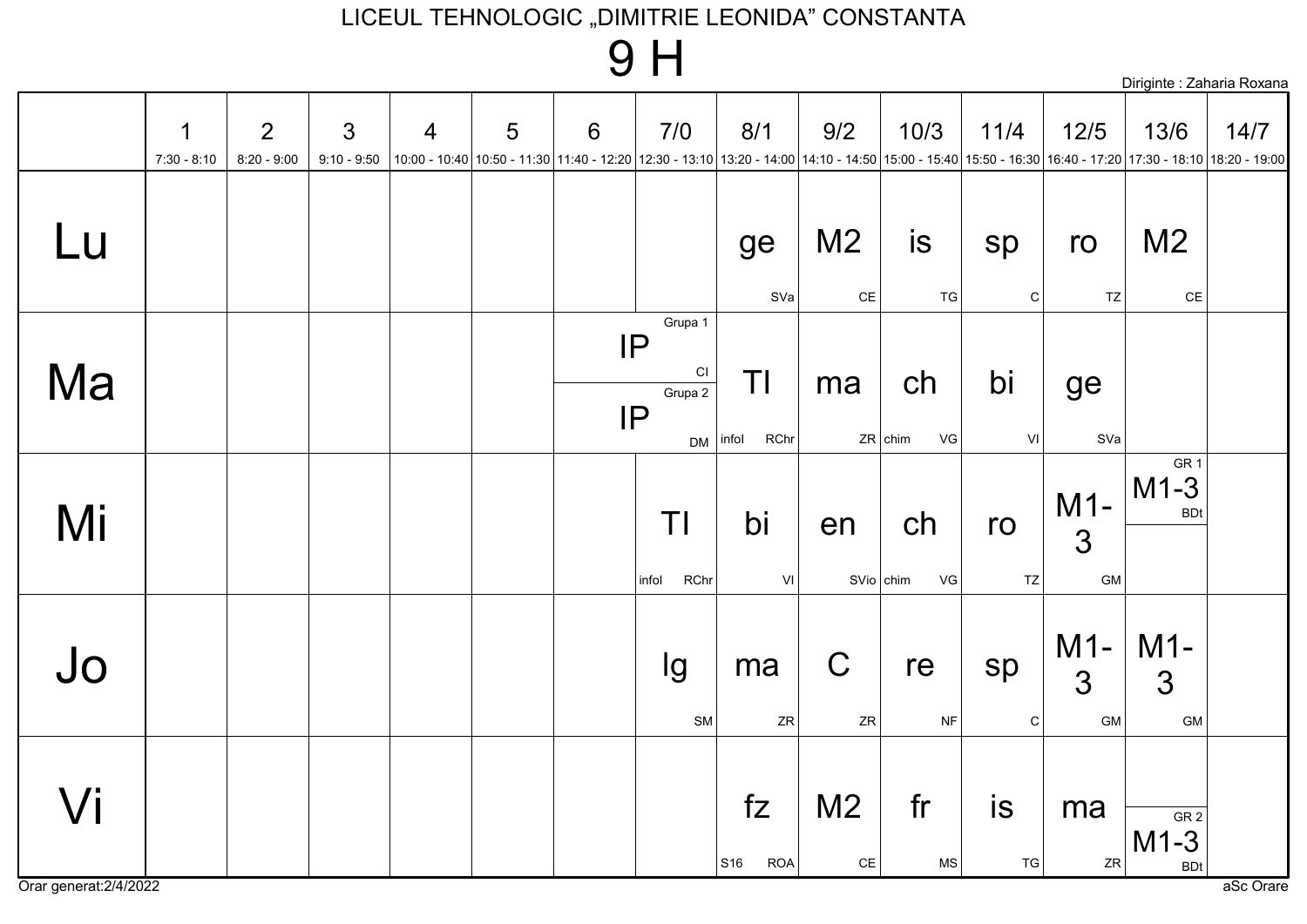### **10 A**

|    |                                        |                                                                        |                                 |                                                                  |                              |                                              |                                                                        |     |                                                                                                                                                                                |      |      |        |      | Diriginte : Patrascu Ionut |
|----|----------------------------------------|------------------------------------------------------------------------|---------------------------------|------------------------------------------------------------------|------------------------------|----------------------------------------------|------------------------------------------------------------------------|-----|--------------------------------------------------------------------------------------------------------------------------------------------------------------------------------|------|------|--------|------|----------------------------|
|    | $\mathbf 1$<br>$7:30 - 8:10$           | $\overline{2}$<br>$8:20 - 9:00$                                        | $\mathfrak{S}$<br>$9:10 - 9:50$ | $\overline{4}$                                                   | 5                            | 6                                            | 7/0                                                                    | 8/1 | 9/2<br>10:00 - 12:20 17:30 - 18:10 13:20 - 14:30 11:40 - 12:20 12:30 - 13:10 13:20 - 14:00 14:10 - 14:50 15:00 - 15:40 15:50 - 16:30 16:40 - 17:20 17:30 - 18:10 18:20 - 19:00 | 10/3 | 11/4 | $12/5$ | 13/6 | 14/7                       |
| Lu | EA<br>SM                               | ma<br>Dir Adj                                                          | ma<br>Dir Adj                   | Grupa 1<br>en<br>$\mathsf{C}\mathsf{F}$<br>Grupa 2<br>en<br>SVio | en<br>$\mathsf{C}\mathsf{F}$ | ro<br><b>DVF</b>                             | sp<br>$\mathsf{Pl}$                                                    |     |                                                                                                                                                                                |      |      |        |      |                            |
| Ma | re<br>$NF$ S5                          | ch<br>$\sf NE$                                                         | ro<br><b>DVF</b>                | ro<br><b>DVF</b>                                                 | is                           | fZ<br>$TG$ S <sub>16</sub><br><b>ROA</b>     | R<br>ZR                                                                |     |                                                                                                                                                                                |      |      |        |      |                            |
| Mi | fr<br><b>TC</b>                        | M <sub>1</sub><br>HM                                                   | M <sub>1</sub><br>HM            | M <sub>3</sub><br><b>HM</b>                                      | en<br>$\mathsf{C}\mathsf{F}$ | bi<br>VI                                     | R<br><b>DVF</b>                                                        |     |                                                                                                                                                                                |      |      |        |      |                            |
| Jo | M <sub>2</sub><br>$\mathsf{VE}\xspace$ | M <sub>2</sub><br>$\mathsf{VE}% _{\mathsf{H}}\left( \mathsf{V}\right)$ | ps<br>$\mathsf{TL}$             | ma<br>Dir Adj $\big $ S16                                        | fZ<br><b>ROA</b>             | S <sub>19</sub>                              | Grupa 1<br>IP<br><b>DMV</b><br>Grupa 2<br>IP<br>$\mathsf{N}\mathsf{I}$ |     |                                                                                                                                                                                |      |      |        |      |                            |
| Vi | M <sub>2</sub><br>$\mathsf{VE}\xspace$ | ge<br>SVa                                                              | ΤI<br>$\texttt{SS}$             | M3<br>HM                                                         | M <sub>1</sub><br>HM         | Grupa 1<br>en<br>CF<br>Grupa 2<br>en<br>SVio |                                                                        |     |                                                                                                                                                                                |      |      |        |      |                            |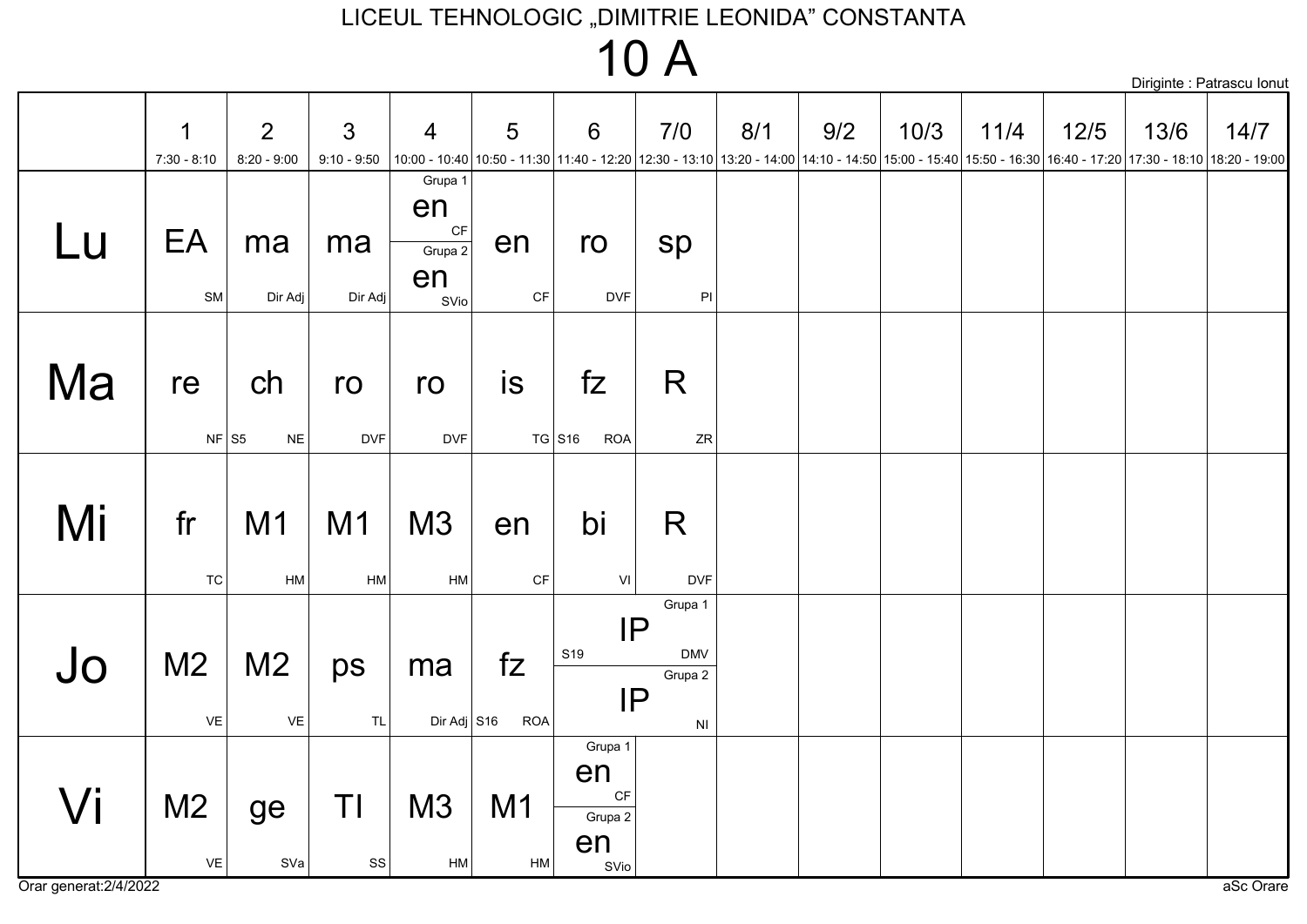### 10 B

|    |                                       |                                                                              |                                 |                                                                       |                                                                                                                                                                                |                      |                      |     |     |      |      |        | Diriginte : Nedelcu Eugenia |      |
|----|---------------------------------------|------------------------------------------------------------------------------|---------------------------------|-----------------------------------------------------------------------|--------------------------------------------------------------------------------------------------------------------------------------------------------------------------------|----------------------|----------------------|-----|-----|------|------|--------|-----------------------------|------|
|    | $\mathbf 1$<br>$7:30 - 8:10$          | $\overline{2}$<br>$8:20 - 9:00$                                              | $\mathbf{3}$<br>$9:10 - 9:50$   | $\overline{4}$                                                        | 5<br>10:00 - 17:20 17:30 - 18:10 18:20 17:30 - 19:00 - 17:30 2 17:30 - 13:10 13:20 - 14:00 14:10 - 14:50 15:00 - 15:40 15:50 - 16:30 16:40 - 17:20 17:30 - 18:10 18:20 - 19:00 | $6\phantom{1}$       | 7/0                  | 8/1 | 9/2 | 10/3 | 11/4 | $12/5$ | 13/6                        | 14/7 |
| Lu | M <sub>2</sub><br><b>DMih</b>         | bi<br>$\mathsf{VI}$                                                          | EA<br>${\sf SM}$                | M <sub>2</sub><br>$DMih$ S9                                           | fZ<br>DC                                                                                                                                                                       | ro<br>AG             |                      |     |     |      |      |        |                             |      |
| Ma | ch<br>S <sub>5</sub><br>$\sf NE$      | is<br>${\tt TG}$                                                             | fr<br>TC                        | ma<br>BM                                                              | Grupa 1<br>en<br><b>MR</b><br>Grupa 2<br>en<br>CF                                                                                                                              | M <sub>1</sub><br>PH | R<br>BM<br>R<br>TZ   |     |     |      |      |        |                             |      |
| Mi | en<br><b>MR</b>                       | re<br>$NF$ S9                                                                | ΤI<br>$_{\rm SS}$               | M <sub>1</sub><br>PH                                                  | ma<br><b>BM</b>                                                                                                                                                                | ro<br>AG             | M <sub>1</sub><br>PH |     |     |      |      |        |                             |      |
| Jo | fZ<br>S <sub>9</sub><br>$\mathsf{DC}$ | ps<br>TL                                                                     | M <sub>1</sub><br>$\mathsf{PH}$ | ma<br><b>BM</b>                                                       | M <sub>2</sub><br><b>DMih</b>                                                                                                                                                  | ro<br>$\mathsf{AG}$  | sp<br>$\mathsf{PI}$  |     |     |      |      |        |                             |      |
| Vi |                                       | Grupa 1<br>IP<br><b>MLT</b><br>Grupa 2<br>IP<br>$\operatorname{\mathsf{SG}}$ | M <sub>1</sub><br>PH            | Grupa 1<br>en<br><b>MR</b><br>Grupa 2<br>en<br>$\mathsf{C}\mathsf{F}$ | ge<br>SVa                                                                                                                                                                      | en<br>${\sf MR}$     |                      |     |     |      |      |        |                             |      |

Orar generat: 2/4/2022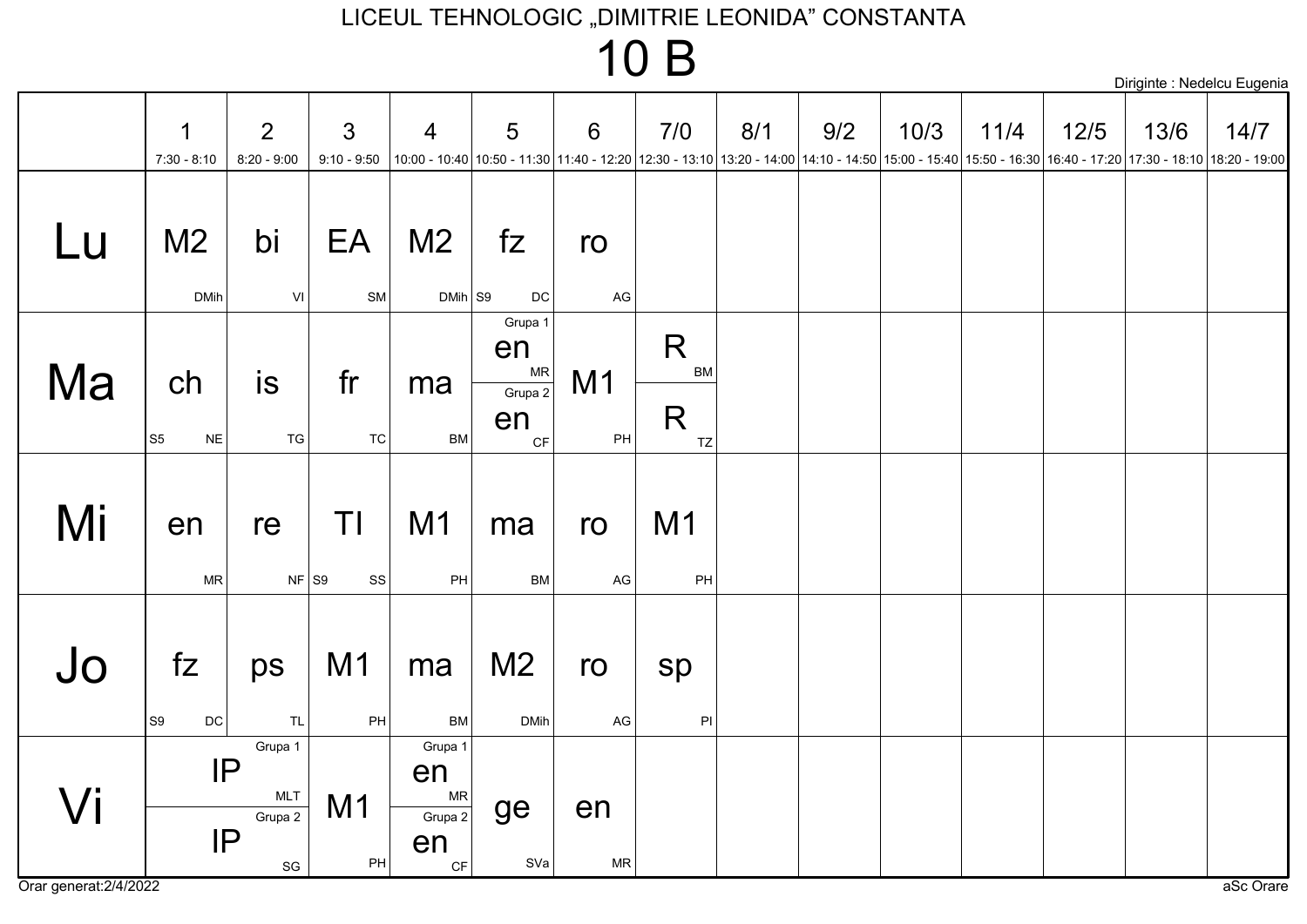|    |                                       |                                                     |                                 |                            |                                                      |                              |                                             |     |     |      |                                                                                                                                                                    |        |      | Diriginte : Stanciu Violeta |
|----|---------------------------------------|-----------------------------------------------------|---------------------------------|----------------------------|------------------------------------------------------|------------------------------|---------------------------------------------|-----|-----|------|--------------------------------------------------------------------------------------------------------------------------------------------------------------------|--------|------|-----------------------------|
|    | 1<br>$7:30 - 8:10$                    | 2<br>$8:20 - 9:00$                                  | $\mathfrak{S}$<br>$9:10 - 9:50$ | $\overline{4}$             | 5                                                    | 6                            | 7/0                                         | 8/1 | 9/2 | 10/3 | 11/4<br> 10:00 - 10:40 10:50 - 11:30 11:40 - 12:20 12:30 - 13:10 13:20 - 14:00 14:10 - 14:50 15:00 - 15:40 15:50 - 16:30 16:40 - 17:20 17:30 - 18:10 18:20 - 19:00 | $12/5$ | 13/6 | 14/7                        |
| Lu | ma<br>ZR                              | en<br>SVio                                          | ro<br>VM                        | ma<br>ZR                   | Grupa 1<br>en<br>SVio<br>Grupa 2<br>en<br>${\sf MR}$ | re<br><b>NF</b>              |                                             |     |     |      |                                                                                                                                                                    |        |      |                             |
| Ma | EA<br>SM                              | fr<br>$\mathsf{MS}\xspace$                          | M1<br>DCC                       | M <sub>1</sub><br>$DCC$ S9 | ΤI                                                   | ch<br>$SS$ chim<br>VG        | R<br>${\sf ZR}$                             |     |     |      |                                                                                                                                                                    |        |      |                             |
| Mi | fZ<br>$\mathsf{DC}$<br>S9             | Grupa 1<br>en<br>SVio<br>Grupa 2<br>en<br><b>MR</b> | ma<br>ZR                        | sp<br>$\mathsf{PI}$        | bi<br>VI                                             | M3<br>HM                     | R<br><b>DVF</b>                             |     |     |      |                                                                                                                                                                    |        |      |                             |
| Jo | ps<br><b>TL</b>                       | ge<br>SVa                                           | ro<br>VM                        | is<br>TG                   | ro<br>VM                                             | M <sub>2</sub><br><b>DCV</b> | en<br>SVio                                  |     |     |      |                                                                                                                                                                    |        |      |                             |
| Vi | fZ<br>S <sub>9</sub><br>$\mathsf{DC}$ | M3<br>HM                                            | M <sub>2</sub><br><b>DCV</b>    | M1<br>$DCC$                | M <sub>2</sub><br>$DCV$                              | IP<br>IP                     | Grupa 1<br>SGh<br>Grupa 2<br>N <sub>l</sub> |     |     |      |                                                                                                                                                                    |        |      |                             |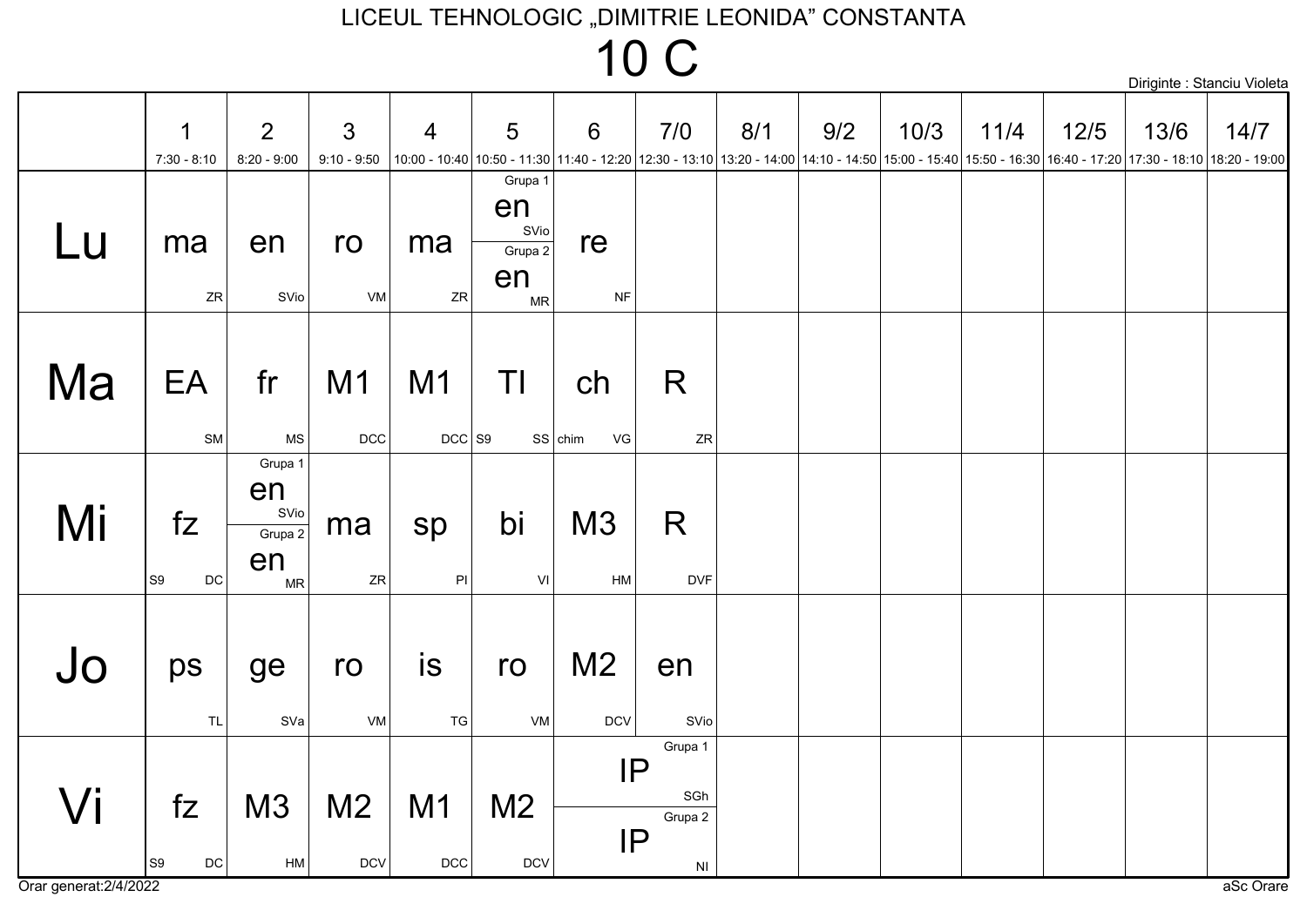### **10 Dp**

|    |                                                |                    |                    |                                                               |                      |                                                     |                       |     |     |      |                                                                                                                                                                     |        |      | Diriginte : Topoleanu Georgeta |
|----|------------------------------------------------|--------------------|--------------------|---------------------------------------------------------------|----------------------|-----------------------------------------------------|-----------------------|-----|-----|------|---------------------------------------------------------------------------------------------------------------------------------------------------------------------|--------|------|--------------------------------|
|    | 1<br>$7:30 - 8:10$                             | 2<br>$8:20 - 9:00$ | 3<br>$9:10 - 9:50$ | $\overline{4}$                                                | 5                    | $6\phantom{1}6$                                     | 7/0                   | 8/1 | 9/2 | 10/3 | $11/4$<br>10:00 - 10:40 10:50 - 11:30 11:40 - 12:20 12:30 - 13:10 13:20 - 14:00 14:10 - 14:50 15:00 - 15:40 15:50 - 16:30 16:40 - 17:20 17:30 - 18:10 18:20 - 19:00 | $12/5$ | 13/6 | 14/7                           |
| Lu | re<br><b>NF</b>                                | ma<br>${\sf ZR}$   | en<br>SVio         | ro<br><b>DVF</b>                                              | ps<br><b>TL</b>      | Grupa 1<br>M <sub>2</sub><br>OA<br>Grupa 2<br>M1    | ch<br>VG<br>$HM$ chim |     |     |      |                                                                                                                                                                     |        |      |                                |
| Ma |                                                |                    |                    | IP                                                            |                      | $\mathsf{N}\mathsf{I}$                              |                       |     |     |      |                                                                                                                                                                     |        |      |                                |
| Mi |                                                |                    |                    | IP                                                            |                      | $\mathsf{N}\mathsf{I}$                              |                       |     |     |      |                                                                                                                                                                     |        |      |                                |
| Jo | $\mathsf C$<br><b>TG</b>                       | M1<br><b>DMih</b>  | sp<br>${\bf C}$    | Grupa 1<br>M1<br>HM<br>Grupa 2<br>M <sub>2</sub><br><b>OA</b> | M <sub>2</sub><br>OA | Grupa 1<br>M4<br>GMH<br>Grupa 2<br>M1<br>${\sf HM}$ | M3<br>$\mathsf{CE}$   |     |     |      |                                                                                                                                                                     |        |      |                                |
| Vi | Grupa 1<br>M1<br>HM<br>GR2<br>M4<br><b>GMH</b> | sp<br>${\bf C}$    | ro<br>$DYF$ S9     | fZ<br>$\mathsf{DC}$                                           | M4<br>CRI            | M3<br>$\mathsf{CE}$                                 | fr<br>MS              |     |     |      |                                                                                                                                                                     |        |      |                                |

Orar generat: 2/4/2022

 $\sim 10^{-1}$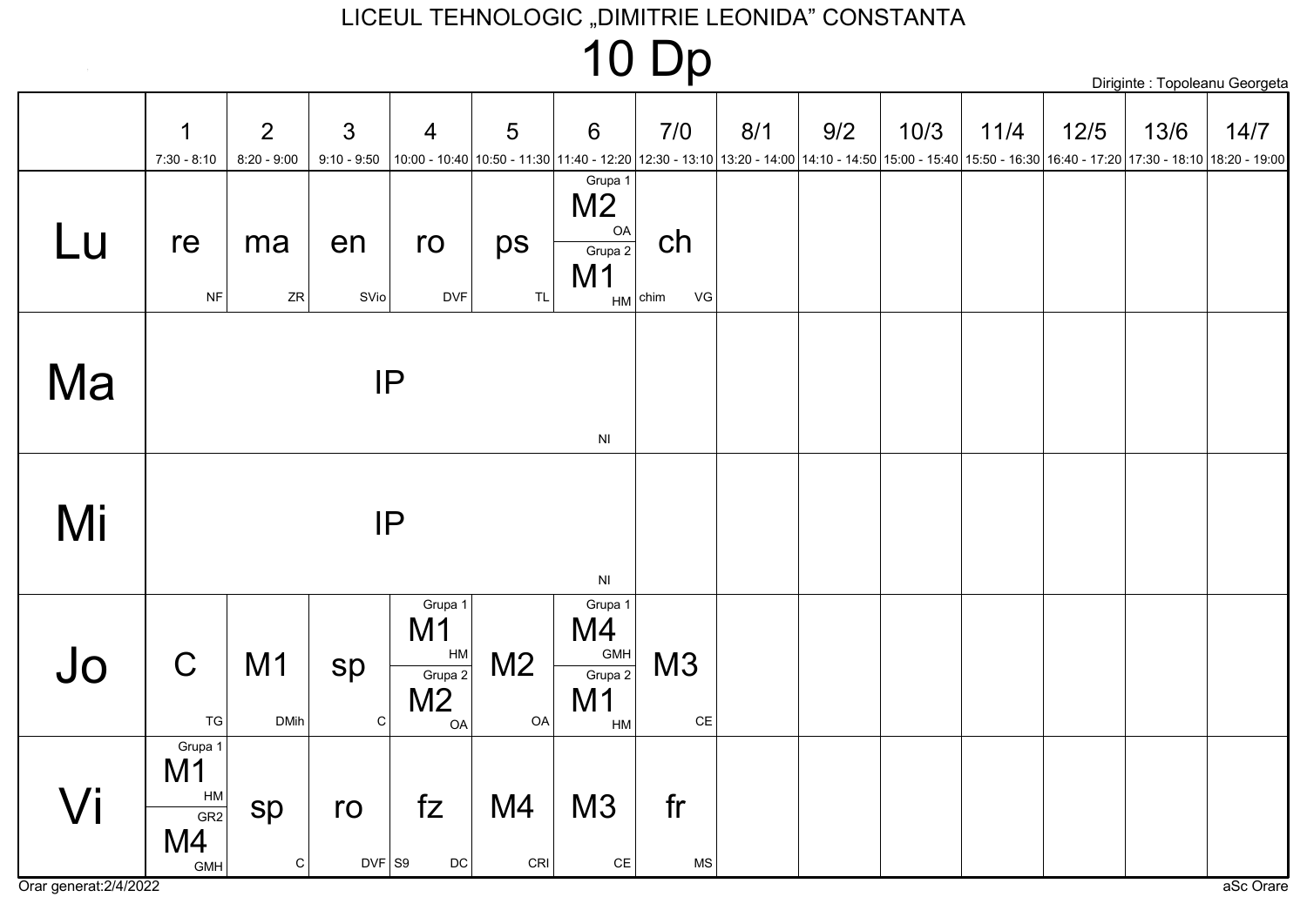# 10 Ep

|    | 1             | $\overline{2}$    | $\mathfrak{S}$       | $\overline{4}$       | 5                                                        | $6\phantom{1}6$                                              | 7/0                                                                                   | 8/1 | 9/2                                                                                                                                                       | 10/3 | 11/4 | $12/5$ | 13/6 | 14/7 |
|----|---------------|-------------------|----------------------|----------------------|----------------------------------------------------------|--------------------------------------------------------------|---------------------------------------------------------------------------------------|-----|-----------------------------------------------------------------------------------------------------------------------------------------------------------|------|------|--------|------|------|
|    | $7:30 - 8:10$ | $8:20 - 9:00$     | $9:10 - 9:50$        |                      |                                                          |                                                              |                                                                                       |     | 10:00 - 10:40 10:50 - 11:30 11:40 - 12:20 12:30 - 13:10 13:20 - 14:00 14:10 - 14:50 15:00 - 15:40 15:50 - 16:30 16:40 - 17:20 17:30 - 18:10 18:20 - 19:00 |      |      |        |      |      |
| Lu | ps<br>TL      | fr<br>$\sf MS$    | re<br>NF             | M <sub>1</sub><br>HM | GR1<br>M <sub>2</sub><br>OA<br>GR2<br>M1<br>$_{\rm DCC}$ | GR <sub>1</sub><br>M4<br>GMH<br>GR <sub>2</sub><br>M1<br>DCC | GR <sub>1</sub><br>M <sub>1</sub><br>$DCC$<br>GR <sub>2</sub><br>M <sub>2</sub><br>OA |     |                                                                                                                                                           |      |      |        |      |      |
| Ma |               |                   |                      | IP                   |                                                          | SGh                                                          |                                                                                       |     |                                                                                                                                                           |      |      |        |      |      |
| Mi |               |                   | IP                   |                      |                                                          | SGh                                                          |                                                                                       |     |                                                                                                                                                           |      |      |        |      |      |
| Jo | ma<br>Dir     | sp<br>$\mathbf C$ | M <sub>3</sub><br>HM | $\mathsf C$          | ch<br>$MS$ chim<br>VG                                    | M4<br>CRI                                                    | ro<br><b>DVF</b>                                                                      |     |                                                                                                                                                           |      |      |        |      |      |
| Vi | en<br>SVio    | ro<br>$DVF$ S9    | fZ<br>$\mathsf{DC}$  | sp<br>$\mathsf C$    | GR1<br>M <sub>1</sub><br>DCC<br>GR2<br>M4<br>GMH         | M3<br>${\sf HM}$                                             | M <sub>2</sub><br>$\mathsf{CE}% _{\mathcal{A}}\left( \mathcal{A},\mathcal{A}\right)$  |     |                                                                                                                                                           |      |      |        |      |      |

Orar generat: 2/4/2022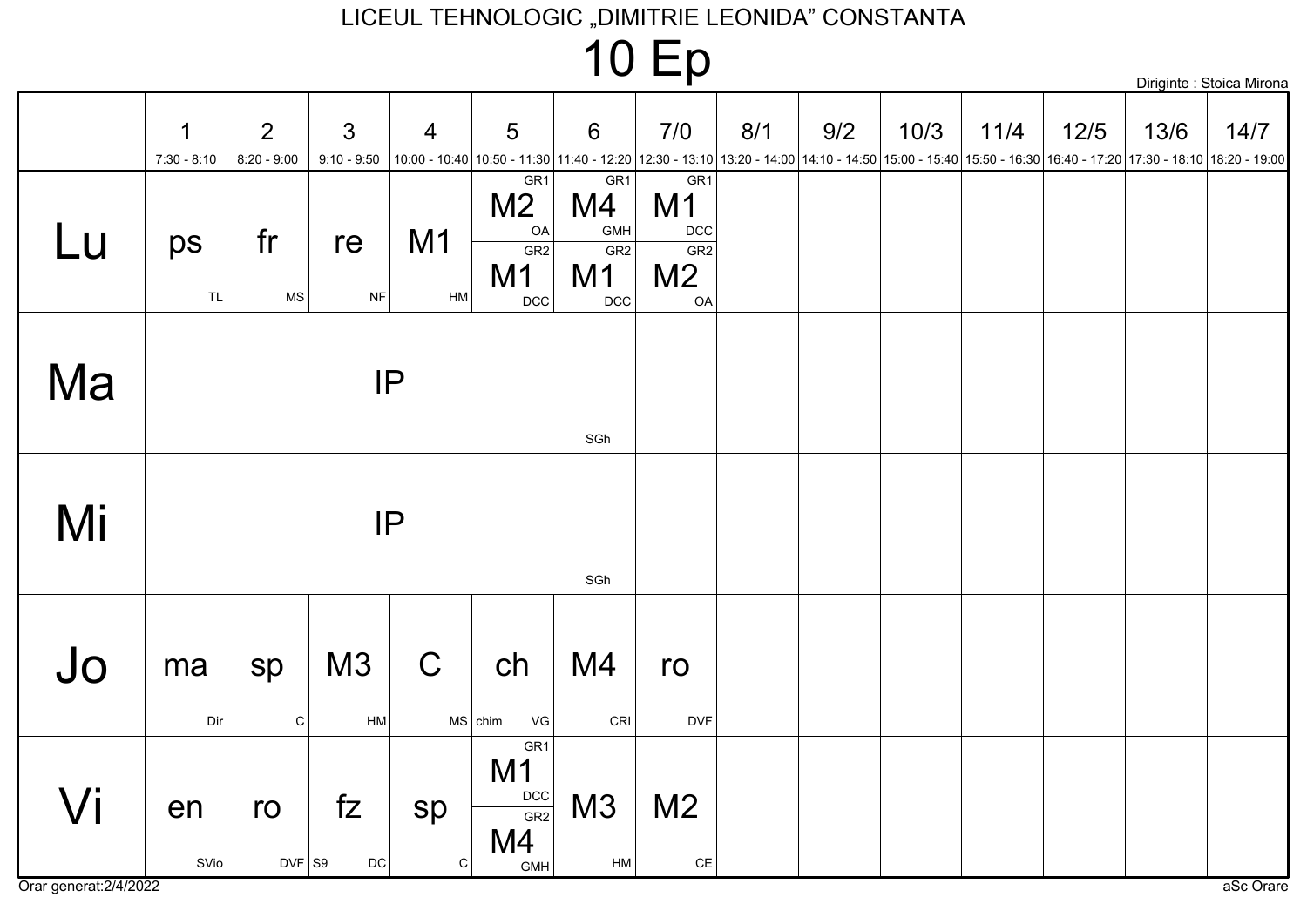# **10 Fp**

| Diriginte : Stoian Valeria |  |  |
|----------------------------|--|--|
|                            |  |  |

|    | $\mathbf 1$<br>$7:30 - 8:10$ | $\overline{2}$<br>$8:20 - 9:00$ | $\mathfrak{S}$ | $\overline{4}$ | 5 | $6\phantom{1}6$ | 7/0                                                                 | 8/1      | 9/2                           | 10/3                                                                            | 11/4                                                                                   | $12/5$           | 13/6<br>10:00 - 10:40 10:50 - 11:30 11:40 - 12:20 12:30 - 13:10 13:20 - 14:00 14:10 - 14:50 15:00 - 15:40 15:50 - 16:30 16:40 - 17:20 17:30 - 18:10 18:20 - 19:00 | 14/7                         |
|----|------------------------------|---------------------------------|----------------|----------------|---|-----------------|---------------------------------------------------------------------|----------|-------------------------------|---------------------------------------------------------------------------------|----------------------------------------------------------------------------------------|------------------|-------------------------------------------------------------------------------------------------------------------------------------------------------------------|------------------------------|
| Lu |                              |                                 | $9:10 - 9:50$  |                |   |                 | GR <sub>1</sub><br>M4<br>AL<br>GR2<br>M <sub>1</sub><br><b>DMih</b> | re<br>NF | M4<br>AL $ S5$                | ch<br><b>NE</b>                                                                 | ps<br>$\mathsf{FF}% _{0}$                                                              | fr<br>TC         | sp<br>$\mathbf C$                                                                                                                                                 |                              |
| Ma |                              |                                 |                |                |   |                 | GR <sub>1</sub><br>M <sub>1</sub><br><b>DMih</b>                    | ma<br>ZR | sp<br>C                       | $\mathsf C$<br>SVa                                                              | M3<br>HM                                                                               | M3<br>HM         | fZ<br>$\mathsf{DC}$                                                                                                                                               | GR2<br>M4<br>AL              |
| Mi |                              |                                 |                |                |   |                 |                                                                     | en<br>AG | M <sub>1</sub><br><b>DMih</b> | GR <sub>1</sub><br>M <sub>1</sub><br><b>DMih</b><br>GR2<br>M <sub>2</sub><br>OA | GR <sub>1</sub><br>M <sub>2</sub><br><b>OA</b><br>GR2<br>M <sub>1</sub><br><b>DMih</b> | ro<br><b>DVF</b> | ro<br><b>DVF</b>                                                                                                                                                  | M <sub>2</sub><br><b>DCV</b> |
| Jo |                              |                                 |                | IP             |   | <b>NCtin</b>    |                                                                     |          |                               |                                                                                 |                                                                                        |                  |                                                                                                                                                                   |                              |
| Vi |                              |                                 |                | IP             |   | <b>NCtin</b>    |                                                                     |          |                               |                                                                                 |                                                                                        |                  |                                                                                                                                                                   |                              |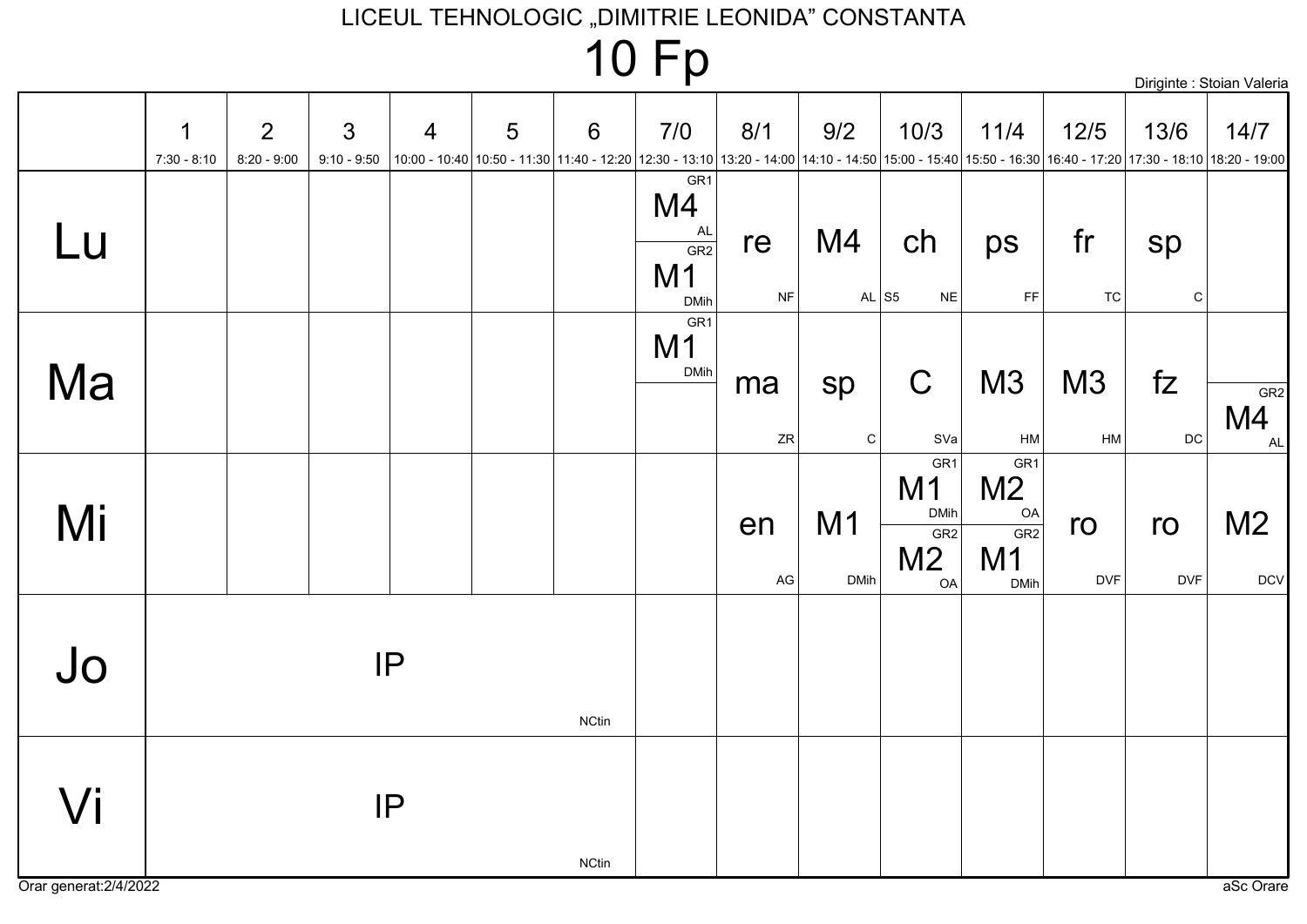# **10 Gp**

Diriginte: Mihail Sorin

|                     | 1<br>$7:30 - 8:10$ | $\overline{2}$<br>$8:20 - 9:00$ | $\mathfrak{S}$ | 4<br>9:10 - 9:50  10:00 - 10:40  10:50 - 11:30  11:40 - 12:20  12:30 - 13:10  13:20 - 14:00  14:10 - 14:50  15:00 - 15:40  15:50 - 16:30  16:40 - 17:20  17:30 - 18:10  18:20 - 19:00 | $\overline{5}$ | $6\,$      | 7/0                                                                     | 8/1                                                                    | 9/2                                                                            | 10/3               | 11/4                | 12/5                      | 13/6                | 14/7 |
|---------------------|--------------------|---------------------------------|----------------|---------------------------------------------------------------------------------------------------------------------------------------------------------------------------------------|----------------|------------|-------------------------------------------------------------------------|------------------------------------------------------------------------|--------------------------------------------------------------------------------|--------------------|---------------------|---------------------------|---------------------|------|
| Lu                  |                    |                                 |                | IP                                                                                                                                                                                    |                | ${\sf PP}$ |                                                                         |                                                                        |                                                                                |                    |                     |                           |                     |      |
| Ma                  |                    |                                 |                | IP                                                                                                                                                                                    |                | PP         |                                                                         |                                                                        |                                                                                |                    |                     |                           |                     |      |
| Mi                  |                    |                                 |                |                                                                                                                                                                                       |                |            | ch<br>VG<br>chim                                                        | GR <sub>1</sub><br>M <sub>1</sub><br>HM<br>GR2<br>M <sub>2</sub><br>OA | GR <sub>1</sub><br>M <sub>2</sub><br>OA<br>GR2<br>M <sub>1</sub><br>${\sf HM}$ | M1<br>$_{\rm DCC}$ | M3<br>$\mathsf{CE}$ | ma<br>Dir                 | M3<br>$\mathsf{CE}$ |      |
| Jo                  |                    |                                 |                |                                                                                                                                                                                       |                |            | GR <sub>1</sub><br>M <sub>1</sub><br>HM<br>GR <sub>2</sub><br>M4<br>MhS | GR <sub>1</sub><br>M4<br>MhS<br>GR2<br>M <sub>1</sub><br>HM            | M4<br>MhS $S16$                                                                | fZ<br><b>ROA</b>   | en<br>SVio          | M <sub>2</sub><br>$\,$ II | sp<br>$\mathsf C$   |      |
| $\sqrt{\mathsf{i}}$ |                    |                                 |                |                                                                                                                                                                                       |                |            | ro<br>VM                                                                | $\mathsf C$<br>MhS                                                     | re<br><b>NF</b>                                                                | ro<br>VM           | ps<br>FF            | sp<br>${\bf C}$           | fr<br>TC            |      |

Orar generat: 2/4/2022

aSc Orare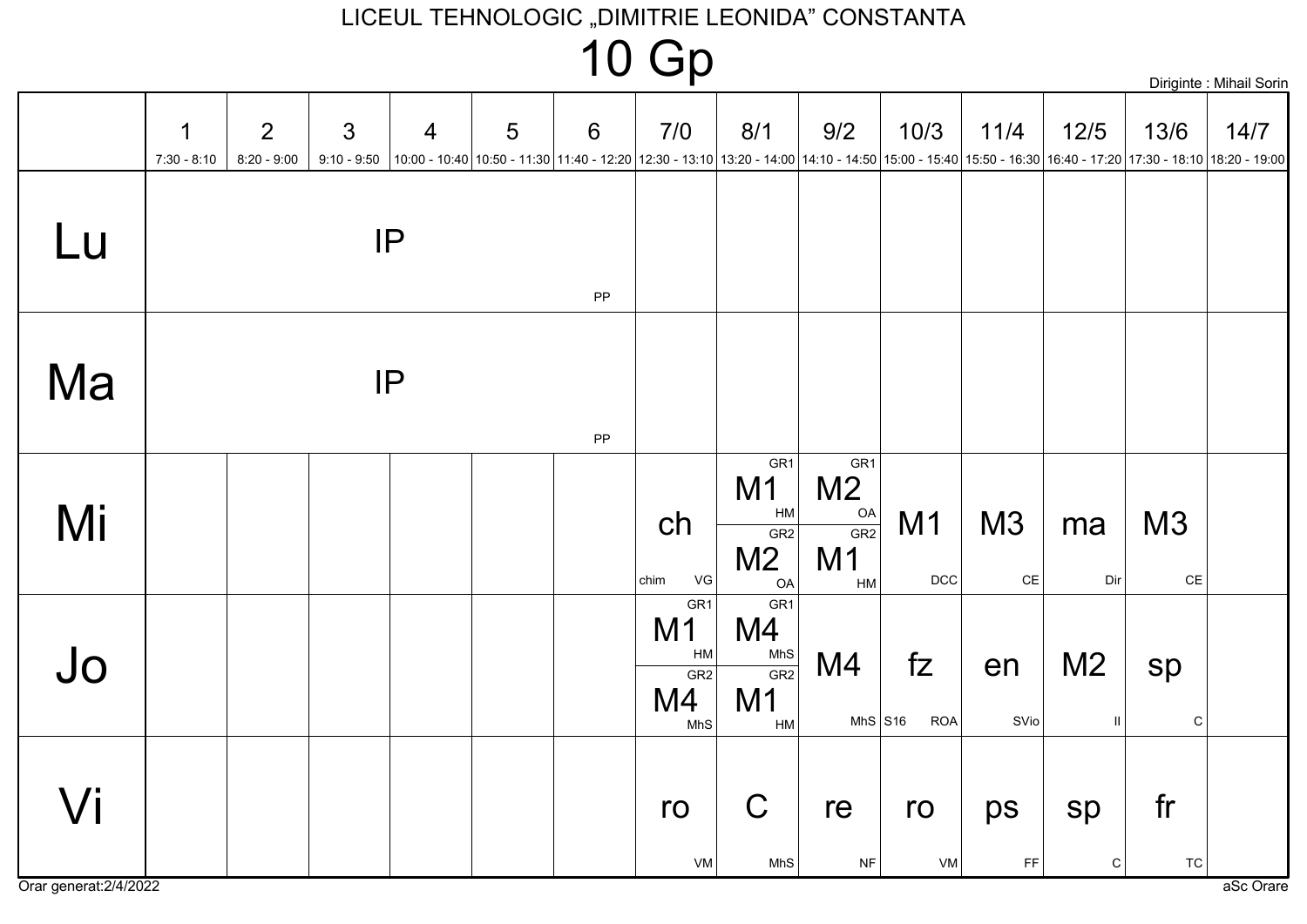### 10 Hp

|                    |                                 |                                 |                |                                                                                                                                                                | $\overline{\phantom{0}}$ | $\sim$<br>E IT                     |                  |             |                              |                    |                                           | Diriginte : Dragan Cristina                                                |                                            |
|--------------------|---------------------------------|---------------------------------|----------------|----------------------------------------------------------------------------------------------------------------------------------------------------------------|--------------------------|------------------------------------|------------------|-------------|------------------------------|--------------------|-------------------------------------------|----------------------------------------------------------------------------|--------------------------------------------|
| 1<br>$7:30 - 8:10$ | $\overline{2}$<br>$8:20 - 9:00$ | $\mathfrak{S}$<br>$9:10 - 9:50$ | $\overline{4}$ | 5<br>10:00 - 10:40 10:50 - 11:30 11:40 - 12:20 12:30 - 13:10 13:20 - 14:00 14:10 - 14:50 15:00 - 15:40 15:50 - 16:30 16:40 - 17:20 17:30 - 18:10 18:20 - 19:00 | $6\phantom{1}6$          | 7/0                                | 8/1              | 9/2         | 10/3                         | 11/4               | $12/5$                                    | 13/6                                                                       | 14/7                                       |
|                    |                                 |                                 |                |                                                                                                                                                                |                          |                                    | M3               | M1          | ma                           | ch                 | en                                        | M4                                                                         | sp                                         |
|                    |                                 |                                 |                |                                                                                                                                                                |                          |                                    | <b>DCC</b>       | DCC         | $BM$ S5                      | <b>NE</b>          | AG                                        | <b>AL</b>                                                                  | ${\rm C}$                                  |
|                    |                                 |                                 | IP             |                                                                                                                                                                | <b>MLT</b>               |                                    |                  |             |                              |                    |                                           |                                                                            |                                            |
|                    |                                 |                                 | IP             |                                                                                                                                                                | <b>MLT</b>               |                                    |                  |             |                              |                    |                                           |                                                                            |                                            |
|                    |                                 |                                 |                |                                                                                                                                                                |                          | GR2<br>M1<br>$DCC$ S <sub>16</sub> | fZ<br><b>ROA</b> | M3<br>$DCC$ | M <sub>2</sub><br><b>DCC</b> | $\mathsf C$<br>DCC | re<br><b>NF</b>                           | GR <sub>1</sub><br>M4<br><b>BDt</b><br>GR2<br>M <sub>2</sub><br><b>DCC</b> | GR <sub>1</sub><br>M <sub>1</sub><br>$DCC$ |
|                    |                                 |                                 |                |                                                                                                                                                                |                          | GR2<br>M <sub>1</sub>              | ro               | ro          | ps                           | sp                 | GR <sub>1</sub><br>M1<br>DCC<br>GR2<br>M4 | fr                                                                         | GR <sub>1</sub><br>M <sub>2</sub><br>DCC   |

VM

**DCC** 

VM

 $FF$ 

 $|c|$ 

**BDt** 

Orar generat: 2/4/2022

Vi

Lu

Ma

Mi

Jo

**MS**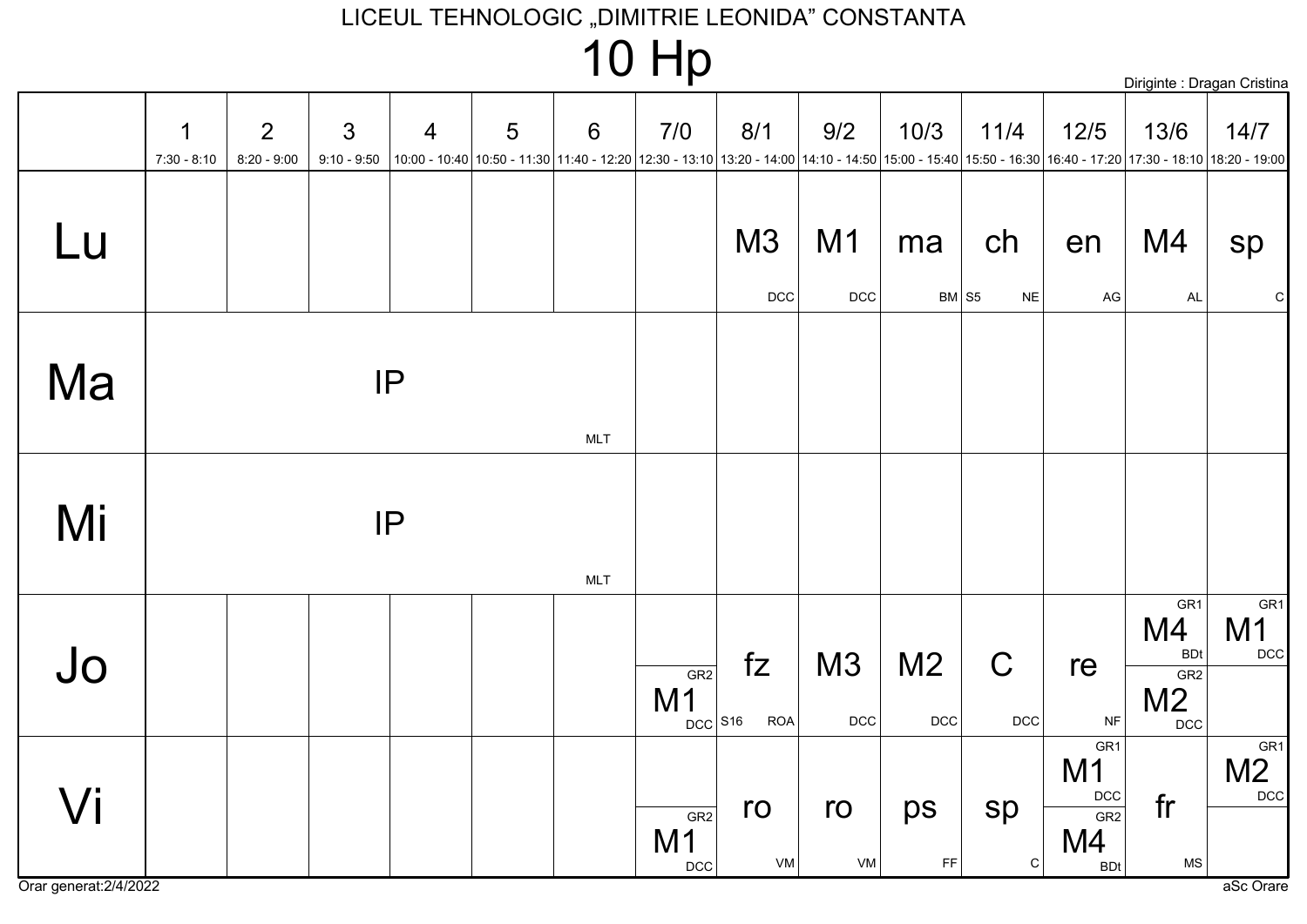| $10$ $lp$ |  |
|-----------|--|
|-----------|--|



|                     | $\mathbf 1$<br>$7:30 - 8:10$ | $\overline{2}$<br>$8:20 - 9:00$ | $\mathfrak{S}$<br>$9:10 - 9:50$ | $\overline{4}$<br>10:00 - 10:40 10:50 - 11:30 11:40 - 12:20 12:30 - 13:10 13:20 - 14:00 14:10 - 14:50 15:00 - 15:40 15:50 - 16:30 16:40 - 17:20 17:30 - 18:10 18:20 - 19:00 | 5 | $6\,$                        | 7/0                     | 8/1                                                                            | 9/2                                                                       | 10/3              | 11/4                                                                      | $12/5$                                                                    | 13/6                | 14/7          |
|---------------------|------------------------------|---------------------------------|---------------------------------|-----------------------------------------------------------------------------------------------------------------------------------------------------------------------------|---|------------------------------|-------------------------|--------------------------------------------------------------------------------|---------------------------------------------------------------------------|-------------------|---------------------------------------------------------------------------|---------------------------------------------------------------------------|---------------------|---------------|
| Lu                  |                              |                                 |                                 |                                                                                                                                                                             |   |                              | M4<br>GMH               | GR1<br>M <sub>1</sub><br><b>DCV</b><br>GR <sub>2</sub><br>M <sub>2</sub><br>OA | GR <sub>1</sub><br>M <sub>2</sub><br>OA<br>GR2<br>M <sub>1</sub><br>$DCV$ | ro<br>TZ          | GR <sub>1</sub><br>M4<br><b>AL</b><br>GR2<br>M <sub>1</sub><br><b>DCV</b> | GR <sub>1</sub><br>M <sub>1</sub><br><b>DCV</b><br>GR2<br>M4<br><b>AL</b> | fr<br>TC            |               |
| Ma                  |                              |                                 | IP                              |                                                                                                                                                                             |   | $\operatorname{\mathsf{SG}}$ |                         |                                                                                |                                                                           |                   |                                                                           |                                                                           |                     |               |
| Mi                  |                              |                                 | IP                              |                                                                                                                                                                             |   | $\operatorname{\mathsf{SG}}$ |                         |                                                                                |                                                                           |                   |                                                                           |                                                                           |                     |               |
| Jo                  |                              |                                 |                                 |                                                                                                                                                                             |   |                              |                         | ch<br>VG<br>chim                                                               | M3<br>HM                                                                  | M3<br>HM          | en<br>$\mathsf{AG}$                                                       | ro<br>$\mathsf{T}\mathsf{Z}$                                              | $\mathsf C$<br>TZ   | sp<br>$\circ$ |
| $\sqrt{\mathsf{i}}$ |                              |                                 |                                 |                                                                                                                                                                             |   |                              | fZ<br><b>ROA</b><br>S16 | ma<br>BM                                                                       | ps<br>$\mathsf{FF}% _{0}$                                                 | sp<br>$\mathbf C$ | M1<br>DCC                                                                 | re<br>NF                                                                  | M <sub>2</sub><br>Ш |               |

Orar generat: 2/4/2022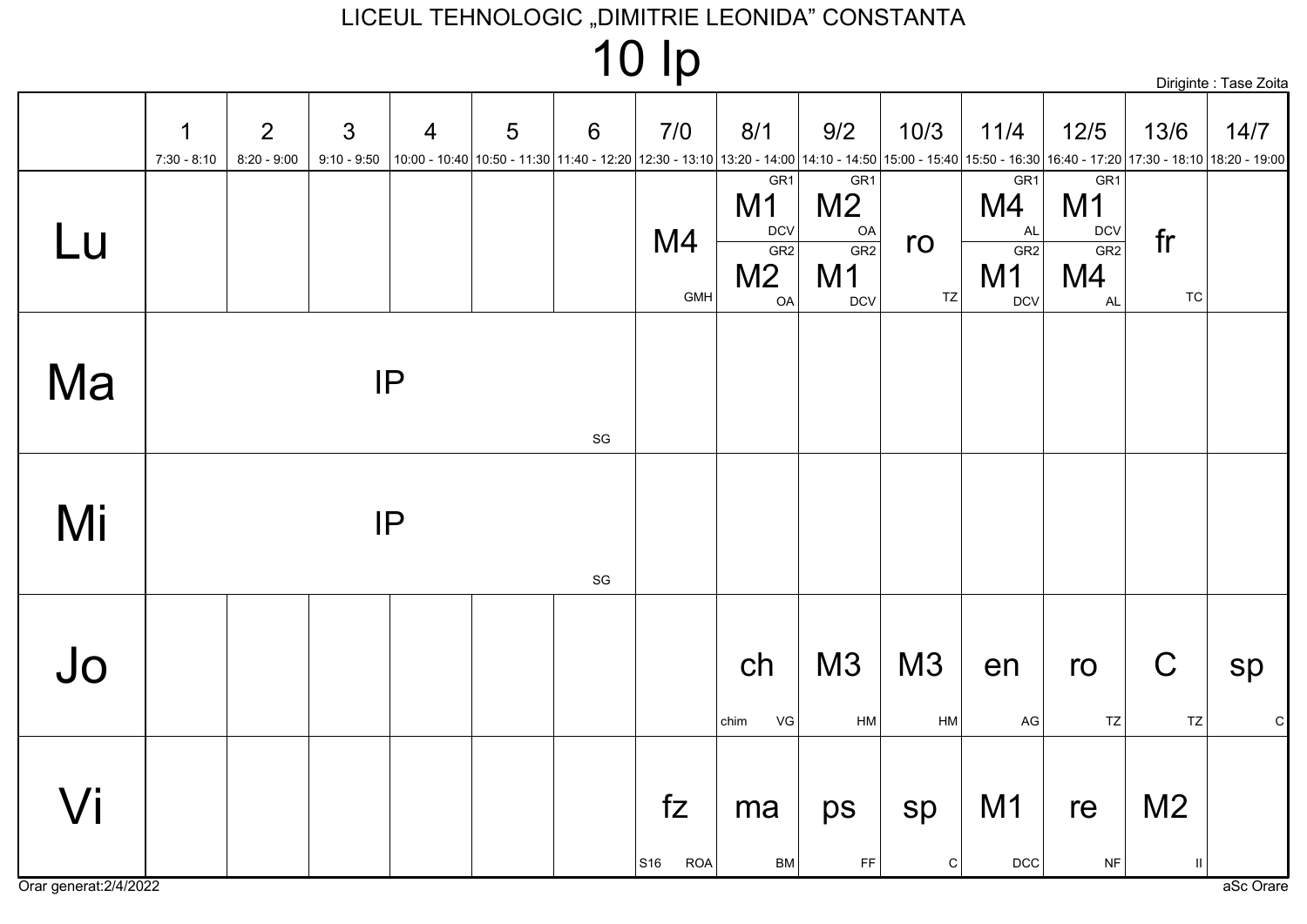### 11 A

|                        |                    |                                  |                                 |                                          |                              |                                     |                  |     |     |      |                                                                                                                                                                   |      |      | Diriginte : Dumitrescu Marius Valentin |
|------------------------|--------------------|----------------------------------|---------------------------------|------------------------------------------|------------------------------|-------------------------------------|------------------|-----|-----|------|-------------------------------------------------------------------------------------------------------------------------------------------------------------------|------|------|----------------------------------------|
|                        | 1<br>$7:30 - 8:10$ | $\overline{2}$<br>$8:20 - 9:00$  | $\mathfrak{S}$<br>$9:10 - 9:50$ | $\overline{4}$                           | 5                            | 6                                   | 7/0              | 8/1 | 9/2 | 10/3 | 11/4<br>10:00 - 10:40 10:50 - 11:30 11:40 - 12:20 12:30 - 13:10 13:20 - 14:00 14:10 - 14:50 15:00 - 15:40 15:50 - 16:30 16:40 - 17:20 17:30 - 18:10 18:20 - 19:00 | 12/5 | 13/6 | 14/7                                   |
| Lu                     |                    | IP                               | $DMV$ S16                       | fZ<br><b>ROA</b>                         | M4                           | M <sub>2</sub><br>HM infoll Dir Adj | M1<br><b>DCV</b> |     |     |      |                                                                                                                                                                   |      |      |                                        |
| Ma                     | ro<br>TZ           | ro<br>TZ                         | ec                              | ΤI<br>SM infoll Dir Adj                  | fr<br><b>MS</b>              | ma<br>${\sf ZR}$                    | R<br>ZR          |     |     |      |                                                                                                                                                                   |      |      |                                        |
| Mi                     | re<br>$\sf{NF}$    | is<br>TG                         | sp                              | fZ<br>$PI$ S <sub>16</sub><br><b>ROA</b> | ma<br>ZR                     | ma<br>${\sf ZR}$                    | R<br><b>DVF</b>  |     |     |      |                                                                                                                                                                   |      |      |                                        |
| Jo                     |                    | M <sub>2</sub><br>infoll Dir Adj | en<br>CF                        | ge<br>SVa                                | fr                           | ch<br>VG<br>$MS$ chim               | M3<br>$DCV$      |     |     |      |                                                                                                                                                                   |      |      |                                        |
| Orar generat: 2/4/2022 |                    | ro<br>TZ                         | M4<br>${\sf HM}$                | M3<br>DCV                                | en<br>$\mathsf{C}\mathsf{F}$ | M1<br>$DCV$                         | R<br>VI          |     |     |      |                                                                                                                                                                   |      |      | aSc Orare                              |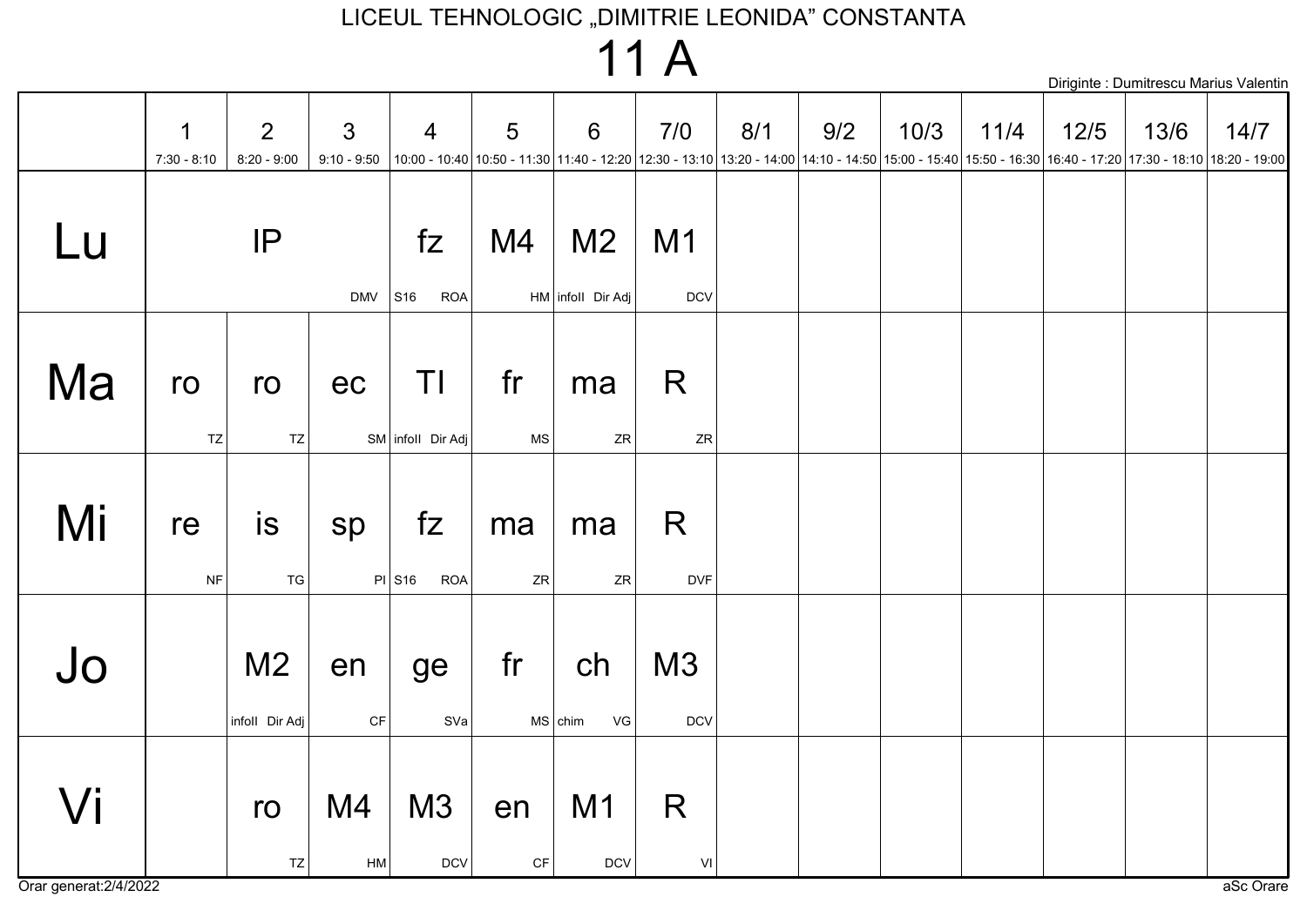$11B$ 

|    |                     |                           |                                 |                       |                                                                                                                                                                           |                       |                           |     |     |      |      |        |      | Diriginte : Danila Mihaela |
|----|---------------------|---------------------------|---------------------------------|-----------------------|---------------------------------------------------------------------------------------------------------------------------------------------------------------------------|-----------------------|---------------------------|-----|-----|------|------|--------|------|----------------------------|
|    | 1<br>$7:30 - 8:10$  | 2<br>$8:20 - 9:00$        | $\mathfrak{S}$<br>$9:10 - 9:50$ | $\overline{4}$        | 5<br> 10:00 - 10:40  10:50 - 11:30  11:40 - 12:20  12:30 - 13:10  13:20 - 14:00  14:10 - 14:50  15:00 - 15:40  15:50 - 16:30  16:40 - 17:20  17:30 - 18:10  18:20 - 19:00 | 6                     | 7/0                       | 8/1 | 9/2 | 10/3 | 11/4 | $12/5$ | 13/6 | 14/7                       |
| Lu | sp<br>$\mathsf{PI}$ | ro<br><b>DVF</b>          | ro<br><b>DVF</b>                | en<br>${\sf MR}$      | re<br>$\sf{NF}$                                                                                                                                                           | M3<br><b>DMih</b>     | R<br><b>DVF</b>           |     |     |      |      |        |      |                            |
| Ma | M <sub>2</sub>      | TI<br>MhS infoll Dir Adj  | M <sub>2</sub><br>MhS           | M <sub>2</sub><br>MhS | ec<br>SM                                                                                                                                                                  | en<br>MR              | $\mathsf{R}$<br><b>BM</b> |     |     |      |      |        |      |                            |
| Mi | is<br>TG            | M <sub>2</sub><br>MhS     | fr<br>$TC$ S <sub>9</sub>       | fZ<br>$\mathsf{DC}$   | M1<br>PH                                                                                                                                                                  | M <sub>1</sub><br>PH  |                           |     |     |      |      |        |      |                            |
| Jo |                     | M1<br>PH                  | fZ<br>$\mathsf{DC}$             | M3<br><b>DMih</b>     | ma<br><b>BM</b>                                                                                                                                                           | M <sub>2</sub><br>MhS | fr<br>TC                  |     |     |      |      |        |      |                            |
| Vi | ge<br>SVa           | M <sub>1</sub><br>$PH$ S5 | ch<br>${\sf NE}$                | ro<br><b>DVF</b>      | ma<br>BM                                                                                                                                                                  | ma<br><b>BM</b>       | R<br>$\mathsf{VI}$        |     |     |      |      |        |      |                            |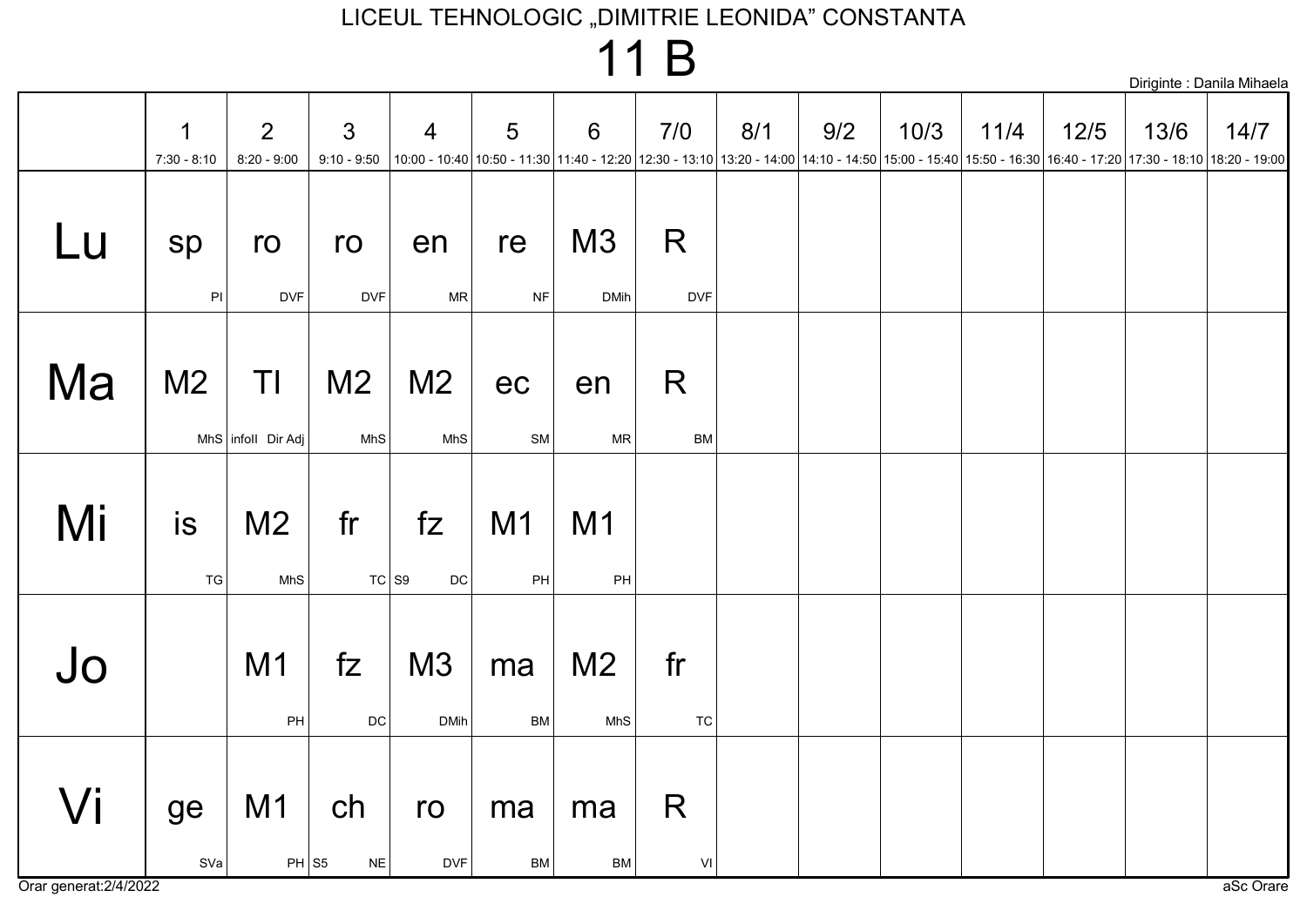|  |  | <b>11 Ap</b> |
|--|--|--------------|
|--|--|--------------|

|                                               |                    |                                 |                                 |                       |                              |                    | ш                                        |     |     |      |                                                                                                                                                                                                                                        |        |      | Diriginte : Bîrsu Vasile |
|-----------------------------------------------|--------------------|---------------------------------|---------------------------------|-----------------------|------------------------------|--------------------|------------------------------------------|-----|-----|------|----------------------------------------------------------------------------------------------------------------------------------------------------------------------------------------------------------------------------------------|--------|------|--------------------------|
|                                               | 1<br>$7:30 - 8:10$ | $\overline{2}$<br>$8:20 - 9:00$ | $\mathfrak{S}$<br>$9:10 - 9:50$ | $\overline{4}$        | 5                            | 6                  | 7/0                                      | 8/1 | 9/2 | 10/3 | 11/4<br> 10:00 - 10:40  10:50 - 11:30  11:40 - 12:20  12:30 - 13:10  13:20 - 14:00  14:10 - 14:50  15:00 - 15:40  15:50 - 16:30  16:40 - 17:20  17:30 - 18:10  18:20 - 19:00   19:00 - 15:40   15:50 - 16:30   16:40 - 17:20   17:30 - | $12/5$ | 13/6 | 14/7                     |
| $\sqcup$                                      |                    | M3<br>MhS                       | $\mathsf C$<br>BV               | EA                    | fZ<br>$SM$ S16<br><b>ROA</b> | ro                 | fz<br>$TZ$ S <sub>16</sub><br><b>ROA</b> |     |     |      |                                                                                                                                                                                                                                        |        |      |                          |
| Ma                                            | fr<br>TC           | M1<br>MhS                       | ro<br>TZ                        | M <sub>2</sub><br>GMH | M <sub>2</sub><br>GMH        | sp<br>$\mathtt{C}$ |                                          |     |     |      |                                                                                                                                                                                                                                        |        |      |                          |
| Mi                                            | sp<br>$\vert$ C    | fr<br><b>TC</b>                 | M <sub>2</sub><br>GMH           | M <sub>2</sub><br>GMH | M <sub>2</sub><br>GMH        | ma<br><b>BM</b>    | en<br>$\mathsf{AG}$                      |     |     |      |                                                                                                                                                                                                                                        |        |      |                          |
| $J_{\rm O}$                                   | S3                 |                                 |                                 | IP                    |                              | $\mathsf{BV}$      |                                          |     |     |      |                                                                                                                                                                                                                                        |        |      |                          |
| $\sqrt{\mathsf{i}}$<br>Orar generat: 2/4/2022 | S <sub>3</sub>     |                                 |                                 | IP                    |                              | $\mathsf{BV}$      |                                          |     |     |      |                                                                                                                                                                                                                                        |        |      | aSc Orare                |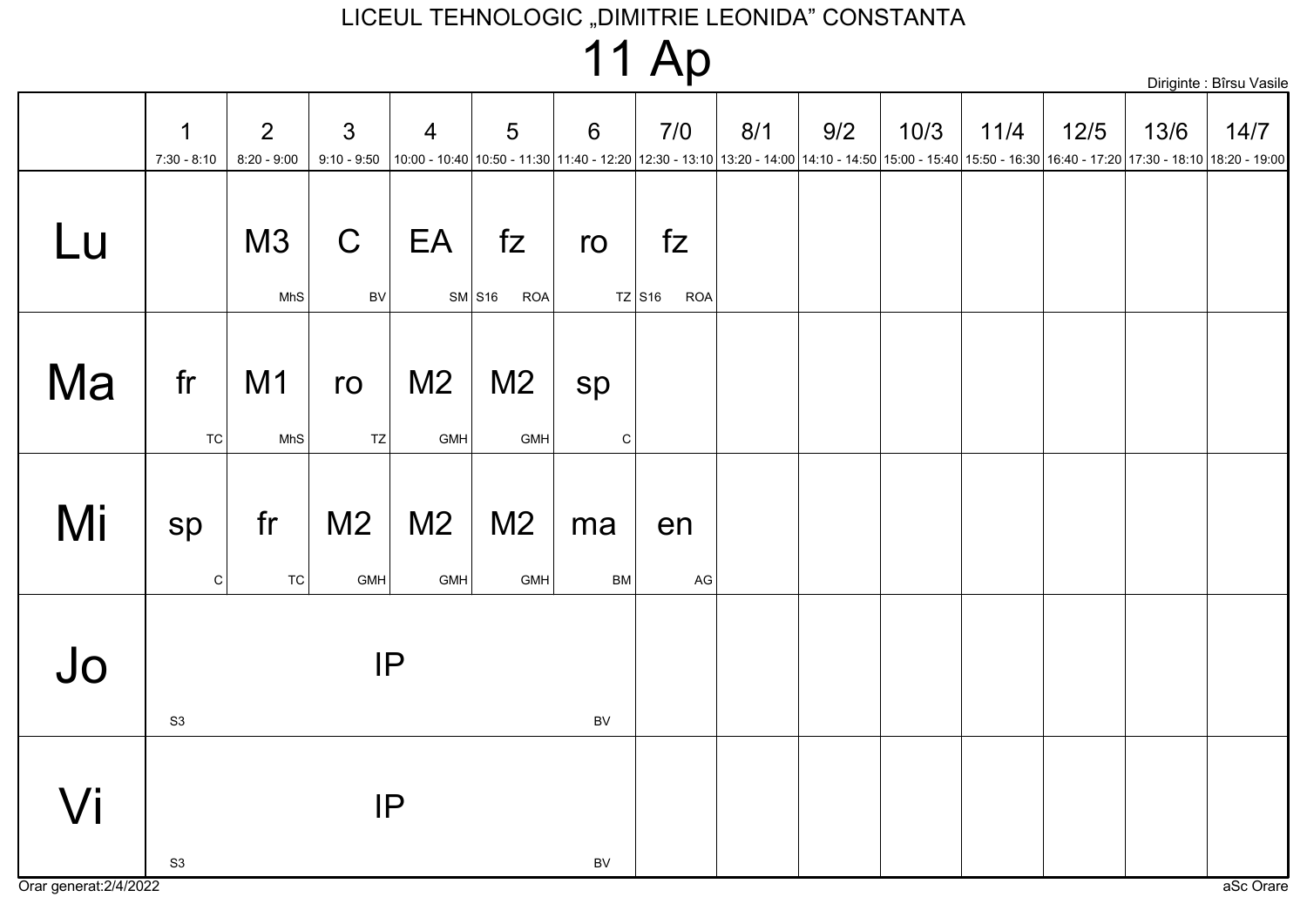|                              |                                 |                       |                       |                                     |                      | $\cdot$ $\cdot$ $\sim$ $\sim$ $\sim$ |     |     |      |      |        |      | Diriginte : Molagean Nuran                                                                                                                                |
|------------------------------|---------------------------------|-----------------------|-----------------------|-------------------------------------|----------------------|--------------------------------------|-----|-----|------|------|--------|------|-----------------------------------------------------------------------------------------------------------------------------------------------------------|
| 1<br>$7:30 - 8:10$           | $\overline{2}$<br>$8:20 - 9:00$ | 3<br>$9:10 - 9:50$    | $\overline{4}$        | 5                                   | $6\phantom{1}6$      | 7/0                                  | 8/1 | 9/2 | 10/3 | 11/4 | $12/5$ | 13/6 | 14/7                                                                                                                                                      |
|                              | EA                              | M <sub>2</sub>        | M <sub>2</sub>        | ma<br>${\sf ZR}$                    | M3                   | M1<br>MhS                            |     |     |      |      |        |      |                                                                                                                                                           |
|                              | ro<br>VM                        | ro                    | en                    | fZ<br><b>ROA</b>                    | M <sub>2</sub>       | sp<br>${\bf C}$                      |     |     |      |      |        |      |                                                                                                                                                           |
| $\mathbf C$<br>$\mathsf{MN}$ | sp                              | M <sub>2</sub><br>MhS | M <sub>2</sub><br>MhS | fr                                  | fZ<br><b>ROA</b>     | en<br>$\mathsf{C}\mathsf{F}$         |     |     |      |      |        |      |                                                                                                                                                           |
| S <sub>2</sub>               |                                 |                       |                       |                                     | MN                   |                                      |     |     |      |      |        |      |                                                                                                                                                           |
| $\mathsf{S}2$                |                                 |                       |                       |                                     | <b>MN</b>            |                                      |     |     |      |      |        |      | aSc Orare                                                                                                                                                 |
|                              | Orar generat: 2/4/2022          |                       | SM<br>$\mathtt{C}$    | MhS<br><b>MhS</b><br>VM<br>IP<br>IP | $CF$ S <sub>16</sub> | CRI<br>MhS<br>$TC$ S <sub>16</sub>   |     |     |      |      |        |      | 10:00 - 10:40 10:50 - 11:30 11:40 - 12:20 12:30 - 13:10 13:20 - 14:00 14:10 - 14:50 15:00 - 15:40 15:50 - 16:30 16:40 - 17:20 17:30 - 18:10 18:20 - 19:00 |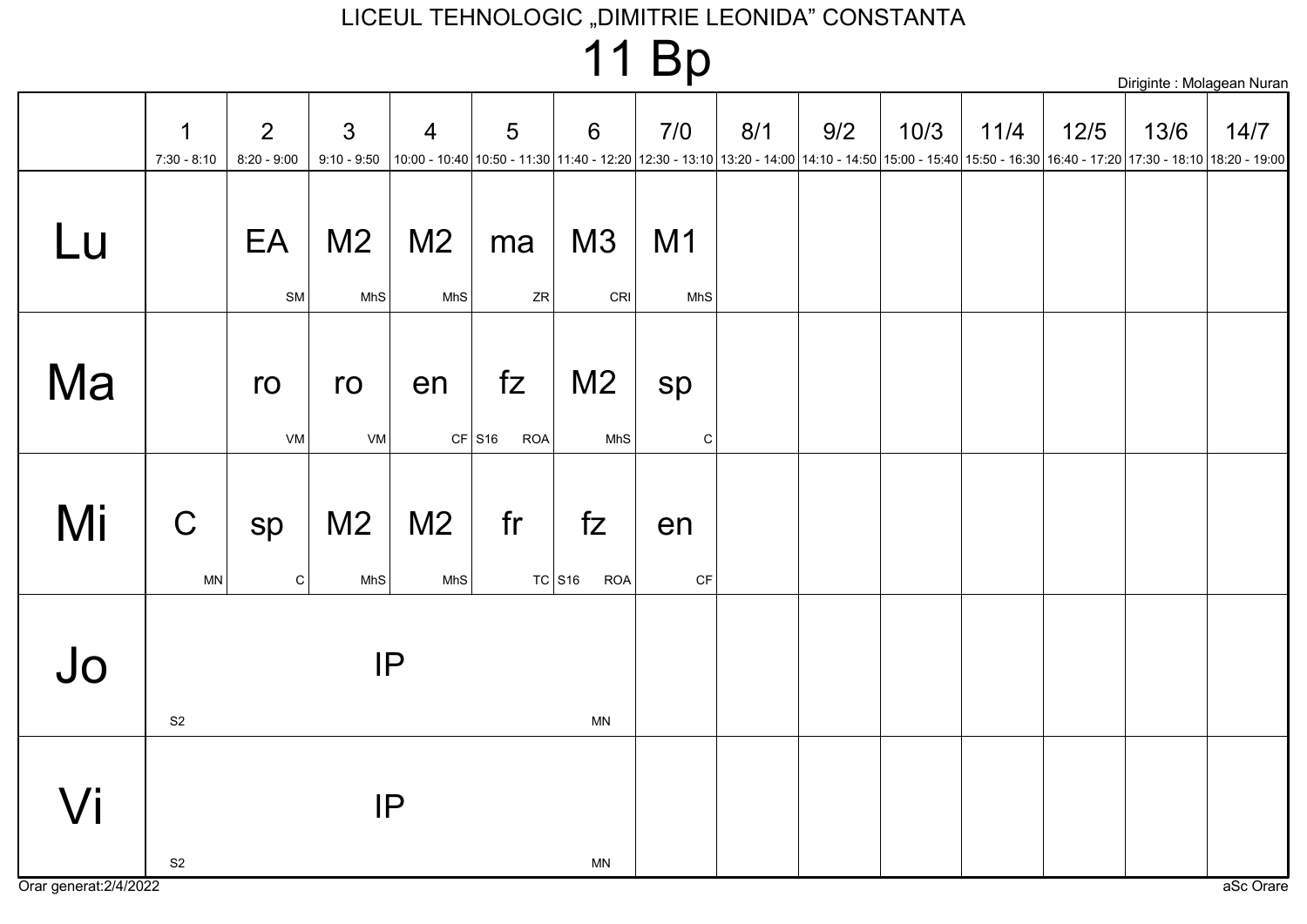|                              |                  |                                 |                |                                         |                           |                                                                                                                                                                                             | 11 Cp         |     |     |      |      |        |      | Diriginte : Radu Otilia Alice |
|------------------------------|------------------|---------------------------------|----------------|-----------------------------------------|---------------------------|---------------------------------------------------------------------------------------------------------------------------------------------------------------------------------------------|---------------|-----|-----|------|------|--------|------|-------------------------------|
|                              | 1<br>7:30 - 8:10 | $\overline{2}$<br>$8:20 - 9:00$ | $\mathfrak{S}$ | $\overline{4}$                          | 5                         | $\,6\,$<br>9:10 - 9:50  10:00 - 10:40  10:50 - 11:30  11:40 - 12:20  12:30 - 13:10  13:20 - 14:00  14:10 - 14:50  15:00 - 15:40  15:50 - 16:30  16:40 - 17:20  17:30 - 18:10  18:20 - 19:00 | 7/0           | 8/1 | 9/2 | 10/3 | 11/4 | $12/5$ | 13/6 | 14/7                          |
| Lu                           |                  |                                 | IP             |                                         |                           | $\mathsf{C}\mathsf{T}$                                                                                                                                                                      |               |     |     |      |      |        |      |                               |
| Ma                           |                  |                                 | IP             |                                         |                           | $\mathsf{C}\mathsf{T}$                                                                                                                                                                      |               |     |     |      |      |        |      |                               |
| Mi                           | en<br>SVio       | ro<br>VM                        | ro<br>VM       | fr<br><b>MS</b>                         | $\mathsf C$<br><b>ROA</b> | M <sub>2</sub><br>GMH                                                                                                                                                                       | sp<br>P Alx   |     |     |      |      |        |      |                               |
| Jo                           | EA<br>SM         | M <sub>2</sub><br>GMH           | ma<br>Dir Adj  | M <sub>2</sub><br>GMH                   | M3<br>$GMH$ S16           | fZ<br><b>ROA</b>                                                                                                                                                                            | sp<br>$P$ Alx |     |     |      |      |        |      |                               |
| Vi<br>Orar generat: 2/4/2022 |                  | en<br>SVio                      | M1<br>AL       | M <sub>2</sub><br>$GMH$ S <sub>16</sub> | fZ<br><b>ROA</b>          | M <sub>2</sub><br>GMH                                                                                                                                                                       |               |     |     |      |      |        |      | aSc Orare                     |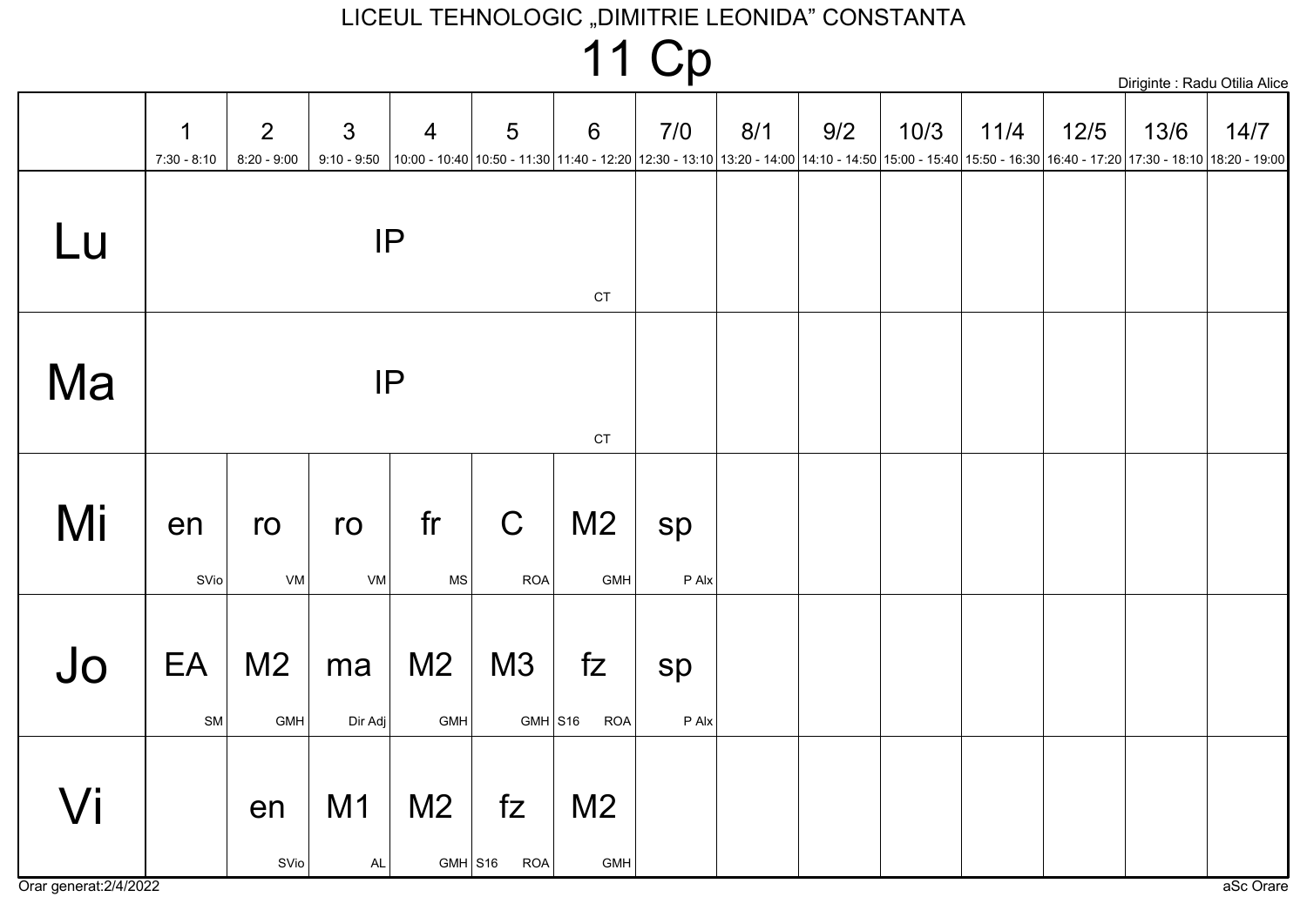|  |  | $\blacktriangleleft$<br>m | $\sim$<br><b>II DP</b> |  |  | Diriginte : Videanu Madalina |  |
|--|--|---------------------------|------------------------|--|--|------------------------------|--|
|  |  |                           |                        |  |  |                              |  |

|                              | 1<br>$7:30 - 8:10$                                 | $\overline{2}$<br>$8:20 - 9:00$ | $\mathfrak{S}$                           | $\overline{4}$<br>9:10 - 9:50 $ 10:00 - 10:40 10:50 - 11:30 11:40 - 12:20 12:30 - 13:10 13:20 - 14:00 14:10 - 14:50 15:00 - 15:40 15:50 - 16:30 16:40 - 17:20 17:30 - 18:10 18:20 - 19:00$ | 5                | $6\phantom{1}$                                     | 7/0              | 8/1 | 9/2 | 10/3 | 11/4 | $12/5$ | 13/6 | 14/7      |
|------------------------------|----------------------------------------------------|---------------------------------|------------------------------------------|--------------------------------------------------------------------------------------------------------------------------------------------------------------------------------------------|------------------|----------------------------------------------------|------------------|-----|-----|------|------|--------|------|-----------|
| Lu                           | $\mathsf{S}2$                                      |                                 |                                          | IP                                                                                                                                                                                         |                  | <b>MN</b>                                          |                  |     |     |      |      |        |      |           |
| Ma                           | S <sub>2</sub>                                     |                                 |                                          | IP                                                                                                                                                                                         |                  | <b>MN</b>                                          |                  |     |     |      |      |        |      |           |
| Mi                           | ma<br>ZR                                           | fr                              | fZ<br>$MS$ S <sub>16</sub><br><b>ROA</b> | $\mathsf C$<br>VM                                                                                                                                                                          | en<br>${\sf MR}$ | sp<br>$P$ Alx                                      |                  |     |     |      |      |        |      |           |
| Jo                           | M <sub>2</sub><br>$\mathsf{C}\mathsf{R}\mathsf{I}$ | M <sub>2</sub><br>CRI           | M <sub>2</sub><br>CRI                    | ro<br>VM                                                                                                                                                                                   | EA<br>SM         | sp<br>$P$ Alx S16                                  | fZ<br><b>ROA</b> |     |     |      |      |        |      |           |
| Vi<br>Orar generat: 2/4/2022 | M3<br>$\mathsf{AL}$                                | M1<br>AL                        | M <sub>2</sub><br>CRI                    | ro<br>VM                                                                                                                                                                                   | en<br><b>MR</b>  | M <sub>2</sub><br>$\mathsf{C}\mathsf{R}\mathsf{I}$ |                  |     |     |      |      |        |      | aSc Orare |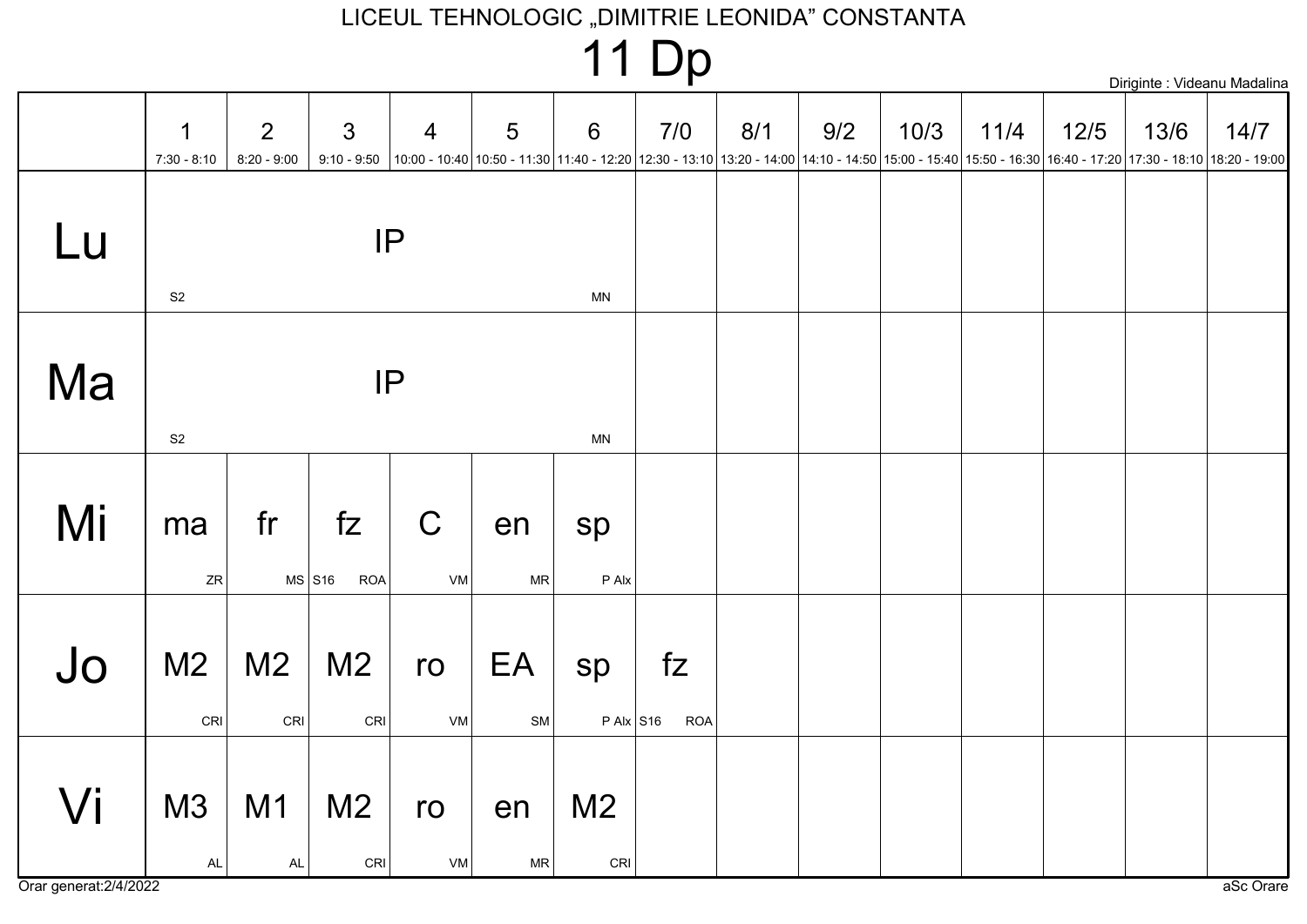|                              |                                                                   |                                                                             |                                 |                                                                             |                                                                 |                                                                              | <b>11 Ep</b> |     |                                                                                                                                                                  |      |      |        |      | Diriginte : David Cristina |
|------------------------------|-------------------------------------------------------------------|-----------------------------------------------------------------------------|---------------------------------|-----------------------------------------------------------------------------|-----------------------------------------------------------------|------------------------------------------------------------------------------|--------------|-----|------------------------------------------------------------------------------------------------------------------------------------------------------------------|------|------|--------|------|----------------------------|
|                              | 1<br>$7:30 - 8:10$                                                | 2<br>$8:20 - 9:00$                                                          | $\mathfrak{S}$<br>$9:10 - 9:50$ | $\overline{4}$                                                              | 5                                                               | $6\phantom{1}6$                                                              | 7/0          | 8/1 | 9/2<br>10:00 - 10:40 10:50 - 11:30 11:40 - 12:20 12:30 - 13:10 13:20 - 14:00 14:10 - 14:50 15:00 - 15:40 15:50 - 16:30 16:40 - 17:20 17:30 - 18:10 18:20 - 19:00 | 10/3 | 11/4 | $12/5$ | 13/6 | 14/7                       |
| Lu                           | $\mathsf C$                                                       | fZ<br>$DC$ S9<br>$\mathsf{DC}$                                              | ma<br>ZR                        | ro<br>VM                                                                    | en<br>AG                                                        | Grupa 1<br>M <sub>2</sub><br>$DCV$<br>Grupa 2<br>M <sub>2</sub><br><b>AL</b> |              |     |                                                                                                                                                                  |      |      |        |      |                            |
| Ma                           | S <sub>19</sub>                                                   |                                                                             | IP<br>IP                        |                                                                             |                                                                 | Grupa 1<br><b>DMV</b><br>Grupa 2<br>$\mathsf{B}\mathsf{G}$                   |              |     |                                                                                                                                                                  |      |      |        |      |                            |
| Mi                           | S <sub>19</sub>                                                   |                                                                             | IP<br>IP                        |                                                                             |                                                                 | Grupa 1<br><b>DMV</b><br>Grupa 2<br>$\mathsf{B}\mathsf{G}$                   |              |     |                                                                                                                                                                  |      |      |        |      |                            |
| Jo                           | sp                                                                | fZ<br>$C$ S <sub>9</sub><br>$\mathsf{DC}$                                   | EA<br>SM                        | Grupa 1<br>M <sub>2</sub><br><b>DCV</b><br>Grupa 2<br>M <sub>1</sub><br>CRI | Grupa 1<br>M <sub>2</sub><br><b>DCV</b><br>Grupa 2<br>M1<br>CRI | fr<br>MS                                                                     | en<br>AG     |     |                                                                                                                                                                  |      |      |        |      |                            |
| Vi<br>Orar generat: 2/4/2022 | Grupa 1<br>M <sub>2</sub><br><b>DCV</b><br>Grupa $2$<br>M1<br>CRI | Grupa 1<br>M <sub>2</sub><br><b>DCV</b><br>Grupa 2<br>M <sub>1</sub><br>CRI | sp<br>$\mathsf C$               | Grupa 1<br>M <sub>1</sub><br>CRI<br>Grupa 2<br>M <sub>2</sub><br><b>AL</b>  | M3<br>AL                                                        | ro<br>VM                                                                     |              |     |                                                                                                                                                                  |      |      |        |      | aSc Orare                  |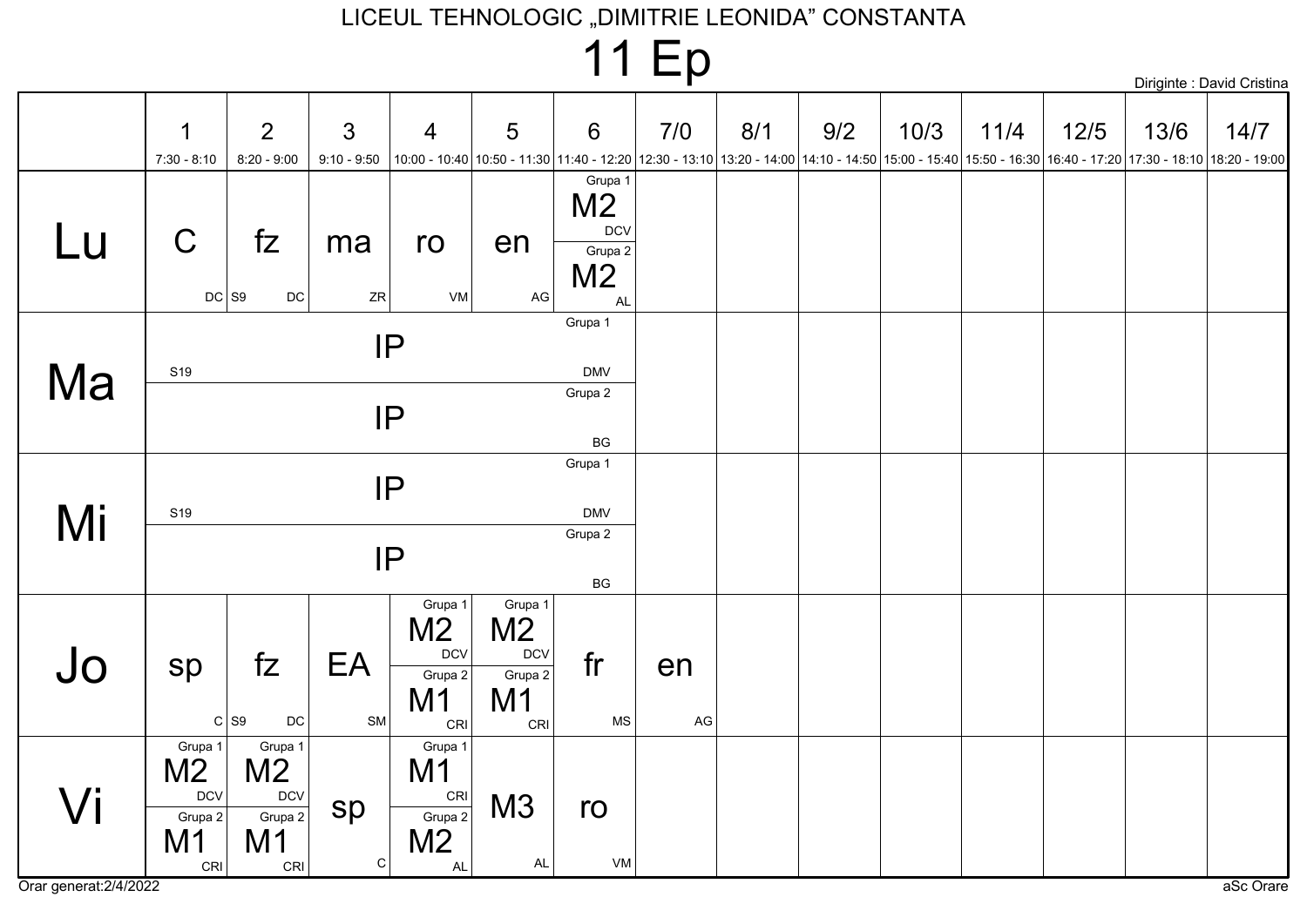### $12A$

|    |                    |                               |                                 |                             |                             |                     |                                 |     |                                                                                                                                                                  |      |      |        |      | Diriginte : Bacula Mariana |
|----|--------------------|-------------------------------|---------------------------------|-----------------------------|-----------------------------|---------------------|---------------------------------|-----|------------------------------------------------------------------------------------------------------------------------------------------------------------------|------|------|--------|------|----------------------------|
|    | 1<br>$7:30 - 8:10$ | 2<br>$8:20 - 9:00$            | $\mathfrak{Z}$<br>$9:10 - 9:50$ | $\overline{4}$              | 5                           | 6                   | 7/0                             | 8/1 | 9/2<br>10:00 - 10:40 10:50 - 11:30 11:40 - 12:20 12:30 - 13:10 13:20 - 14:00 14:10 - 14:50 15:00 - 15:40 15:50 - 16:30 16:40 - 17:20 17:30 - 18:10 18:20 - 19:00 | 10/3 | 11/4 | $12/5$ | 13/6 | 14/7                       |
| Lu | en<br>SVio         | M <sub>1</sub><br><b>DMih</b> | fr                              | ΤI<br>MS   infoll Dir Adj   | M <sub>1</sub><br>$DMih$ S9 | fZ<br>$\mathsf{DC}$ | R<br>TZ                         |     |                                                                                                                                                                  |      |      |        |      |                            |
| Ma | ro<br>VM           | re<br>$\sf{NF}$               | fr<br>$\mathsf{MS}\xspace$      | ea<br>SM                    | ma<br><b>BM</b>             | ma<br><b>BM</b>     | R<br>VI                         |     |                                                                                                                                                                  |      |      |        |      |                            |
| Mi |                    | sp                            | ch<br>$PI$ S5<br>$N\mathsf{E}$  | M <sub>2</sub><br><b>SS</b> | M3<br>SS                    | M3<br>${\rm SS}$    | R<br>BM                         |     |                                                                                                                                                                  |      |      |        |      |                            |
| Jo | ro<br>VM           | ro<br>${\sf VM}$              | is<br>TG                        | M4<br>PH                    | M4<br>PH                    | en<br>SVio          | M3<br>SS                        |     |                                                                                                                                                                  |      |      |        |      |                            |
| Vi |                    | fZ<br>S9 <br>$\mathsf{DC}$    | ge<br>SVa                       | ma<br>$BM \space{1pt}$ S9   | M3<br>SS                    | M <sub>2</sub>      | M <sub>2</sub><br>$SS$ S9<br>SS |     |                                                                                                                                                                  |      |      |        |      |                            |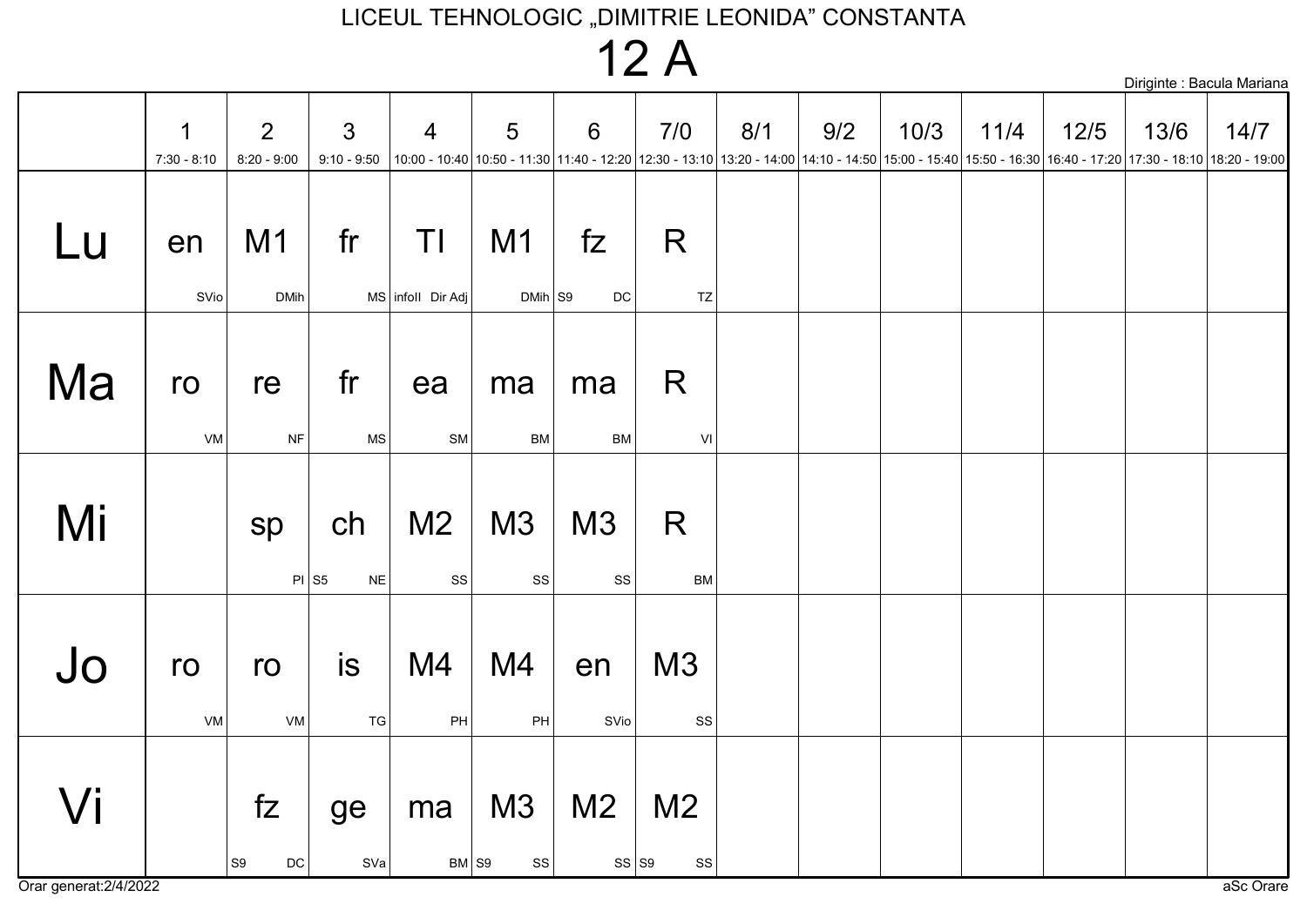### $12B$

|    | 1                   | $\overline{2}$      | $\mathfrak{S}$                | $\overline{4}$                | 5                    | $6\phantom{1}6$     | 7/0                                                                                                                                                                             | 8/1 | 9/2 | 10/3 | 11/4 | 12/5 | 13/6 | 14/7 |
|----|---------------------|---------------------|-------------------------------|-------------------------------|----------------------|---------------------|---------------------------------------------------------------------------------------------------------------------------------------------------------------------------------|-----|-----|------|------|------|------|------|
|    | $7:30 - 8:10$       | $8:20 - 9:00$       | $9:10 - 9:50$                 |                               |                      |                     | 10:00 - 17:20 17:30 - 18:10 18:20 - 17:30 - 17:30 11:40 - 12:20 12:30 - 13:10 13:20 - 14:00 14:10 - 14:50 15:00 - 15:40 15:50 - 16:30 16:40 - 17:20 17:30 - 18:10 18:20 - 19:00 |     |     |      |      |      |      |      |
| Lu | ma<br>Dir           | ma<br>Dir           | M <sub>2</sub><br><b>DMih</b> | IP                            | $SG$ S <sub>16</sub> | fZ<br><b>ROA</b>    | R<br>Dir                                                                                                                                                                        |     |     |      |      |      |      |      |
| Ma |                     | ea<br>SM            | re<br><b>NF</b>               | M <sub>2</sub><br><b>DMih</b> | fr<br><b>TC</b>      | ro<br>AG            | R<br>AG                                                                                                                                                                         |     |     |      |      |      |      |      |
| Mi | M4<br>MhS $ S5 $    | ch<br>$N\mathsf{E}$ | <b>is</b><br>${\tt TG}$       | fr<br>TC                      | ro<br>AG             | en<br>$\mathsf{CF}$ | R<br>$\mathsf{VI}$                                                                                                                                                              |     |     |      |      |      |      |      |
| Jo | sp<br>$\mathsf{Pl}$ | ma<br>Dir           | M1<br><b>GMH</b>              | en<br>$\mathsf{C}\mathsf{F}$  | ge<br>SVa            | ΤI<br>$_{\rm SS}$   |                                                                                                                                                                                 |     |     |      |      |      |      |      |
| Vi |                     | M1<br>GML           | M <sub>1</sub>                | fZ<br>$GML$ $S16$ $ROL$       | ro<br>ا ⊃∆           | M4<br>MhS           | M3<br>MhS                                                                                                                                                                       |     |     |      |      |      |      |      |

Diriginte : Anton Gabriela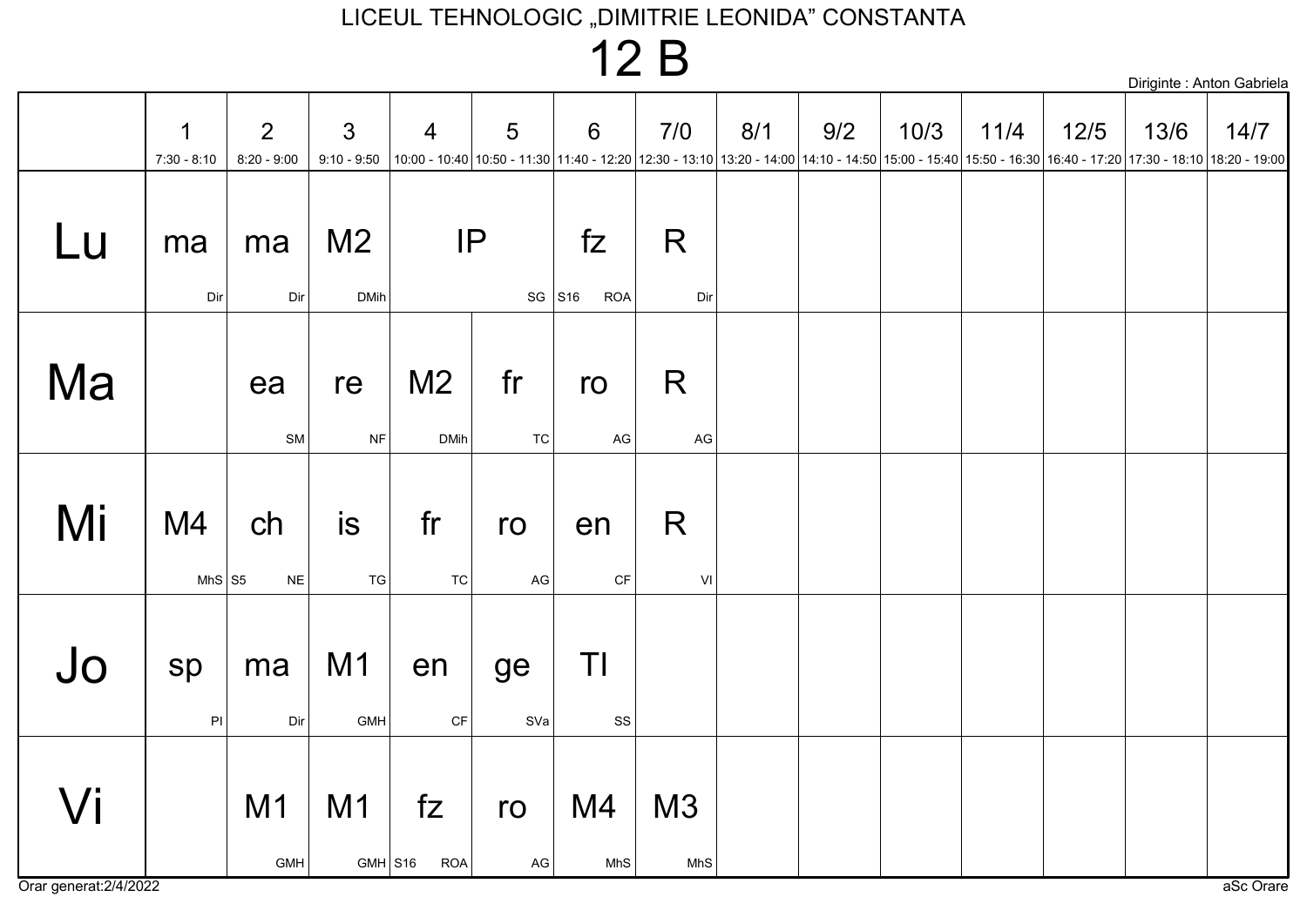12 C

|    |                                 |                                 |                                 |                  |                                        |                                                                                                                                                                   |                    |     |     |      |      |        |      | Diriginte : Malos Ramona |
|----|---------------------------------|---------------------------------|---------------------------------|------------------|----------------------------------------|-------------------------------------------------------------------------------------------------------------------------------------------------------------------|--------------------|-----|-----|------|------|--------|------|--------------------------|
|    | 1<br>$7:30 - 8:10$              | $\overline{2}$<br>$8:20 - 9:00$ | $\mathfrak{S}$<br>$9:10 - 9:50$ | $\overline{4}$   | $5\phantom{.}$                         | 6<br>$ 10:00 - 10:40 10:50 - 11:30 11:40 - 12:20 12:30 - 13:10 13:20 - 14:00 14:10 - 14:50 15:00 - 15:40 15:50 - 16:30 16:40 - 17:20 17:30 - 18:10 18:20 - 19:00$ | 7/0                | 8/1 | 9/2 | 10/3 | 11/4 | $12/5$ | 13/6 | 14/7                     |
| Lu |                                 | en<br>$MR$ S9                   | fZ<br><b>DC</b>                 | fr<br><b>MS</b>  | ro<br>TZ                               | sp<br>PI                                                                                                                                                          | R<br>Dir           |     |     |      |      |        |      |                          |
| Ma | ma<br>Dir                       | ma                              | TI<br>Dir infoll Dir Adj        | ro<br>TZ         | M1<br><b>DMih</b>                      | is<br>${\tt TG}$                                                                                                                                                  | R<br>AG            |     |     |      |      |        |      |                          |
| Mi | ch<br>$NE$ S9<br>S <sub>5</sub> | fZ<br>$\mathsf{DC}$             | fr<br><b>MS</b>                 | re<br><b>NF</b>  | M <sub>2</sub><br>$\mathsf{VE}\xspace$ | M <sub>2</sub><br>VE                                                                                                                                              | R<br>$\mathsf{VI}$ |     |     |      |      |        |      |                          |
| Jo | M <sub>1</sub><br><b>DMih</b>   | ea<br>SM                        | M3<br>VE                        | en<br>${\sf MR}$ | M <sub>5</sub><br>VE                   | M3<br>VE                                                                                                                                                          |                    |     |     |      |      |        |      |                          |
| Vi | ro<br>TZ                        | ma<br>Dir                       | M <sub>5</sub><br>VE            | ge<br>SVa        | M4                                     | IP<br>$VE$ S <sub>19</sub>                                                                                                                                        | <b>DMV</b>         |     |     |      |      |        |      |                          |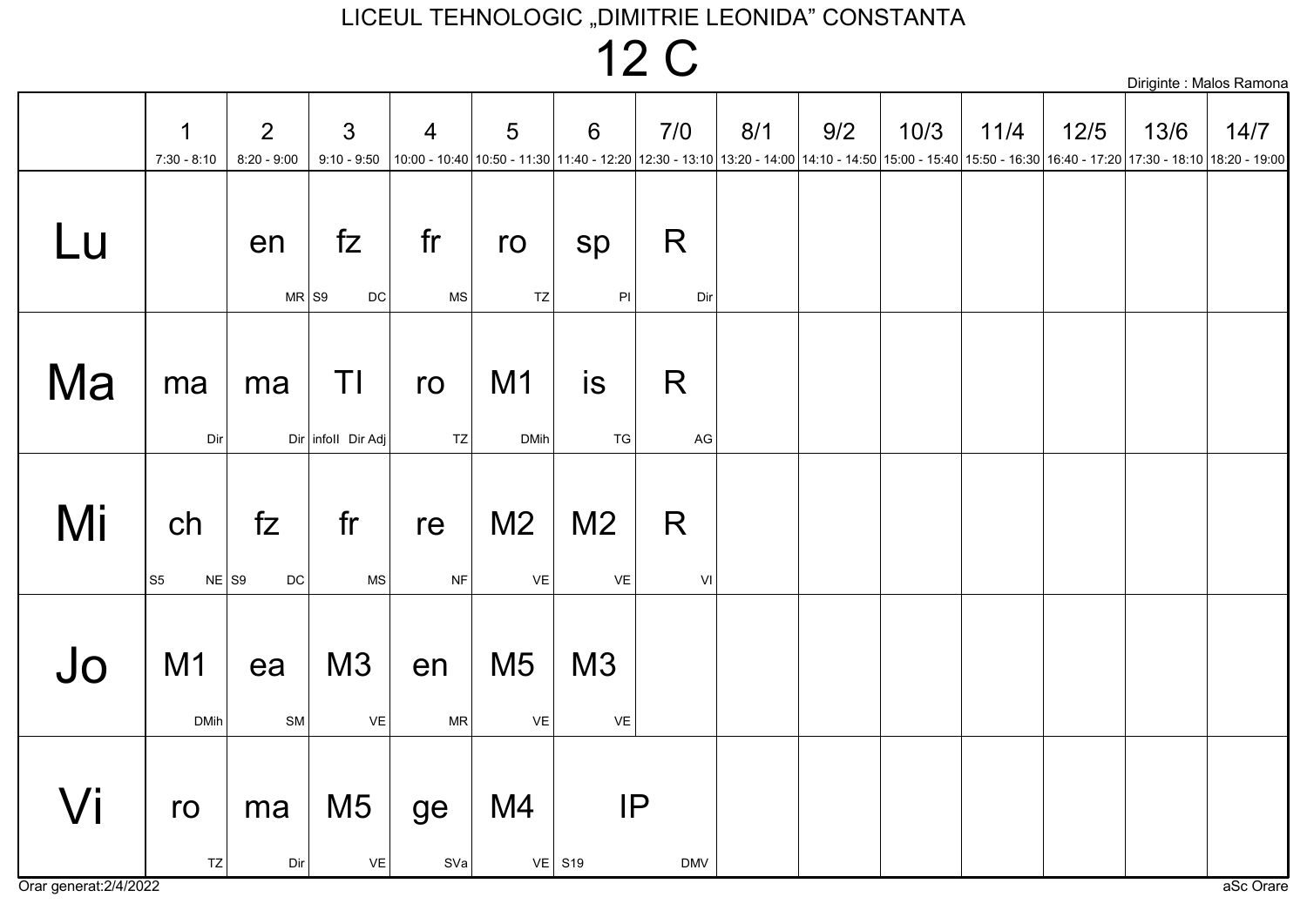## **11 As**

|    |                              |                                 |                    |                |   |                |     |     |     |                  |                                                                                                                                                                    |                            |                     | Diriginte : Hincu Maria |
|----|------------------------------|---------------------------------|--------------------|----------------|---|----------------|-----|-----|-----|------------------|--------------------------------------------------------------------------------------------------------------------------------------------------------------------|----------------------------|---------------------|-------------------------|
|    | $\mathbf 1$<br>$7:30 - 8:10$ | $\overline{2}$<br>$8:20 - 9:00$ | 3<br>$9:10 - 9:50$ | $\overline{4}$ | 5 | $6\phantom{1}$ | 7/0 | 8/1 | 9/2 | 10/3             | 11/4<br> 10:00 - 10:40 10:50 - 11:30 11:40 - 12:20 12:30 - 13:10 13:20 - 14:00 14:10 - 14:50 15:00 - 15:40 15:50 - 16:30 16:40 - 17:20 17:30 - 18:10 18:20 - 19:00 | 12/5                       | 13/6                | 14/7                    |
| Lu |                              |                                 |                    |                |   |                |     |     |     | en<br><b>MR</b>  | en<br>MR                                                                                                                                                           | fr<br>$\mathsf{MS}\xspace$ | ro<br>TZ            | ro<br>TZ                |
| Ma |                              |                                 |                    |                |   |                |     |     |     | is<br>${\tt TG}$ | ma<br>${\sf ZR}$                                                                                                                                                   | en<br>${\sf MR}$           | is<br>${\tt TG}$    | fZ<br>DC                |
| Mi |                              |                                 |                    |                |   |                |     |     |     | is<br>${\tt TG}$ | is<br>${\tt TG}$                                                                                                                                                   | ro<br>TZ                   | fZ<br>$\mathsf{DC}$ | ro<br>TZ                |
| Jo |                              |                                 |                    |                |   |                |     |     |     | ge<br>SVa        | ge<br>SVa                                                                                                                                                          | fr<br>$\mathsf{MS}\xspace$ | ma<br>${\sf ZR}$    | ma<br>ZR                |
| Vi |                              |                                 |                    |                |   |                |     |     |     | ec<br>SM         | ec<br>SM                                                                                                                                                           | en<br>${\sf MR}$           | ma<br>${\sf ZR}$    |                         |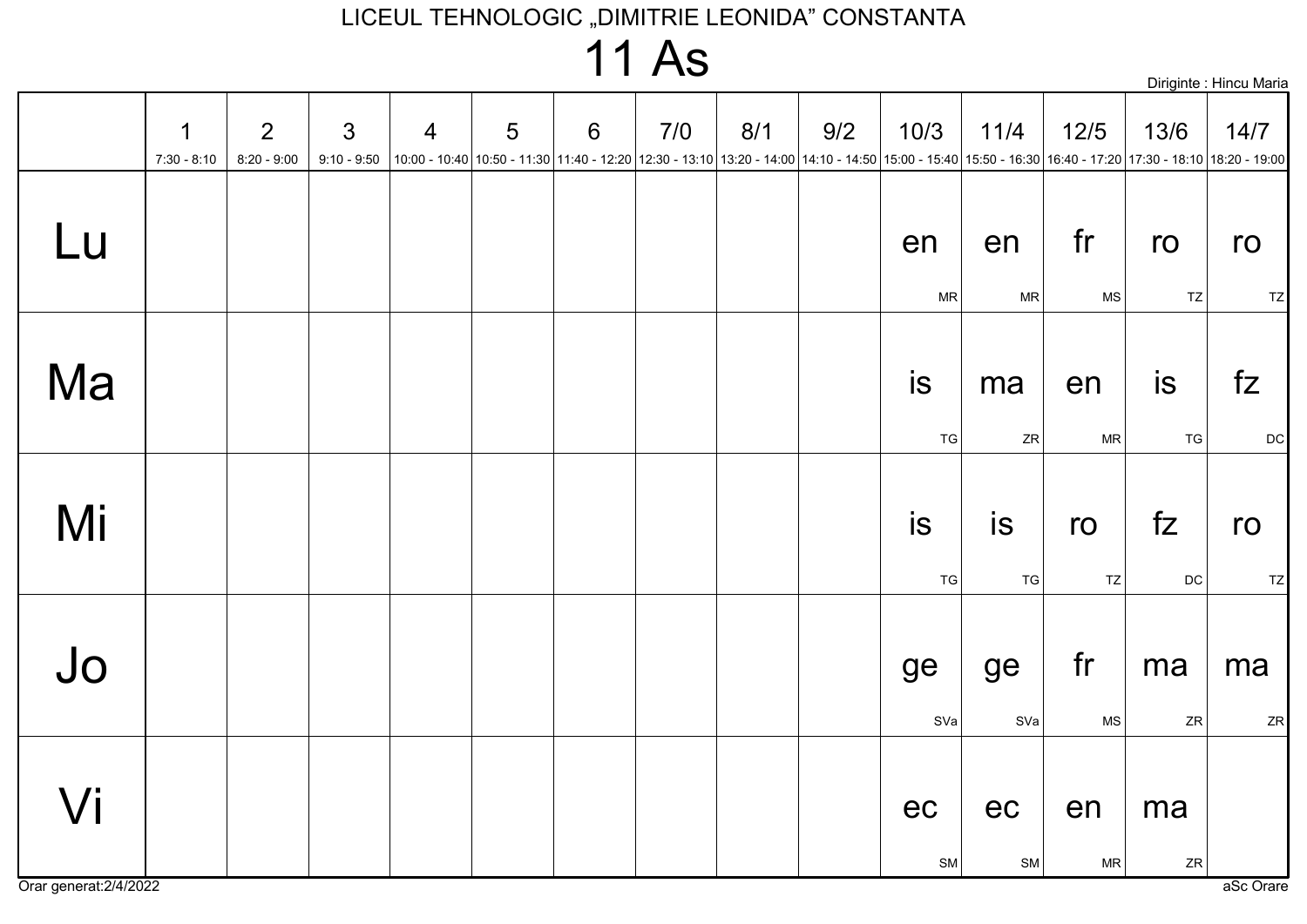**11 Bs** 

|    | $\mathbf 1$<br>$7:30 - 8:10$ | 2<br>$8:20 - 9:00$ | $\mathfrak{S}$ | $\overline{4}$ | 5 | 6 | 7/0<br>9:10 - 9:50  10:00 - 10:40  10:50 - 11:30  11:40 - 12:20  12:30 - 13:10  13:20 - 14:00  14:10 - 14:50  15:00 - 15:40  15:50 - 16:30  16:40 - 17:20  17:30 - 18:10  18:20 - 19:00   16:40   17:30 - 18:10   18:20 - 19:00 | 8/1 | 9/2 | 10/3     | 11/4                   | 12/5                | 13/6             | 14/7                                    |
|----|------------------------------|--------------------|----------------|----------------|---|---|---------------------------------------------------------------------------------------------------------------------------------------------------------------------------------------------------------------------------------|-----|-----|----------|------------------------|---------------------|------------------|-----------------------------------------|
| Lu |                              |                    |                |                |   |   |                                                                                                                                                                                                                                 |     |     | fr<br>MS | fr<br><b>MS</b>        | ro<br><b>DVF</b>    | ro<br><b>DVF</b> | <b>is</b><br><b>TG</b>                  |
| Ma |                              |                    |                |                |   |   |                                                                                                                                                                                                                                 |     |     | ma<br>ZR | <b>is</b><br><b>TG</b> | <b>is</b><br>T G    | ma<br>ZR         | ro<br><b>DVF</b>                        |
| Mi |                              |                    |                |                |   |   |                                                                                                                                                                                                                                 |     |     |          | fZ<br>$\mathsf{DC}$    | fZ<br>$\mathsf{DC}$ | ge<br>SVa        | ro<br><b>DVF</b>                        |
| Jo |                              |                    |                |                |   |   |                                                                                                                                                                                                                                 |     |     | ma<br>ZR | ma<br>ZR               | ge<br>SVa           | fr<br>MS         | fr<br>$\ensuremath{\mathsf{MS}}\xspace$ |
| Vi |                              |                    |                |                |   |   |                                                                                                                                                                                                                                 |     |     | en<br>MR | en<br><b>MR</b>        | ec<br>${\sf SM}$    | ec<br>${\sf SM}$ | <b>is</b><br><b>TG</b>                  |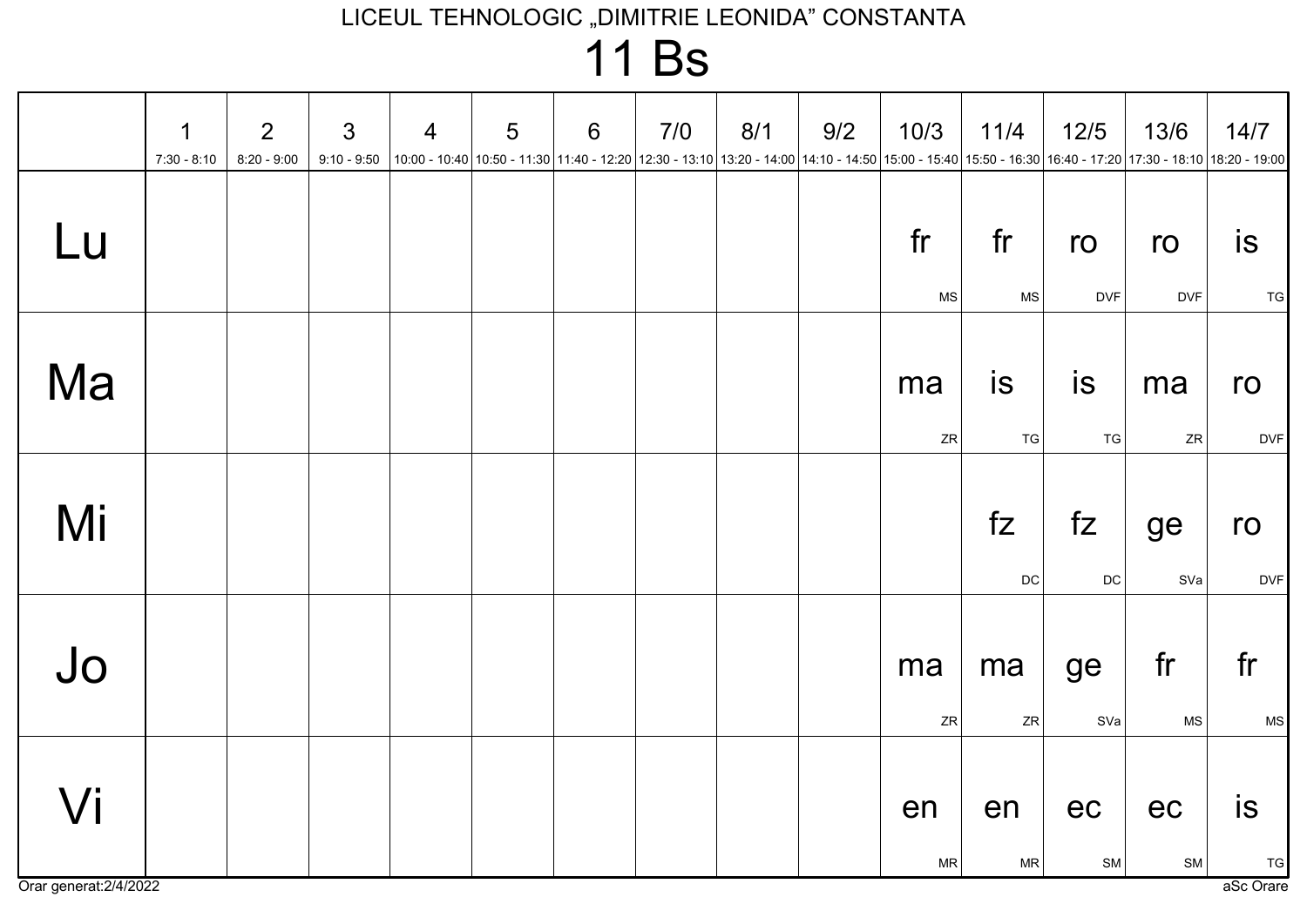## **12 As**

|    |                              |                                 |                                 |                |   |   |     |     |                                                                                                                                                                             |                      |                  |                            |                          | Diriginte : Oprea Adriana |
|----|------------------------------|---------------------------------|---------------------------------|----------------|---|---|-----|-----|-----------------------------------------------------------------------------------------------------------------------------------------------------------------------------|----------------------|------------------|----------------------------|--------------------------|---------------------------|
|    | $\mathbf 1$<br>$7:30 - 8:10$ | $\overline{2}$<br>$8:20 - 9:00$ | $\mathfrak{S}$<br>$9:10 - 9:50$ | $\overline{4}$ | 5 | 6 | 7/0 | 8/1 | 9/2<br> 10:00 - 10:40  10:50 - 11:30  11:40 - 12:20  12:30 - 13:10  13:20 - 14:00  14:10 - 14:50  15:00 - 15:40  15:50 - 16:30  16:40 - 17:20  17:30 - 18:10  18:20 - 19:00 | 10/3                 | 11/4             | 12/5                       | 13/6                     | 14/7                      |
| Lu |                              |                                 |                                 |                |   |   |     |     |                                                                                                                                                                             |                      | ro<br>AG         | M <sub>5</sub><br>CRI      | M4                       | TI<br>$CRI$ S9<br>SS      |
| Ma |                              |                                 |                                 |                |   |   |     |     |                                                                                                                                                                             | M <sub>2</sub><br>OA | en<br>$\sf MR$   | ma<br>${\sf ZR}$           | M3<br><b>DCV</b>         | M <sub>2</sub><br>OA      |
| Mi |                              |                                 |                                 |                |   |   |     |     |                                                                                                                                                                             |                      | IP<br>${\sf PP}$ | M <sub>5</sub><br>$CRI$ S9 | TI<br>$_{\rm SS}$        | M <sub>2</sub><br>OA      |
| Jo |                              |                                 |                                 |                |   |   |     |     |                                                                                                                                                                             |                      | fr               | fZ<br>$MS$ S <sub>16</sub> | ch<br>$ROA  $ chim<br>VG | ro<br>AG                  |
| Vi |                              |                                 |                                 |                |   |   |     |     |                                                                                                                                                                             |                      |                  | M1<br><b>DMih</b>          | M1<br><b>DMih</b>        | ma<br>ZR                  |

Orar generat: 2/4/2022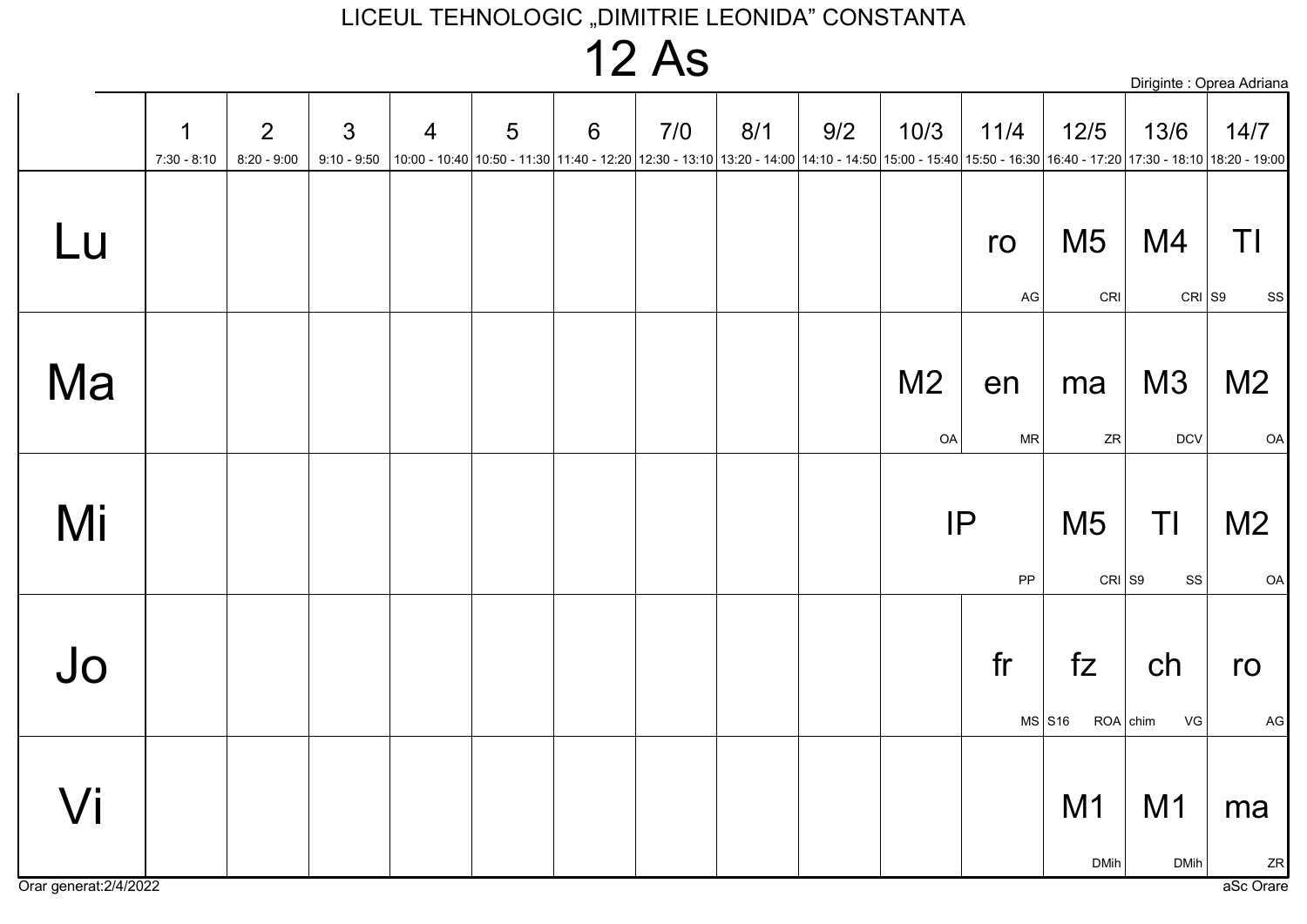### 12 Bs

|                              |                    |                                 |                |                |   |   |     |     |                                                                                                                                                                                         |                           |                       | Diriginte : Sarivan Simona       |                                   |                       |
|------------------------------|--------------------|---------------------------------|----------------|----------------|---|---|-----|-----|-----------------------------------------------------------------------------------------------------------------------------------------------------------------------------------------|---------------------------|-----------------------|----------------------------------|-----------------------------------|-----------------------|
|                              | 1<br>$7:30 - 8:10$ | $\overline{2}$<br>$8:20 - 9:00$ | $\mathfrak{S}$ | $\overline{4}$ | 5 | 6 | 7/0 | 8/1 | 9/2<br>9:10 - 9:50  10:00 - 10:40  10:50 - 11:30  11:40 - 12:20  12:30 - 13:10  13:20 - 14:00  14:10 - 14:50  15:00 - 15:40  15:50 - 16:30  16:40 - 17:20  17:30 - 18:10  18:20 - 19:00 | 10/3                      | 11/4                  | 12/5                             | 13/6                              | 14/7                  |
| Lu                           |                    |                                 |                |                |   |   |     |     |                                                                                                                                                                                         |                           | IP<br>S <sub>16</sub> |                                  | ch<br>BV chim<br>VG               | fr<br><b>TC</b>       |
| Ma                           |                    |                                 |                |                |   |   |     |     |                                                                                                                                                                                         | fZ<br>S9<br>$\mathsf{DC}$ | M4<br>PH              | M4<br>PH                         | en<br><b>MR</b>                   | en<br><b>MR</b>       |
| Mi                           |                    |                                 |                |                |   |   |     |     |                                                                                                                                                                                         | ro<br>TZ                  | ma<br>$Dir$ S9        | TI<br>SS                         | ma<br>Dir                         |                       |
| Jo                           |                    |                                 |                |                |   |   |     |     |                                                                                                                                                                                         |                           | TI<br> S9             | M <sub>2</sub><br>SS   S9<br> SS | M3<br>FD                          | ro<br>TZ              |
| Vi<br>Orar generat: 2/4/2022 |                    |                                 |                |                |   |   |     |     |                                                                                                                                                                                         | M1<br><b>DMih</b>         | M1<br><b>DMih</b>     | M3                               | M <sub>2</sub><br> ss <br>$FD$ S9 | M3<br>FD<br>aSc Orare |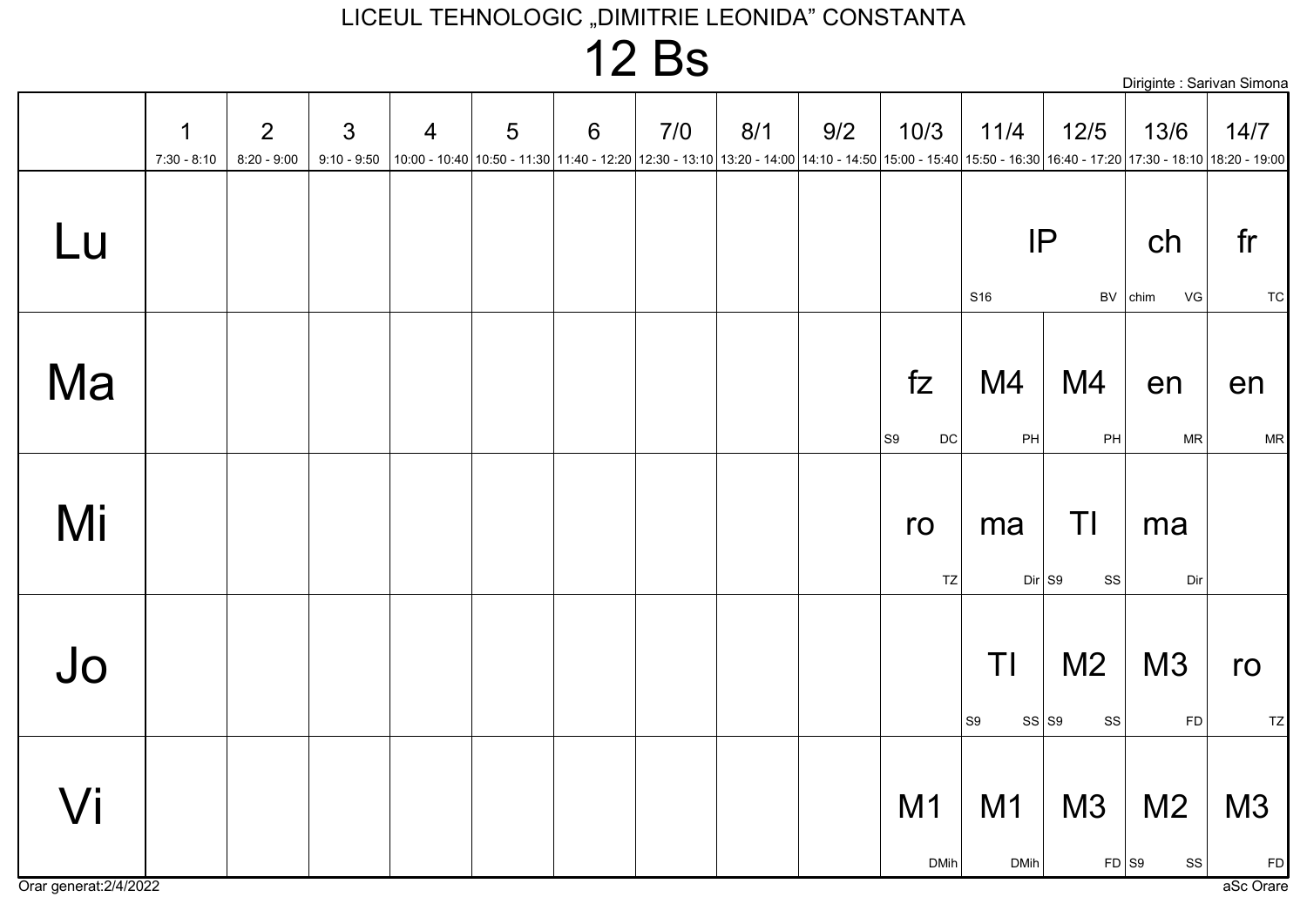### $13As$

|    | <u>. VI IV</u>     |                                 |                                 |                |   |                 |     |                                                                                                                                                                   |     |                  |                           | Diriginte : Dragan Violeta Florina |                      |                              |
|----|--------------------|---------------------------------|---------------------------------|----------------|---|-----------------|-----|-------------------------------------------------------------------------------------------------------------------------------------------------------------------|-----|------------------|---------------------------|------------------------------------|----------------------|------------------------------|
|    | 1<br>$7:30 - 8:10$ | $\overline{2}$<br>$8:20 - 9:00$ | $\mathfrak{S}$<br>$9:10 - 9:50$ | $\overline{4}$ | 5 | $6\phantom{1}6$ | 7/0 | 8/1<br> 10:00 - 10:40 10:50 - 11:30 11:40 - 12:20 12:30 - 13:10 13:20 - 14:00 14:10 - 14:50 15:00 - 15:40 15:50 - 16:30 16:40 - 17:20 17:30 - 18:10 18:20 - 19:00 | 9/2 | 10/3             | 11/4                      | $12/5$                             | 13/6                 | 14/7                         |
| Lu |                    |                                 |                                 |                |   |                 |     |                                                                                                                                                                   |     | M3<br><b>DCV</b> | M3<br>$CRI$ S5            | ch<br>$\sf NE$                     | ma                   | BM                           |
| Ma |                    |                                 |                                 |                |   |                 |     |                                                                                                                                                                   |     | M1<br>$HM$ S9    | fZ<br>$DC$ S <sub>9</sub> | fZ<br>$DC$                         | M <sub>1</sub><br>HM | ge<br>SVa                    |
| Mi |                    |                                 |                                 |                |   |                 |     |                                                                                                                                                                   |     | en<br>SVio       | M <sub>2</sub><br>GM      | M3<br><b>DCV</b>                   | M4<br>CRI            | M4<br>CRI                    |
| Jo |                    |                                 |                                 |                |   |                 |     |                                                                                                                                                                   |     |                  | ro<br><b>DVF</b>          | ro<br><b>DVF</b>                   | ea<br>SM             | M <sub>2</sub><br>${\sf GM}$ |
| Vi |                    |                                 |                                 |                |   |                 |     |                                                                                                                                                                   |     |                  | M <sub>2</sub><br>GM      | M <sub>2</sub><br>${\sf GM}$       | M <sub>2</sub><br>GM | fr<br><b>TC</b>              |

Orar generat: 2/4/2022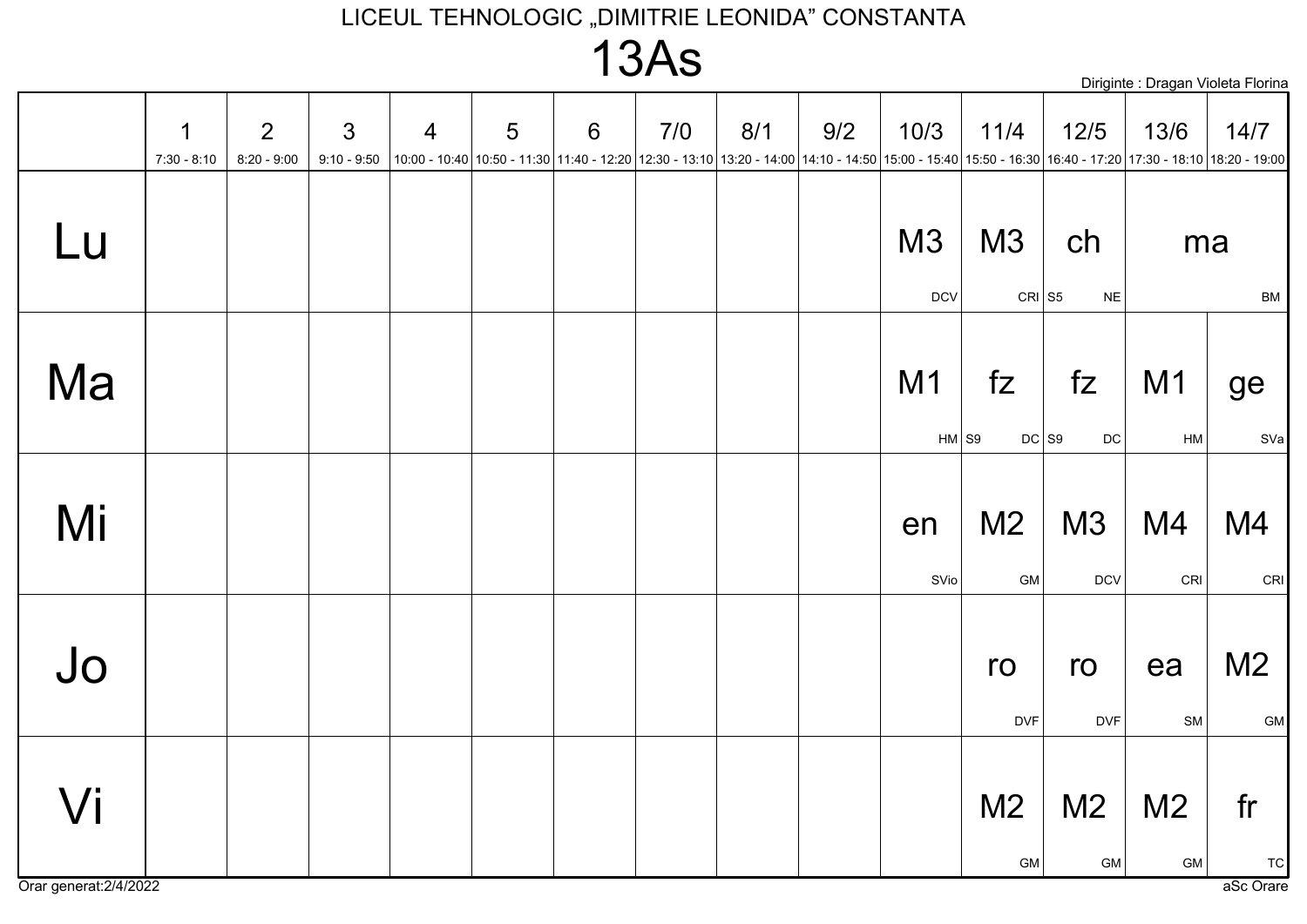### **13Bs**

|                     |                    |                                 |                                 |                |   |                 |     |     |                                                                                                                                                                                |                         |                              |                                                                                    |                                                                     | Diriginte : Al Sakban Lavinia                                      |
|---------------------|--------------------|---------------------------------|---------------------------------|----------------|---|-----------------|-----|-----|--------------------------------------------------------------------------------------------------------------------------------------------------------------------------------|-------------------------|------------------------------|------------------------------------------------------------------------------------|---------------------------------------------------------------------|--------------------------------------------------------------------|
|                     | 1<br>$7:30 - 8:10$ | $\overline{2}$<br>$8:20 - 9:00$ | $\mathfrak{S}$<br>$9:10 - 9:50$ | $\overline{4}$ | 5 | $6\phantom{1}6$ | 7/0 | 8/1 | 9/2<br>10:00 - 12:20 17:30 - 12:20 17:30 - 13:00 11:40 - 12:20 12:30 - 13:10 13:20 - 14:00 14:10 - 14:50 15:00 - 15:40 15:50 - 16:30 16:40 - 17:20 17:30 - 18:10 18:20 - 19:00 | 10/3                    | 11/4                         | $12/5$                                                                             | 13/6                                                                | 14/7                                                               |
| Lu                  |                    |                                 |                                 |                |   |                 |     |     |                                                                                                                                                                                |                         | ma                           | BM                                                                                 | ge<br>$SVA$ S5                                                      | ch<br>$N\mathsf{E}$                                                |
| Ma                  |                    |                                 |                                 |                |   |                 |     |     |                                                                                                                                                                                | M4                      | M4                           | Grupa 1<br>M <sub>2</sub><br><b>AL</b>                                             | Grupa 1<br>M <sub>2</sub><br><b>AL</b><br>IP                        | Grupa 2                                                            |
| Mi                  |                    |                                 |                                 |                |   |                 |     |     |                                                                                                                                                                                | CRI                     | CRI<br>en<br>SVio            | Grupa 1<br>M <sub>2</sub><br><b>AL</b><br>Grupa 2<br>M <sub>2</sub><br><b>DMih</b> | Grupa 1<br>M <sub>2</sub><br><b>AL</b><br>Grupa 2<br>M <sub>2</sub> | CI<br>Grupa 1<br>M <sub>2</sub><br>AL<br>Grupa 2<br>M <sub>2</sub> |
| Jo                  |                    |                                 |                                 |                |   |                 |     |     |                                                                                                                                                                                | ro                      | fZ<br>AG $S16$<br><b>ROA</b> | ro<br>$\mathsf{AG}$                                                                | <b>DMih</b><br>M1<br>OA                                             | <b>DMih</b><br>ea<br>SM                                            |
| $\sqrt{\mathsf{i}}$ |                    |                                 |                                 |                |   |                 |     |     |                                                                                                                                                                                | fZ<br>S16<br><b>ROA</b> | fr<br><b>TC</b>              | M3<br>GMH                                                                          | M1<br>OA                                                            | Grupa 2<br>M <sub>2</sub><br><b>DMih</b>                           |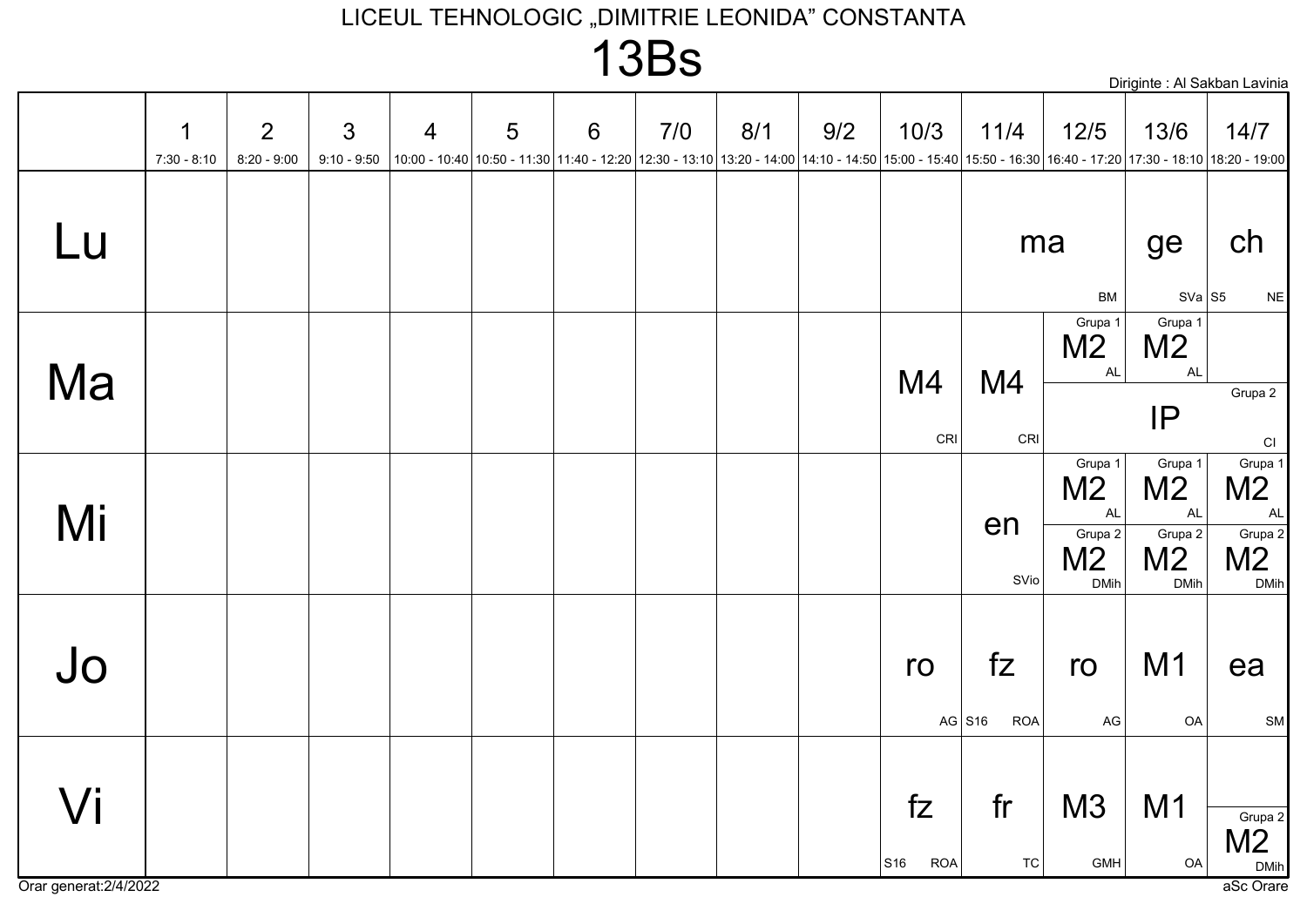### LICEUL TEHNOLOGIC "DIMITRIE LEONIDA" CONSTANTA Sc Post I TDA

|                              | 1<br>$7:30 - 8:10$ | 2<br>$8:20 - 9:00$ | $\mathfrak{S}$<br>$9:10 - 9:50$ | $\overline{4}$ | 5 | $6\phantom{1}6$ | 7/0 | 8/1 | 9/2<br> 10:00 - 10:40  10:50 - 11:30  11:40 - 12:20  12:30 - 13:10  13:20 - 14:00  14:10 - 14:50  15:00 - 15:40  15:50 - 16:30  16:40 - 17:20  17:30 - 18:10  18:20 - 19:00 | 10/3                 | 11/4                         | $12/5$               | 13/6                         | 14/7                  |
|------------------------------|--------------------|--------------------|---------------------------------|----------------|---|-----------------|-----|-----|-----------------------------------------------------------------------------------------------------------------------------------------------------------------------------|----------------------|------------------------------|----------------------|------------------------------|-----------------------|
| Lu                           |                    |                    |                                 |                |   |                 |     |     |                                                                                                                                                                             | M <sub>8</sub><br>OA | M <sub>9</sub><br><b>DCC</b> | M10<br><b>BDt</b>    | M <sub>2</sub><br>PH         | M <sub>2</sub><br>PH  |
| Ma                           |                    |                    |                                 |                |   |                 |     |     |                                                                                                                                                                             | M <sub>2</sub><br>PH | M11<br><b>DCV</b>            | M11<br>$DCV$         | M <sub>7</sub><br><b>GM</b>  | en<br>SVio            |
| Mi                           |                    |                    |                                 |                |   |                 |     |     |                                                                                                                                                                             | M7<br>${\sf GM}$     | M11<br><b>DCV</b>            | en<br>SVio           | M <sub>9</sub><br><b>DCC</b> | M10<br><b>BDt</b>     |
| $J_{0}$                      |                    |                    |                                 |                |   |                 |     |     |                                                                                                                                                                             |                      |                              | M <sub>8</sub><br>OA | en<br>SVio                   | M10<br><b>BDt</b>     |
| Vi<br>Orar generat: 2/4/2022 |                    |                    |                                 |                |   |                 |     |     |                                                                                                                                                                             |                      |                              | M <sub>8</sub><br>OA | M <sub>9</sub><br><b>DCC</b> | M7<br>GM<br>aSc Orare |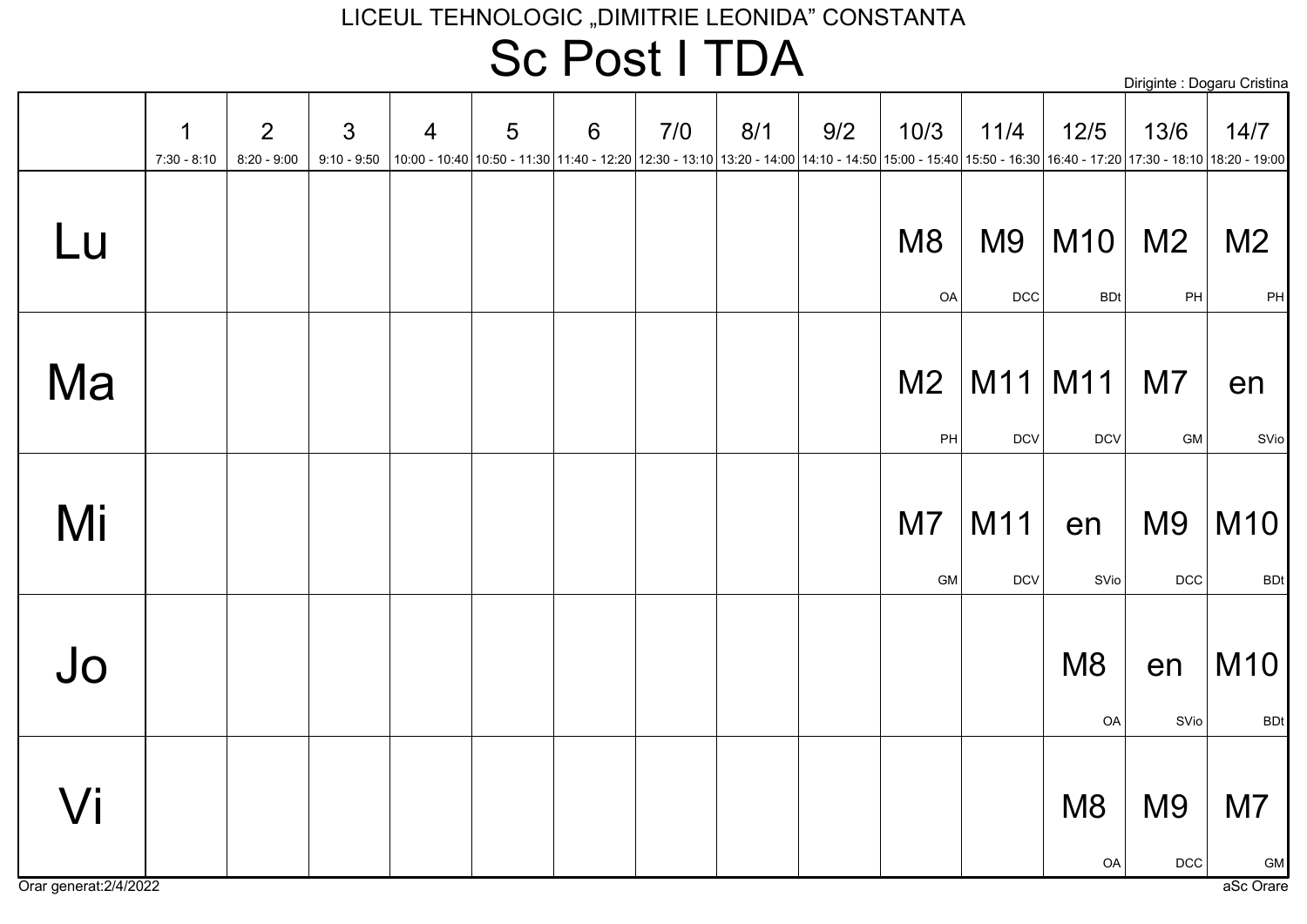### LICEUL TEHNOLOGIC "DIMITRIE LEONIDA" CONSTANTA Sc Post I TTAII

Diriginte : Vasile Elena

|    | 1<br>$7:30 - 8:10$ | 2<br>$8:20 - 9:00$ | $\mathfrak{S}$<br>$9:10 - 9:50$ | $\overline{4}$ | 5 | 6 | 7/0 | 8/1 | 9/2<br> 10:00 - 10:40  10:50 - 11:30  11:40 - 12:20  12:30 - 13:10  13:20 - 14:00  14:10 - 14:50  15:00 - 15:40  15:50 - 16:30  16:40 - 17:20  17:30 - 18:10  18:20 - 19:00   19:00 - 15:40   17:30 - 18:10   18:20 - 19:00   18:20 - | 10/3                 | 11/4                         | $12/5$               | 13/6                 | 14/7                                     |
|----|--------------------|--------------------|---------------------------------|----------------|---|---|-----|-----|---------------------------------------------------------------------------------------------------------------------------------------------------------------------------------------------------------------------------------------|----------------------|------------------------------|----------------------|----------------------|------------------------------------------|
| Lu |                    |                    |                                 |                |   |   |     |     |                                                                                                                                                                                                                                       | M7<br><b>AL</b>      | VE                           | VE                   | $\mathbf{H}$         | $M11$   M11   M10   M10  <br>$\parallel$ |
| Ma |                    |                    |                                 |                |   |   |     |     |                                                                                                                                                                                                                                       |                      | M11<br>VE                    | M <sub>8</sub><br>OA | M <sub>2</sub><br>OA |                                          |
| Mi |                    |                    |                                 |                |   |   |     |     |                                                                                                                                                                                                                                       | en<br>CF             | M <sub>9</sub><br><b>FD</b>  | M <sub>2</sub><br>OA | M <sub>8</sub><br>OA | M <sub>9</sub><br><b>FD</b>              |
| Jo |                    |                    |                                 |                |   |   |     |     |                                                                                                                                                                                                                                       | en<br><b>CF</b>      | en<br>$\mathsf{C}\mathsf{F}$ | M7<br>AL             | M10<br>$\mathbf{H}$  | M7<br>$\mathsf{AL}$                      |
| Vi |                    |                    |                                 |                |   |   |     |     | M <sub>9</sub><br>FD                                                                                                                                                                                                                  | M <sub>8</sub><br>OA | M <sub>2</sub><br>OA         |                      |                      |                                          |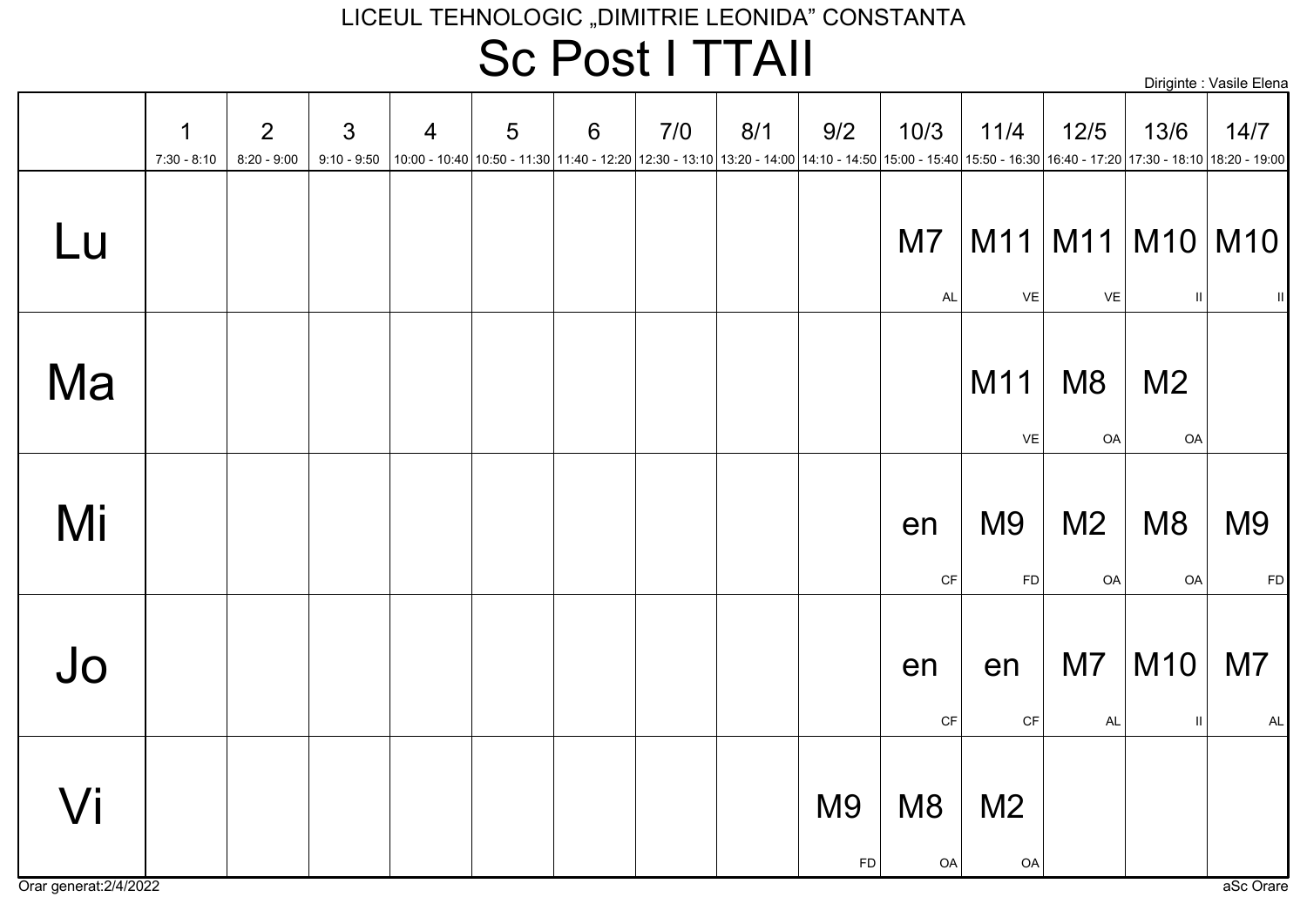### LICEUL TEHNOLOGIC "DIMITRIE LEONIDA" CONSTANTA Scoala Maistri I

| Diriginte : Popescu Hariclia |  |  |  |
|------------------------------|--|--|--|
|------------------------------|--|--|--|

|    | 1<br>$7:30 - 8:10$ | 2<br>$8:20 - 9:00$ | $\mathfrak{S}$ | $\overline{4}$ | 5 | $6\phantom{1}6$ | 7/0 | 8/1 | 9/2<br>9:10 - 9:50  10:00 - 10:40  10:50 - 11:30  11:40 - 12:20  12:30 - 13:10  13:20 - 14:00  14:10 - 14:50  15:00 - 15:40  15:50 - 16:30  16:40 - 17:20  17:30 - 18:10  18:20 - 19:00 | 10/3             | 11/4                        | $12/5$                      | 13/6                         | 14/7                    |
|----|--------------------|--------------------|----------------|----------------|---|-----------------|-----|-----|-----------------------------------------------------------------------------------------------------------------------------------------------------------------------------------------|------------------|-----------------------------|-----------------------------|------------------------------|-------------------------|
| Lu |                    |                    |                |                |   |                 |     |     |                                                                                                                                                                                         |                  | M <sub>8</sub><br>OA        | PH                          | VE                           | $M10$ M12 M12<br>VE     |
| Ma |                    |                    |                |                |   |                 |     |     |                                                                                                                                                                                         |                  | M <sub>8</sub><br>OA        | VE                          | PH                           | $M12$ $M10$ $M10$<br>PH |
| Mi |                    |                    |                |                |   |                 |     |     |                                                                                                                                                                                         |                  | M11<br><b>AL</b>            | M <sub>9</sub><br><b>FD</b> | M <sub>9</sub><br>${\sf FD}$ | M4<br>GM                |
| Jo |                    |                    |                |                |   |                 |     |     |                                                                                                                                                                                         | M11<br><b>AL</b> | M4<br>GM                    | M <sub>7</sub><br><b>FD</b> | M11<br>AL                    | M7<br><b>FD</b>         |
| Vi |                    |                    |                |                |   |                 |     |     |                                                                                                                                                                                         |                  | M <sub>9</sub><br><b>FD</b> | M4<br>Ш                     | M7<br>${\sf FD}$             | M <sub>8</sub><br>OA    |